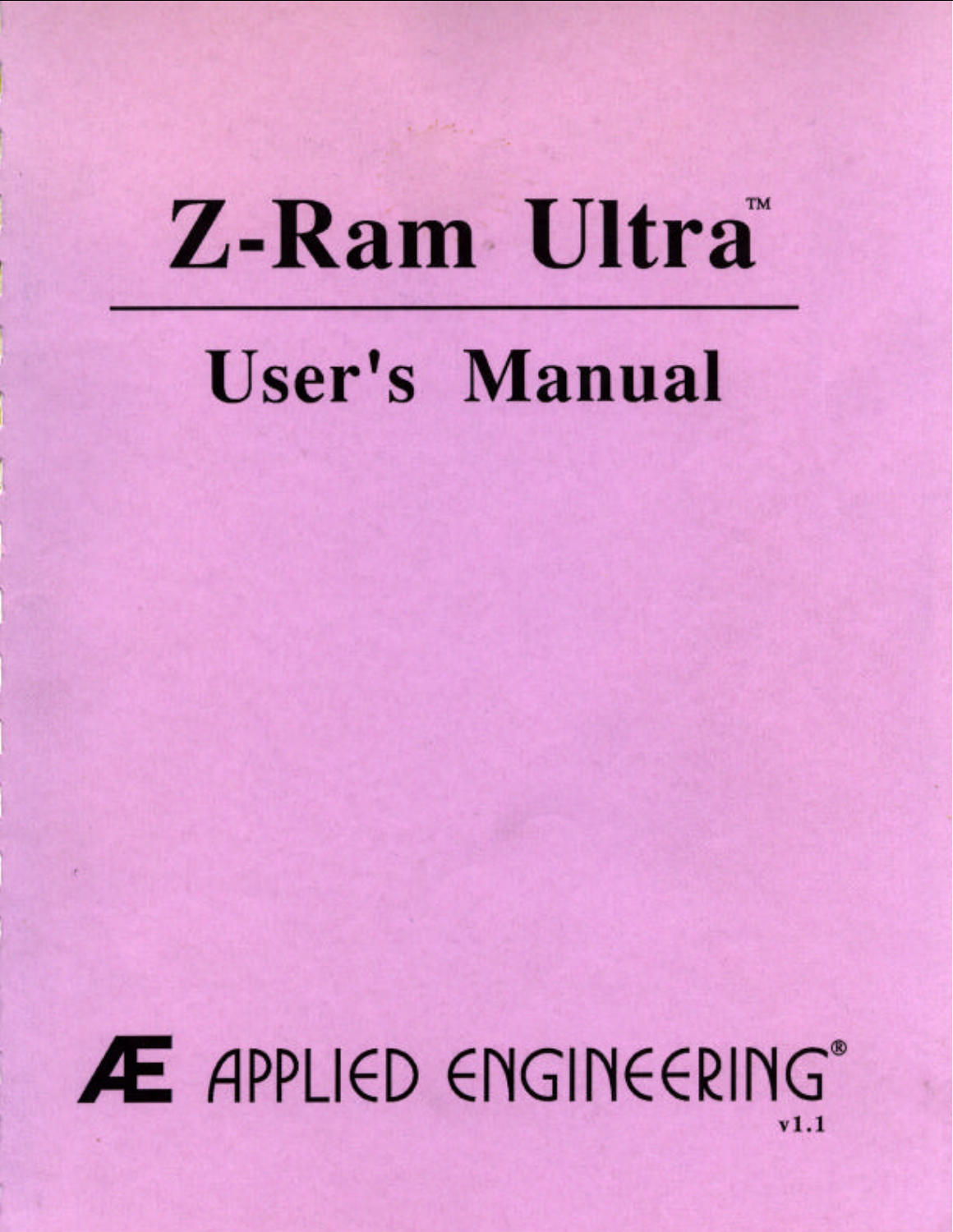Applied Engineering warrants the Z-Ram Ultra card against defects in material and workmanship for a period of 5 years from the date of original retail purchase. If you discover a defect, Applied Engineering will, at its option, repair or replace the product, provided you return the product during the warranty period, transportation prepaid, to Applied Engineering. This warranty applies to the original retail purchaser only. Please include a copy of the original invoice with the product or a small service charge may be applied. Prior to returning the product for warranty repair, call Applied Engineering Technical Support for a return material authorization (RMA) number and shipping instructions.

Even though Applied Engineering has tested the software and reviewed the documentation, Applied Engineering makes no warranty or representation, either express or implied, with respect to software, its quality, performance, merchantability, or fitness for a particular purpose. As a result, this software is sold ~as s, and you the purchaser, not *IE* or its authorized dealers, are assuming the entire risk as to its quality and performance.

In no event will Applied Engineering or its dealers be liable for direct, indirect, special, incidental, or consequential damages resulting from any defect in the software, hardware, or its documentation, even if advised of the possibility of such damages. In particular, Applied Engineering shall have no liability for any programs or data stored in or used with Applied Engineering products, including the costs of recovering such programs or data.

The warranty and remedies set forth above are exclusive and in lieu of all others, oral or written, express or implied. No Applied Engineering dealer, agent, or employee is authorized to make any modification, extension, or addition to this warranty.

Some states do not allow the exclusion or limitation of implied warranties or liability for incidental or consequential damages, so the above limitation or exclusion may not apply to you. This warranty gives you specific legal rights, and you may also have other rights which may vary from state to state.

This manual is copyrighted by Applied Engineering with all rights reserved. Under the copyright laws, this manual may not be copied, in whole or in part, without the written consent of Applied Engineering, except to make an archival copy. This exception does not allow copies to be made for others, whether or not sold, but all of the materials purchased (with all archive copies) may be sold, banned, or given to another person. Under the law, copying includes translating into another language or format.

Applied Engineering cannot guarantee that you will receive notice of revisions to the software documentation or products described in this manual. Be sure to check with your dealer or Applied Engineering for information on posable updates.

Apple® and the Apple logo are registered trademarks of Apple Computer, Inc. Applied Engineering® and RamWorks® are registered trademarks of Applied Engineering. Z-Ram, Z-Ram Ultra, Super AppleWorks Desktop Expander, ClockWorks, CP/AM, Ram Drive, and Pro Drive are trademarks of Applied Engineering. CPM® is a registered trademark of Digital Research, Inc. Z-8O®is a registered trademark of Zilog, Inc Wordstar® is a registered trademark of Mrcropro International Corp. AppleWorks, Apple Writer, UniDisk, DOS 3.3, and ProDOS are trademarks of Apple Computer. Pinpoint is a trademark of Pinpoint Publishmg, Inc. Catalyst is a trademark of Quark, Inc. dBASE II is a trademark of Ashton-Tate. Turbo Pascal is a trademark of Borland International. VIP Professional is a trademark of VIP Technologieds Corp.

©Copyright 1987, Applied Engineering

## Applied Engineering P.O. Box 798 Carrolton, Texas 75006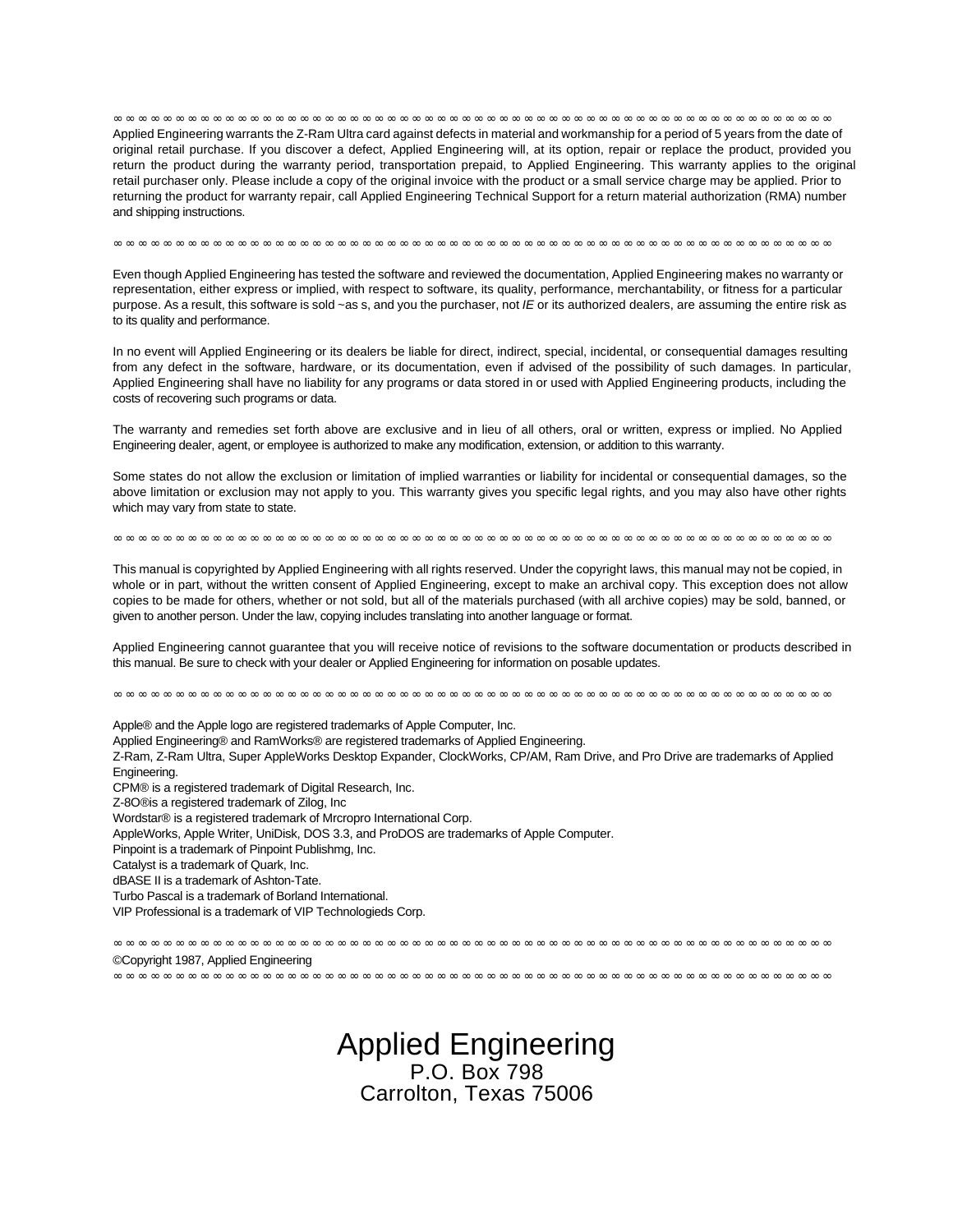| iii<br>iv                                                                                                                                                                                                                                                                                                                                                                                                                                                                                                                                                                                                                                                                                                                                                                                                         |    |
|-------------------------------------------------------------------------------------------------------------------------------------------------------------------------------------------------------------------------------------------------------------------------------------------------------------------------------------------------------------------------------------------------------------------------------------------------------------------------------------------------------------------------------------------------------------------------------------------------------------------------------------------------------------------------------------------------------------------------------------------------------------------------------------------------------------------|----|
|                                                                                                                                                                                                                                                                                                                                                                                                                                                                                                                                                                                                                                                                                                                                                                                                                   |    |
| 1<br>$\frac{1}{2}$<br>15                                                                                                                                                                                                                                                                                                                                                                                                                                                                                                                                                                                                                                                                                                                                                                                          | 1  |
|                                                                                                                                                                                                                                                                                                                                                                                                                                                                                                                                                                                                                                                                                                                                                                                                                   |    |
| 16<br>17<br>17<br>19<br>21                                                                                                                                                                                                                                                                                                                                                                                                                                                                                                                                                                                                                                                                                                                                                                                        | 16 |
| 22<br>23<br>24<br>26<br>29                                                                                                                                                                                                                                                                                                                                                                                                                                                                                                                                                                                                                                                                                                                                                                                        | 22 |
|                                                                                                                                                                                                                                                                                                                                                                                                                                                                                                                                                                                                                                                                                                                                                                                                                   |    |
| 30<br>31<br>40<br>43<br>44<br>45                                                                                                                                                                                                                                                                                                                                                                                                                                                                                                                                                                                                                                                                                                                                                                                  | 30 |
| About This Manual<br><b>Applied Engineering Technical Support</b><br><b>System Requirements</b><br>Before You Begin<br>What You Need<br><b>Installation Procedure</b><br>What's Next<br>$\mathcal{L}^{\text{max}}_{\text{max}}$ and $\mathcal{L}^{\text{max}}_{\text{max}}$ and $\mathcal{L}^{\text{max}}_{\text{max}}$<br><b>Super AppleWorks</b><br>AppleWorks Enhanced<br>Before You Begin<br><b>Enhancing Appleworks</b><br><b>About the New Features</b><br>What's Next<br><b>AppleWorks 2 Expander</b><br>AppleWorks 2.0 Enhanced<br>Before You Begin<br>Enhancing AppleWorks<br>About the New Features<br>What's Next<br><b>Z-Ram Ultra RamDrive</b><br>RamDrive for DOS 3.3<br>ProDrive for ProDOS<br><b>Using PARTITION</b><br><b>SLOTCHANGER</b><br><b>AUTOCOPY Instructions</b><br>AppleWriter// Patch | 49 |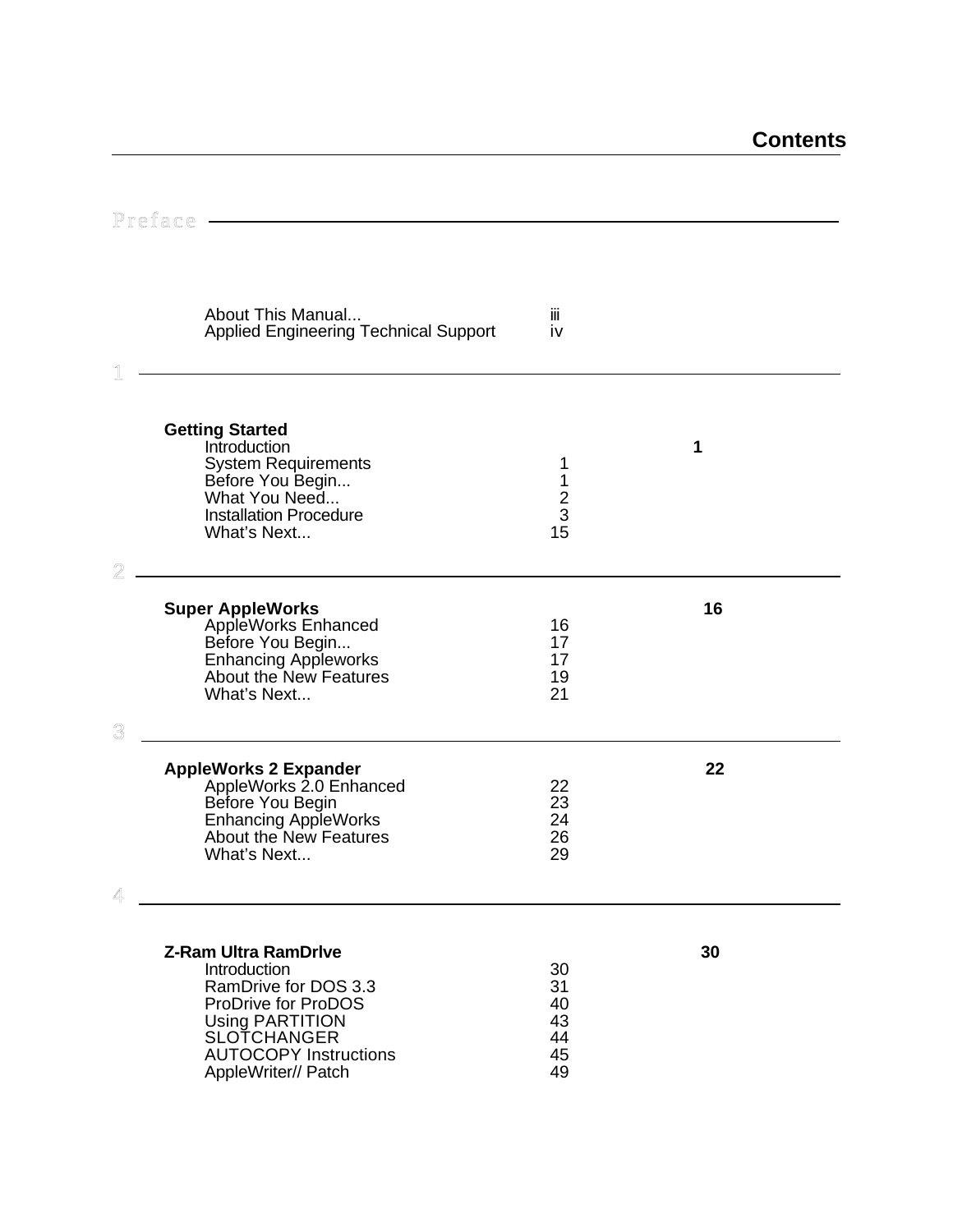## *Contents*

| 5                       |                                                                                                                                                                                                                                                                 |                                  |    |
|-------------------------|-----------------------------------------------------------------------------------------------------------------------------------------------------------------------------------------------------------------------------------------------------------------|----------------------------------|----|
| 6                       | <b>Z-Ram Ultra Clock</b><br>Introduction<br>Installing the Z-Ram Ultra clock driver<br>Setting the Z-Ram Ultra clock<br>Installing the ClockWorks enhancements<br>Using the Z-Ram Ultra clock with Catalyst 3.0<br>Using the Z-Ram Ultra clock with Catalyst/fe | 50<br>51<br>52<br>52<br>52<br>52 | 50 |
|                         | <b>Adding More Memory</b>                                                                                                                                                                                                                                       |                                  | 53 |
|                         | <b>Introduction</b><br><b>Proper Memory Chips</b><br><b>Installing Memory Chips</b><br><b>Memory Configuration</b>                                                                                                                                              | 53<br>53<br>53<br>55             |    |
| $\overline{\mathbb{Z}}$ |                                                                                                                                                                                                                                                                 |                                  |    |
|                         | <b>For Programmers Only</b><br><b>Bank Switching</b><br>Programming Suggestions<br>Accessing the Z-Ram Ultra Clock                                                                                                                                              | 56<br>57<br>59                   | 56 |
|                         | Appendix _________________________                                                                                                                                                                                                                              |                                  |    |
|                         | <b>Z-Ram Ultra Memory Test</b>                                                                                                                                                                                                                                  |                                  | 62 |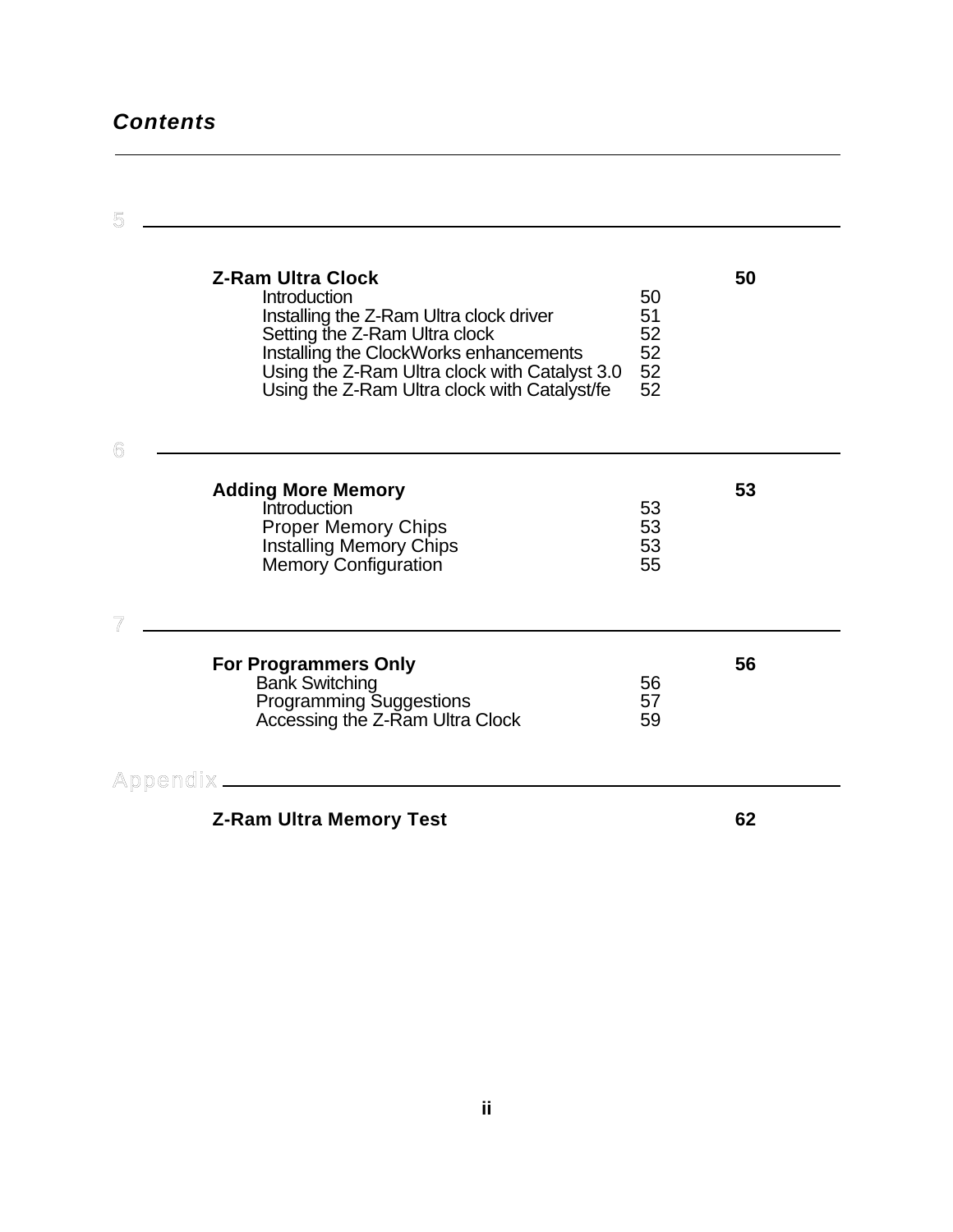<span id="page-4-0"></span>About This Manual This manual is included with the Z-Ram Ultra accessory card for the Apple //c personal computer. It tells you all about the installation and use of your Z-Ram Ultra card. Don't worry! You don't have to be an engineer to install the Z-Ram Ultra and you certainly don't have to be a programmer to take advantage of its many features. This manual assumes you have read your Apple //c Owner's Manual and are familiar with the operation of your computer.

Here's a summary of the material covered in this manual:

- Chapter 1 *Getting Started* gives you step-by-step illustrated instructions for the installation of the Z-Ram Ultra in your Apple//c.
- Chapter 2 *Super AppleWorks* ! explain*s* how to use the Super AppleWorks Desktop Expander disk and the Z-Ram Ultra's extended memory to enhance the performance of AppleWorks versions before 2.0.
- Chapter 3 *Apple Works 2 Expander* tells you how to take advantage of the AppleWorks 2 Expander program with the Z-RAM Ultra's extended memory to enhance the performance of AppleWorks version 2.0.
- Chapter *4 Z-Ram Ultra RamDrive* gives you the instructions on how to use the RamDrive software, included with the Z-Ram Ultra, to create a solid-state disk drive utilizing Z-Ram Ultra's extended memory.
- Chapter 5 *Z-Ram Ultra* Clock tells you what you must do before using the clock and how to use the ClockWorks Time Utilities disk.
- Chapter *6 Adding More Memory* gives you the instructions for selecting and installing additional memory chips on your Z-Ram Ultra.
- Chapter *7 For Programmers Only* is the technical reference portion of this manual. The contents of this chapter is intended primarily for heavy-duty programmers.
- Appendix *Z-Ram Ultra Memory Test* tells you how to run the Z-Ram Ultra highresolution-graphics memory test and how to interpret the results.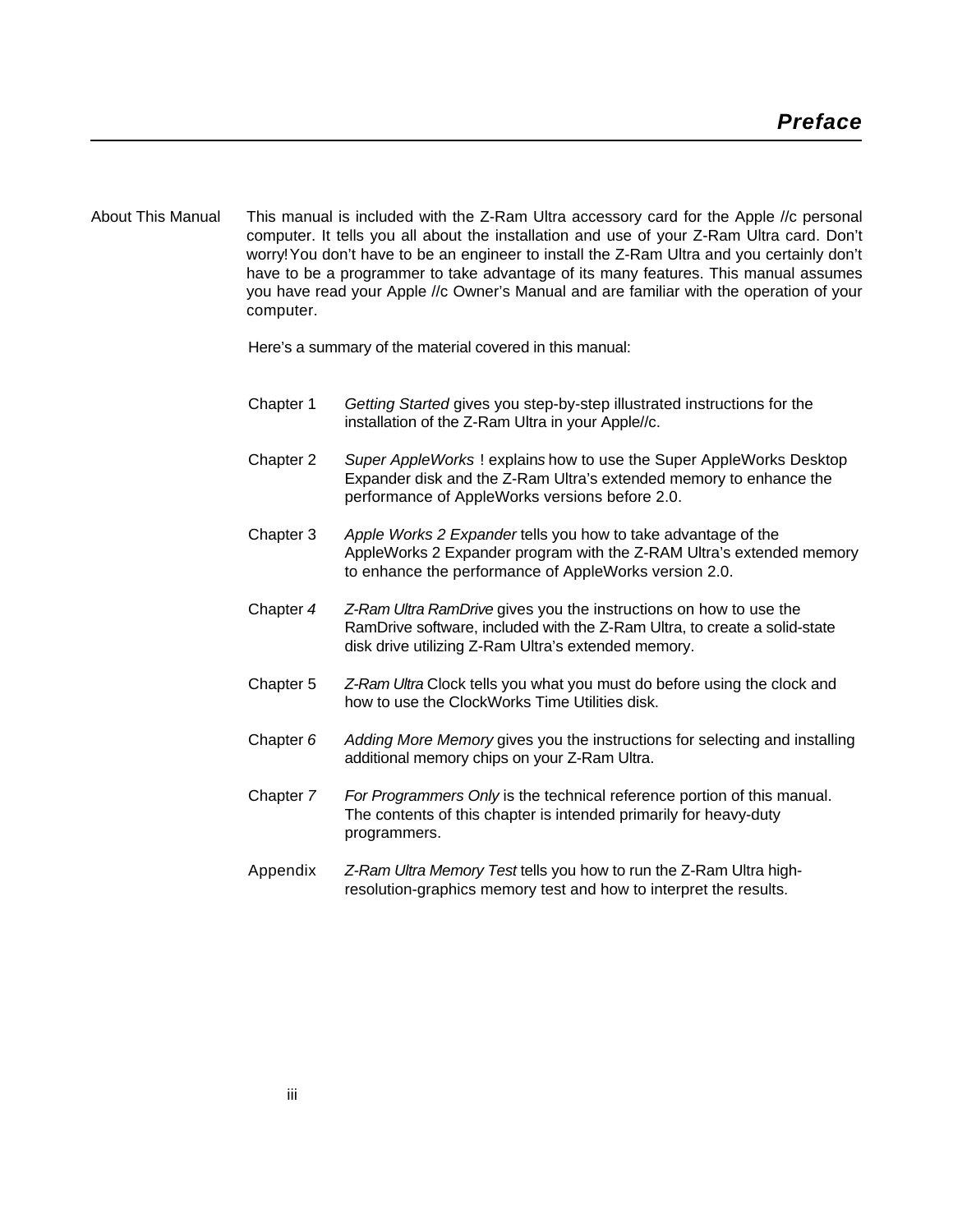<span id="page-5-0"></span>Applied If you have a technical question relating to your Z-Ram Ultra card, please contact the dealer Engineering from whom you purchased the card. Most dealers are knowledgeable and have the Technical Support resources to readily answer your question. In the event that the dealer cannot answer your question, direct it to Applied Engineering. We have a staff of technicians dedicated to answering specific technical questions about Applied Engineering products and software. Technical Support representatives are available between the hours of 9 AM to 5 PM Central time, Monday through Friday. The Technical Support telephone number is (214)241-6069. Please call only this number for technical support, as our sales office cannot transfer calls to the support lines.

> The support representatives are experienced in many of the applications of Applied Engineering products, but in order to provide a quick and effective answer to your question, they will need to know as much as possible about the hardware and software specifically related to your question. Please provide the technical support representative with the following information:

- The specific Applied Engineering product related to your question. If the question is related to Z-Ram Ultra, please provide the revision level, original memory configuration, and current memory configuration of the Z-Ram Ultra card.
- The serial number of your Apple//c computer.
- The configuration of your computer. (What peripherals are attached?)
- The name, version, and publisher of the software package related to your problem.
- The results of any testing or troubleshooting done by you or your dealer.

Most questions can be answered in one telephone conversation, but some may require research by the technical support representative. Please be sure to make a note of the representative's name, just in case you need to call back with any additional information or follow-up on a previous question.

 Remember: When all else fails, *read the instructions!* ...then call technical support.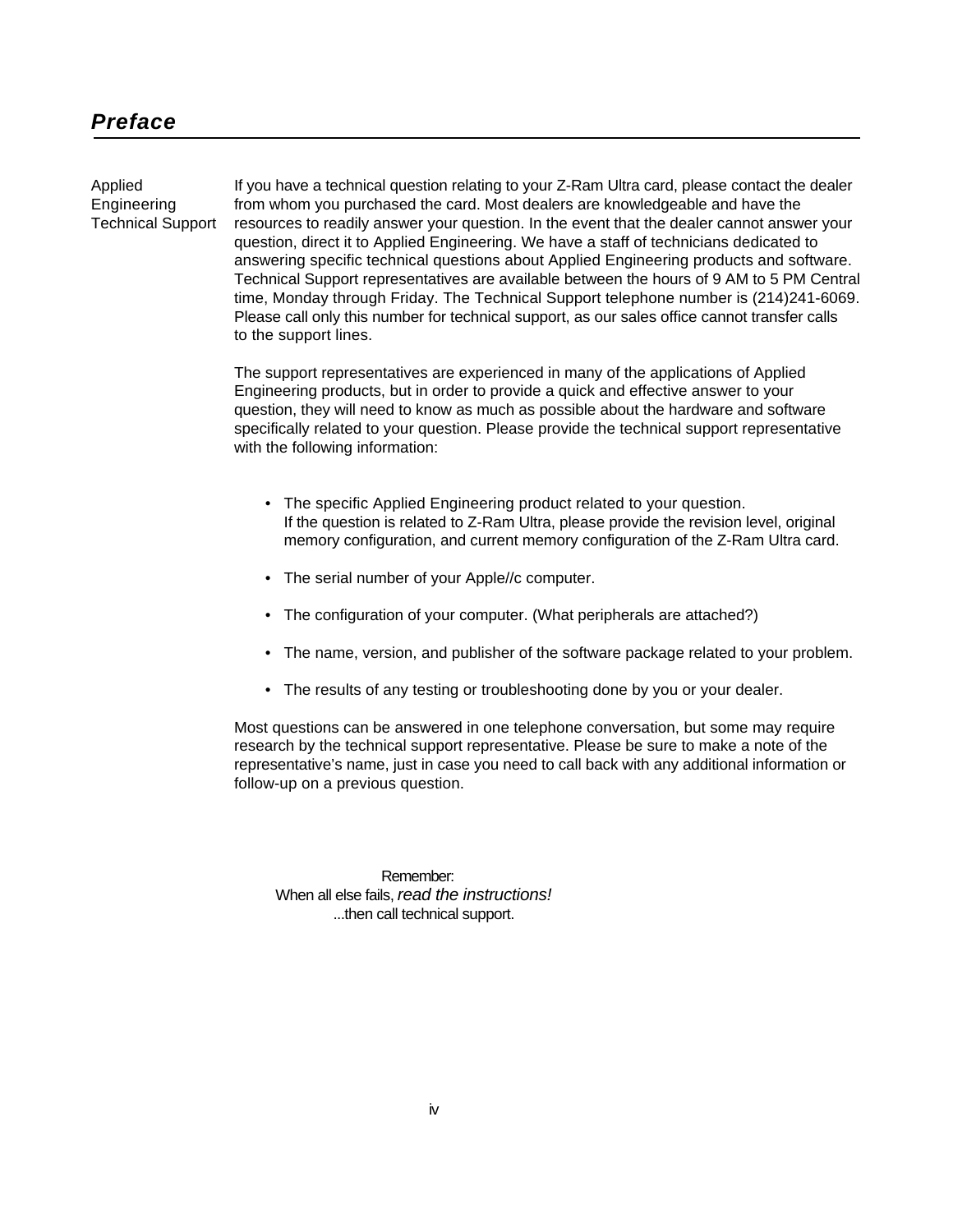## <span id="page-6-0"></span>**Getting Started**

Introduction This chapter tells you everything you need to know about installing Z-Ram Ultra in your Apple //c. While versions 1, 2, and 3 of the Z-Ram Ultra are physically different, the installation procedure is the same for all.

> Z-Ram Ultra installs completely within the //c, just under the keyboard, and is totally powered by the //cs power supply. Depending on the amount of memory installed on the Z-Ram Ultra card, the 128K of memory available on the //c can be expanded to a minimum of 384K and a maximum of over 1 Megabyte. Additional memory, up to 1 Megabyte (up to 512K on the Z-Ram Ultra 1), can be installed by the user at anytime. The clock feature, available on Z-Ram Ultra 2 and Z-Ram Ultra 3, enables ProDOS to automatically time- and date-stamp disk files. A high speed Z-80 microprocessor on the Z-Ram Ultra 3 lets you run thousands of CP/M programs, including Wordstar, dBASE II, Turbo Pascal, and Microsoft BASIC.

Z-Ram Ultra is completely compatible with all Apple //c hardware and software. With the Z-Ram Ultra installed, your //c functions exactly the same except that it now has the capability to do more, faster! The expanded memory can be used to enhance application software such as AppleWorks, Pinpoint, VIP Professional, and many others. Additional utility programs from Applied Engineering, included with Z-Ram Ultra, allow the expanded auxiliary memory to be used to emulate high speed solid-state disk drives.

Installation is easy. Two screwdrivers and needle-nosed pliers are the only tools required. You do not have to make any permanent modifications to the //c, and there is nothing to cut or solder. By following the instructions in this chapter, you can complete the entire installation in fifteen to thirty minutes.

System Simple. All you need is an Apple //c and a video monitor capable of displaying 80 column Requirements text.

> **Important!** Make sure your Apple //c is working properly before you begin the Z-Ram Ultra installation! It would be a good idea to run a couple of your favorite programs, just to verify the operation of your disk drive, keyboard, and computer.

Before You BegIn... Z-Ram Ultra was designed to be installed easily even by someone with limited technical ability, but please consider this before you begin. If you open your Apple //c case during the Apple 90-Day Warranty period, you may void that warranty. In the unlikely event that you physically damage your //c by improperly installing Z-Ram Ultra, that damage would probably not be covered under warranty or an extended service program, such as "Applecare". This is not intended to shatter your confidence, but if you doubt your ability to install Z-Ram Ultra, we recommend you have it done by a qualified technician Many dealers will install and test Z-Ram Ultra for a nominal charge and warrant their work. Applied Engineering cannot accept responsibility for damage due to an improper installation.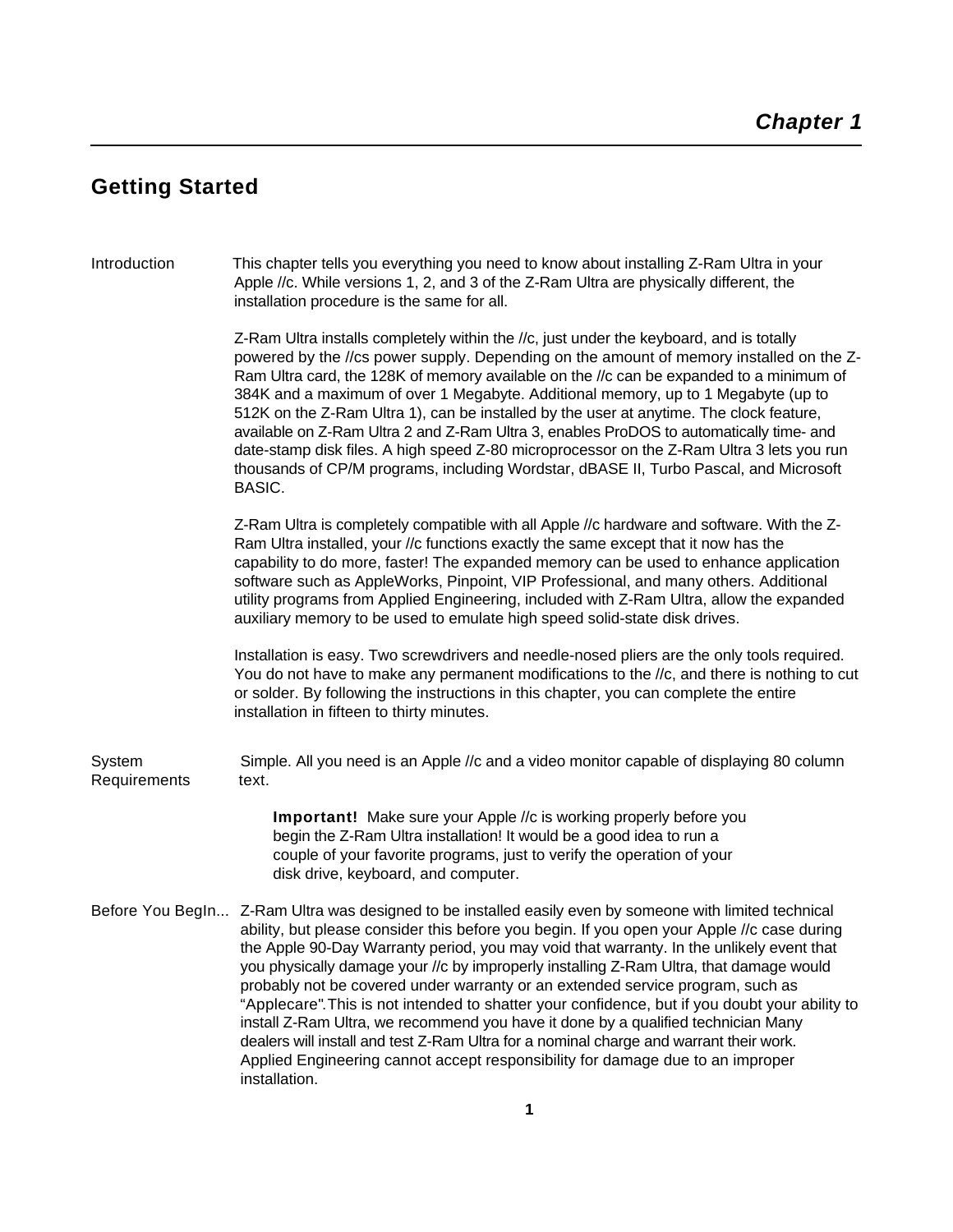<span id="page-7-0"></span>**What You Need...** Here's all you will need to install your Z-Ram Ultra in your Apple //c:

- A backup copy of the Super AppleWorks Desktop Expander disk. See your Apple //c Owner's Manual for information on how to make a backup copy.
- A small Phillips screwdriver. A #1 Phillips point (3/16" tip) is recommended.
- A flatblade screwdriver. (The tip should be 1/8" to 1/4" wide.)
- Needle-nosed pliers.
- A flat, clear workspace with adequate lighting.

 **Figure 1-1.** Z-Ram Ultra Installation Tools

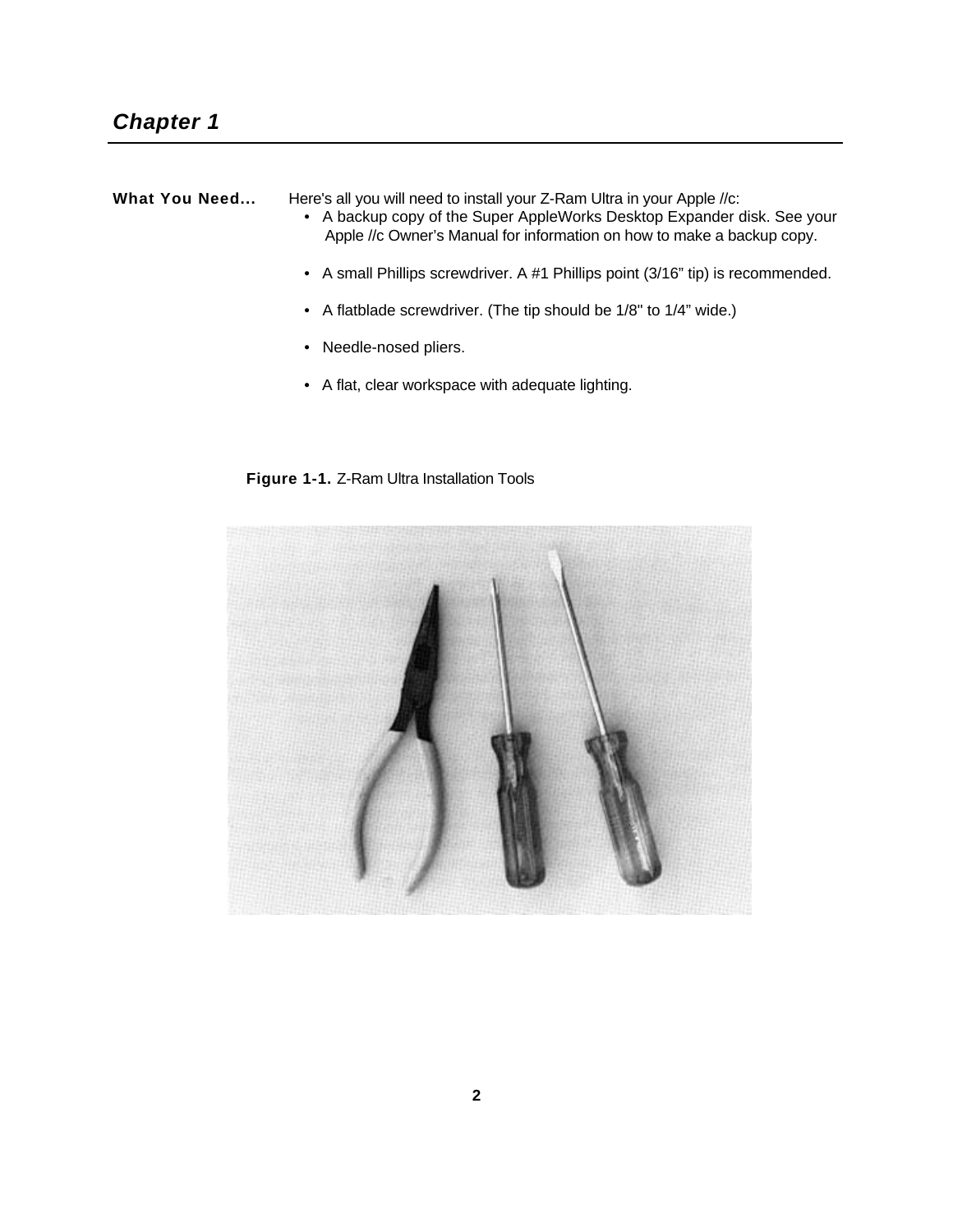<span id="page-8-0"></span>**Installation** In this section you will be instructed on how to remove the top cover of the //c (probably the hardest part), unplug and lift out the keyboard, unplug two "chips from their sockets on the //c main logic board, and move them to the Z-Ram Ultra board sockets. Then you will be given the procedure for plugging the Z-Ram Ultra into the proper sockets on the //c main logic board and replacing the keyboard and the top cover. By carefully following the following step-by-step instructions and using simple hand tools, you should be able to install your Z-Ram Ultra in about 15 to 30 minutes.

> **IMPORTANT:** Before performing any one of the steps in the installation of Z-Ram Ultra, read through the step thoroughly and make sure that you understand it completely. Be sure to read every word carefully and pay close attention to details. Several illustrations are provided to supplement the instructions.

**Step** 1 Unpack Z-Ram Ultra.

Your Z-Ram Ultra has been thoroughly tested prior to packaging, but you should carefully remove the Z-Ram Ultra from its anti-static bag and check for any physical damage that may have occurred during shipment. Remove the white styrofoam blocks from the pins protruding from the bottom side of the Z-Ram Ultra. Carefully inspect the pins, making sure that they are all straight. If necessary, gently bend them back into alignment. Replace the styrofoam pin-protection blocks.



**Figure 1-2. Z-Ram** Ultra styrofoam pin-protection blocks (Z-Ram Ultra 3 pictured)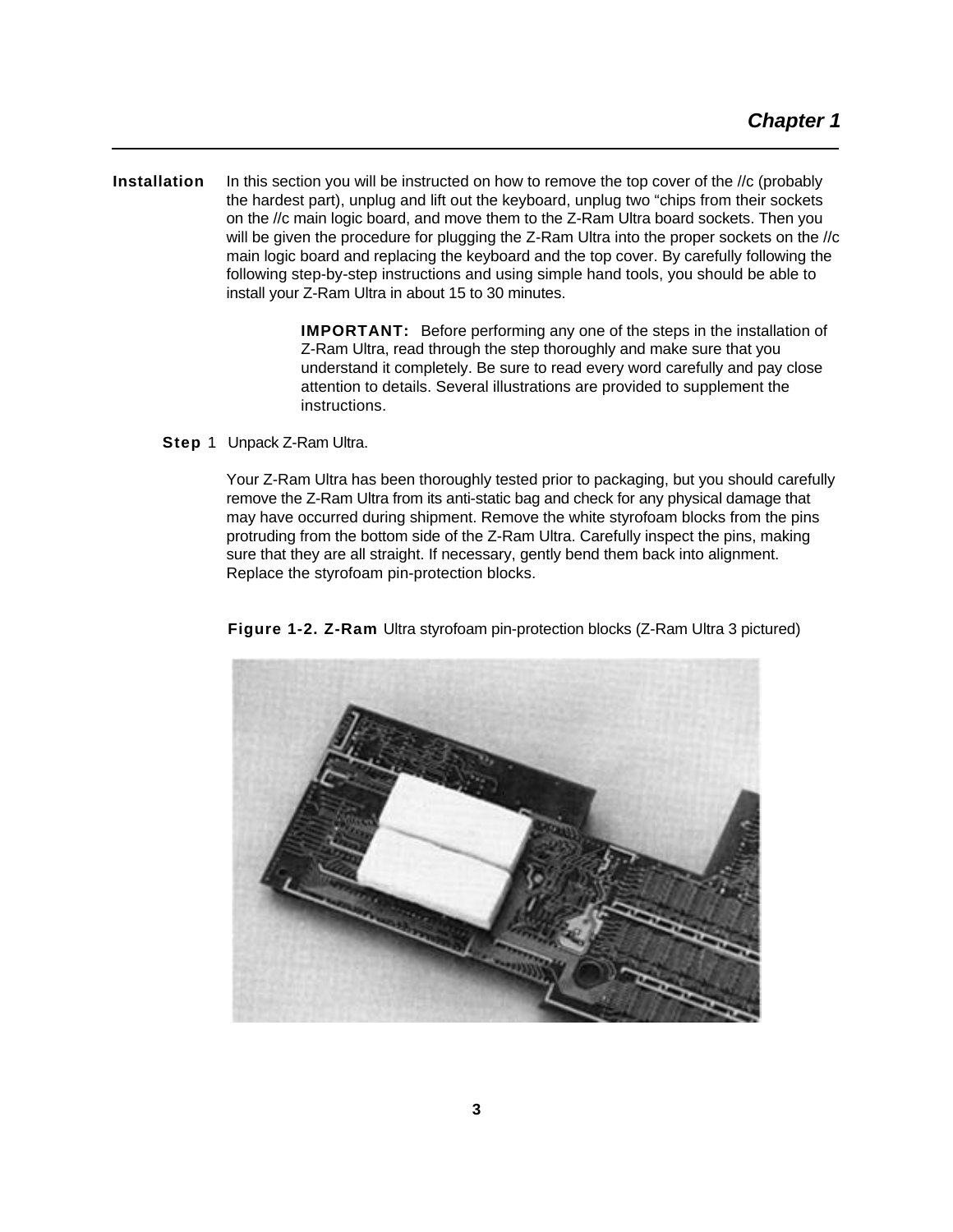**Important!** Leave the styrofoam pin-protection blocks in place until you are ready to plug the Z-Ram Ultra into the *llc.* They will prevent accidental damage to the pins, which are delicate and easily bent.

Step 2 Remove the top cover of the //c.

Switch the //c power OFF and remove all cables connected to the computer. Turn the computer upside-down and, using the Phillips screwdriver, remove the six screws indicated in Figure 1-3. There are two different types of screws, shown as A and B in Figure 1-3. As you remove these screws, mark them as to type and keep them separated. Do not remove the four remaining screws. They hold the disk drive in place.

Figure 1-3. Apple //c case screws

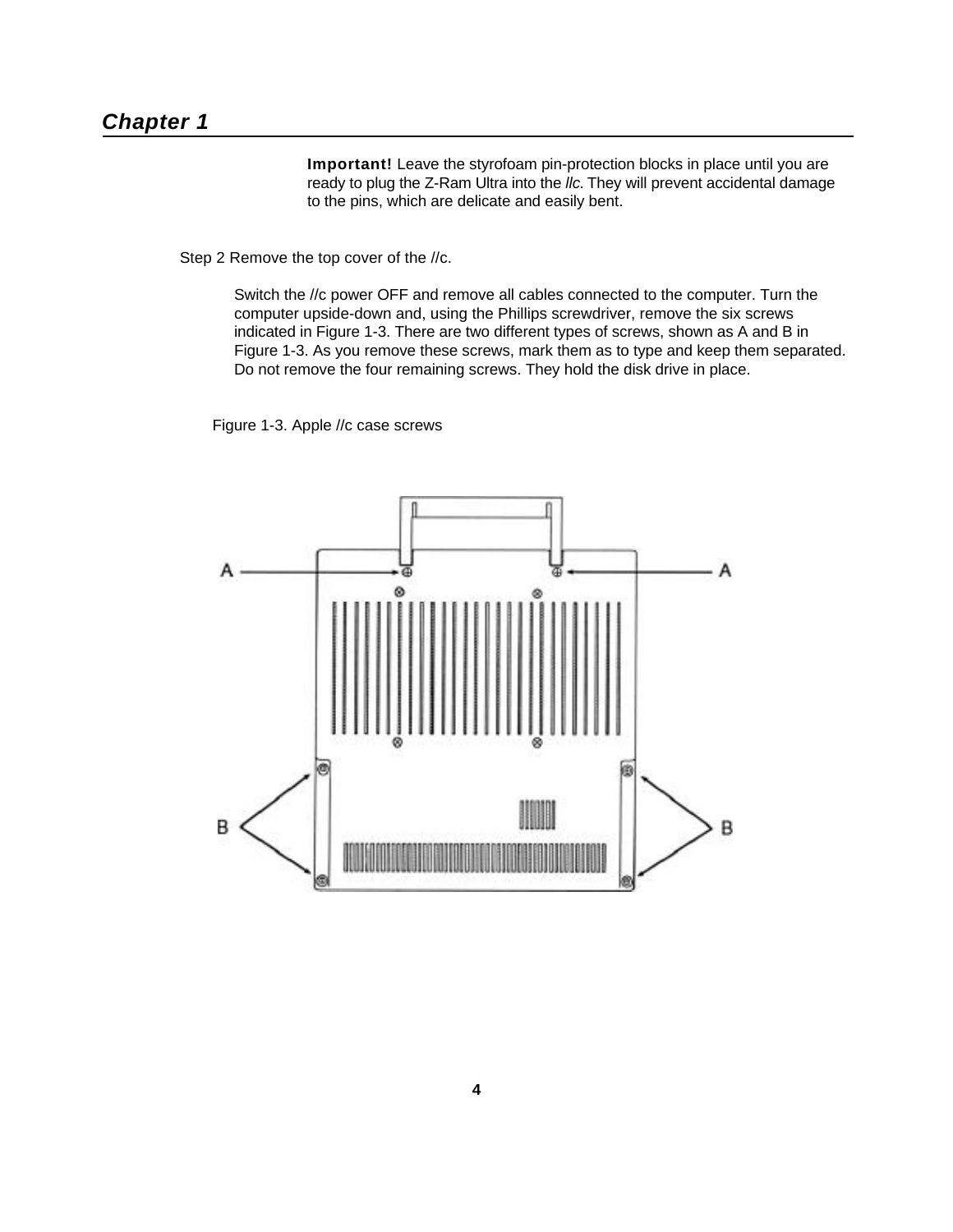Turn the computer right-side-up. Lift the left front (keyboard) edge of the top cover about 1/2 inch and insert the flatblade screwdriver between the top and bottom covers, to a depth of approximately 1/4", as shown in Figure 1 -4. The insertion point for the screwdriver should be directly in line with the gap between the "V' and 'B" keys on the keyboard. While lifting on the left front edge of the top cover, gently pry (lever) the screwdriver handle up toward the keyboard. This will release the snap connector which holds the front of the //c case together.





**Note:** There are several snap connectors holding the I/c case together. If some of them break off, don't worry; the case is still good. These snaps are required only during the original assembly of the I/c to align and hold the case together before the screws are installed. Just make sure that the broken plastic tabs don't rattle around inside the computer and get into the disk drive!

The next two snaps are a little tougher. These are located on either side of the disk drive door and are unsnapped by lifting the keyboard end of the top cover. It may help to wiggle the top cover gently from side to side while lifting. The cover is very flexible, but it's tough! The tabs will break before the case does.

After the cover is free from the disk drive door, continue lifting the top cover rearward until it can be unhooked from the rear of the //c. Check the top cover to see that there are two metal tabs (Tinnerman nuts) attached to the back panel. See Figure 1-5. If they are not there, find them! They can do serious damage to the computer if left inside. Set the top cover aside and proceed to the next step.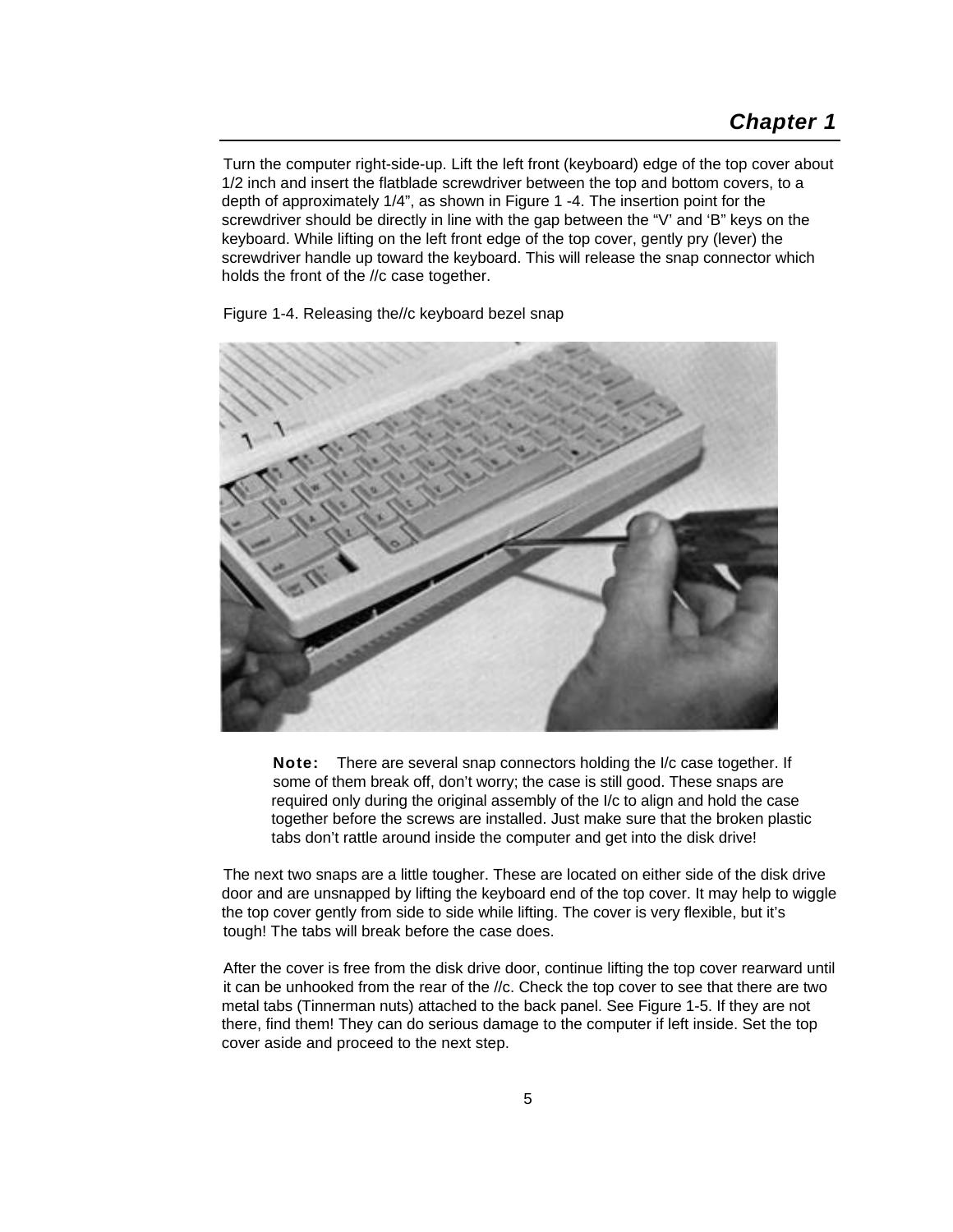

**Figure 1-5.** Tinnerman fasteners inside the *I/c* top cover

**Step 3** Remove the keyboard.

Lift the front (spacebar) edge of the keyboard, gently moving it away from the disk drive, exposing Ihe ribbon cable connecting the keyboard to the //c main logic board. Disconnect this cable from the main logic board receptacle by lifting it upward with a gentle rocking motion.

**Step 4** Prepare the keyboard.

Check the bottom of your keyboard. If there is a plastic brace mounted to the underside of the keyboard, it will have to be removed. If there is no brace, you have the newer style keyboard; proceed to Step 5. The braced keyboard is shown in Figure 1-6. (The newer style keyboard has a rigid metal panel between the key caps and the keyboard circuit-board.)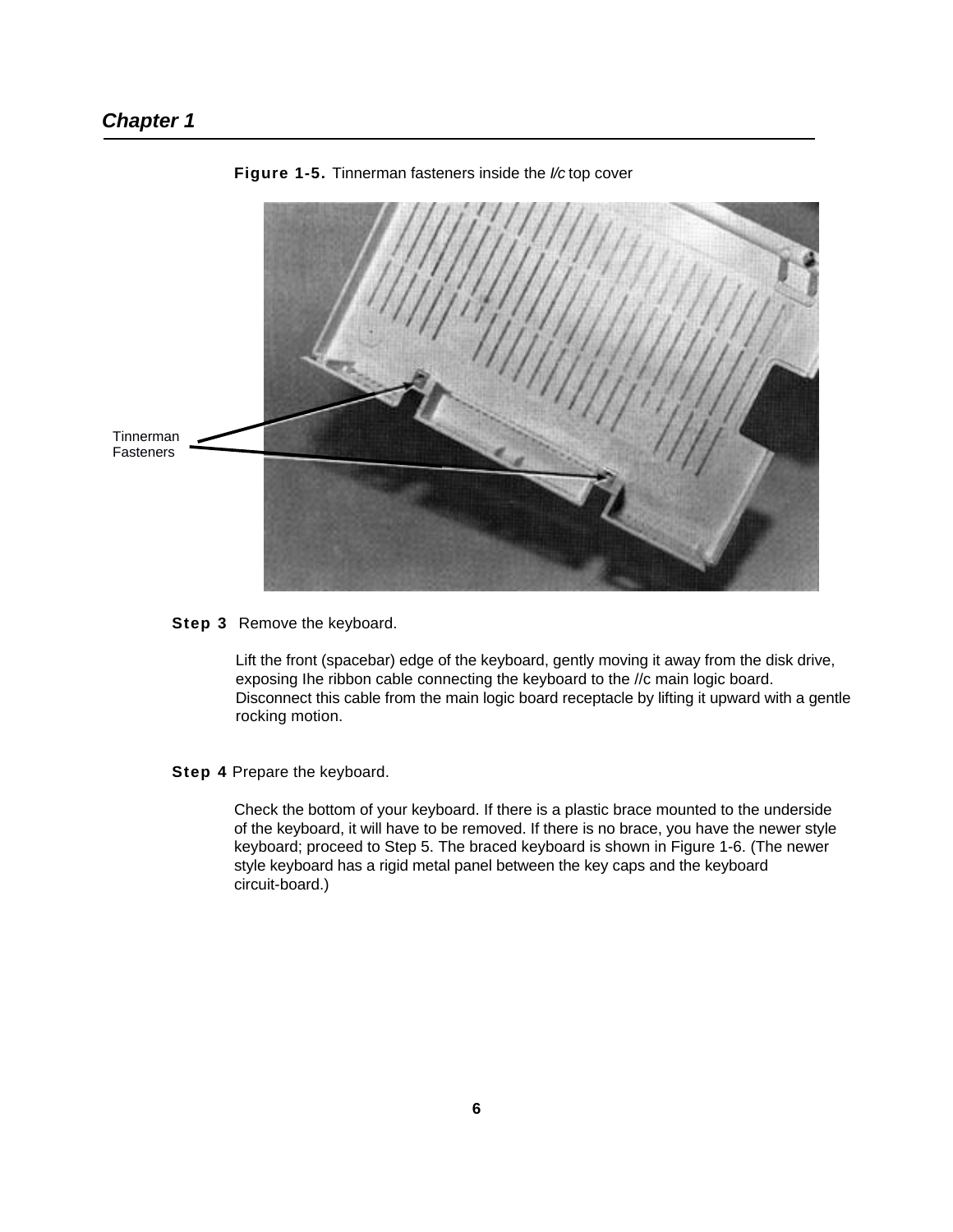

## **Figure 1- 6**. Earlier style braced keyboard

The keyboard brace is attached lathe keyboard by two white plastic snap fasteners. To release a snap fastener, turn the large end of the snap fastener until it is positioned as shown in Figure 1-7. Gently lift the brace away from the keyboard while using the pliers to compress the locking tabs on the small end of the fastener. Store the brace and fasteners in a safe place.



**Figure 1- 7**. Removing the keyboard brace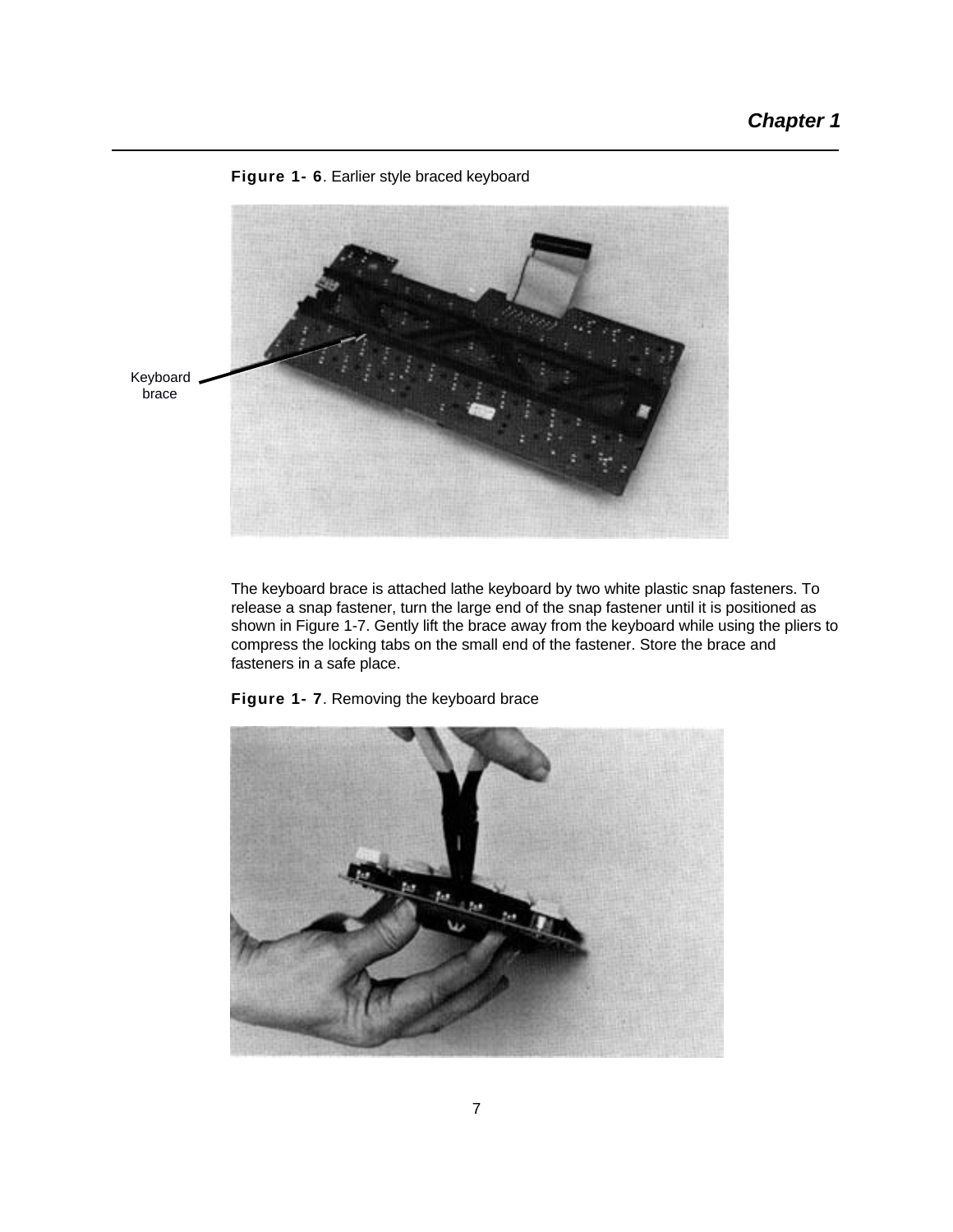**Step 5** Remove the CPU and MMU chips from the //c main logic board.

Referring to Figure 1-8, locate the CPU chip and the MMU chip near the front right corner of the //c main logic board. The MMU and CPU chip sockets are labeled on the circuit board, in white lettering, just above (to the rear of) the sockets. (CPU stands for Central Processing Unit, MMU for Memory Management Unit.) If your //cs main logic board doesn't look exactly like the one in Figure 1-8, don't worry; the important components are still in the right places.

Using the flatbiade screwdriver, gently pry these chips out of their sockets. Be careful not to bend the pins! Lift alternate ends of the chips just a tiny bit at a time until each chip is free of the socket. Make sure you pry just the chips and not the sockets! (See Figure 1-9!) Any bent pins can now be straightened with needle-nosed pliers or tweezers.



**Figure 1-8.** Removing the CPU and MMU chips from the //c main logic board

**Important!** Some (very few) Apple //c's were manufactured with the MMU chip soldered directly to the main logic board. See Figure 1-9. If your //c does not have a socket for the MMU. the MMU will have to be desoldered and a socket installed. This is very tricky and should be done only by a professional with the proper tools. Please contact Applied Engineering Technical Support for details.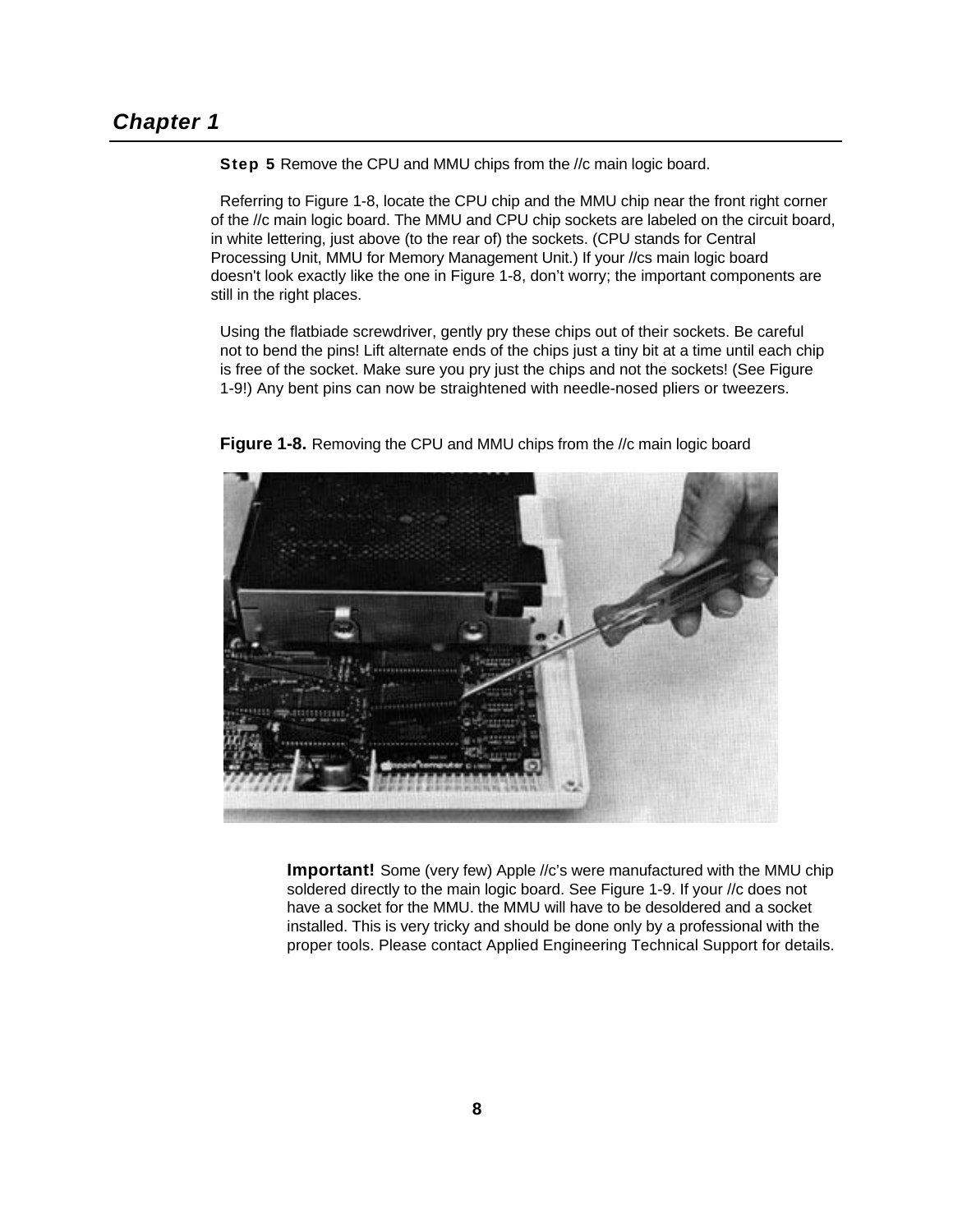

Figure 1-9. Soldered or socketed MMU chip

Check for and discard the small plastic strips that may be sandwiched between the chips and their sockets. These strips,called "chip insertion guides." are used by the chip insertion machine during the assembly of the //c. Not all//c computers were manufactured using these guide inserts. These guides, when present, raise the chips too high in their sockets and may not allow the Z-Ram Ultra to be fully seated into the CPU and MMU sockets. Figure 1-bA illustrates a chip socket with the chip insertion guide installed. Figure 1-10B is an example of a socket without the insertion guide.

Visually check the MON and IOU chips and remove their chip guides if necessary. The MON (Monitor) chip is a 28-pin chip immediately to the left of the CPU chip. The IOU (Input/Output Unit) chip is a 40-pin chip directly to the rear of the MMU chip.



**FIgure 1-10**. Chip insertion guides



Position the appropriate Z-Ram Ultra card as shown in Figure 1-11 and locate its empty CPU socket. Verify that the styrofoam pin-protection blocks are still in place on the bottom of the Z-Ram Ultra card. Install the CPU (65C02) chip in the socket with the NOTCH of the CPU chip oriented as illustrated in Figure 1-11. (In case you got them mixed up, the CPU chip has "65C02" written somewhere on it.) Referring again to Figure 1-11, locate the MMU socket and install the MMU chip. As illustrated in Figure 1-12, press firmly on both chips to make sure all pins are fully seated in their sockets.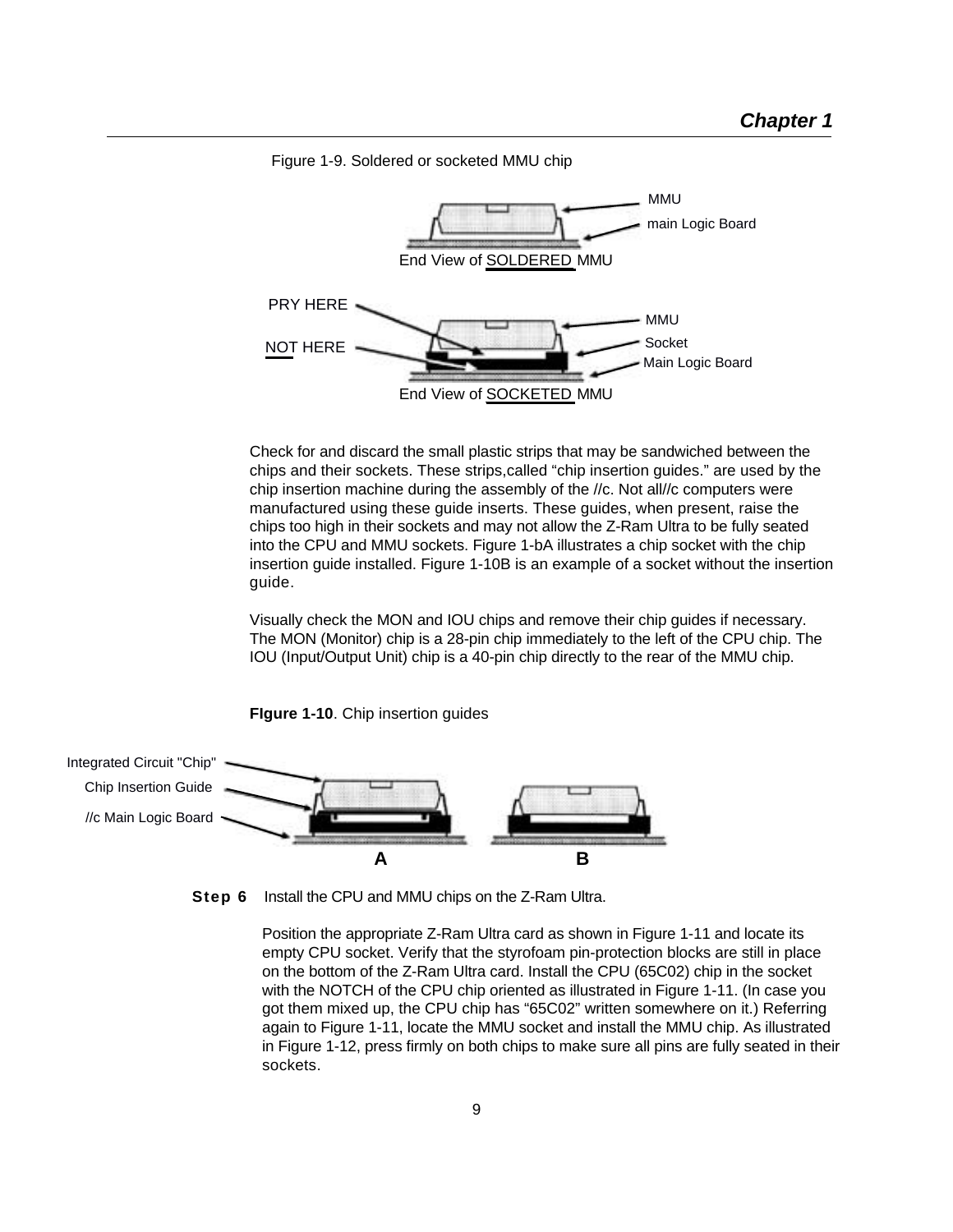

**Figure 1-11**. Z-Ram Ultra CPU and MMU sockets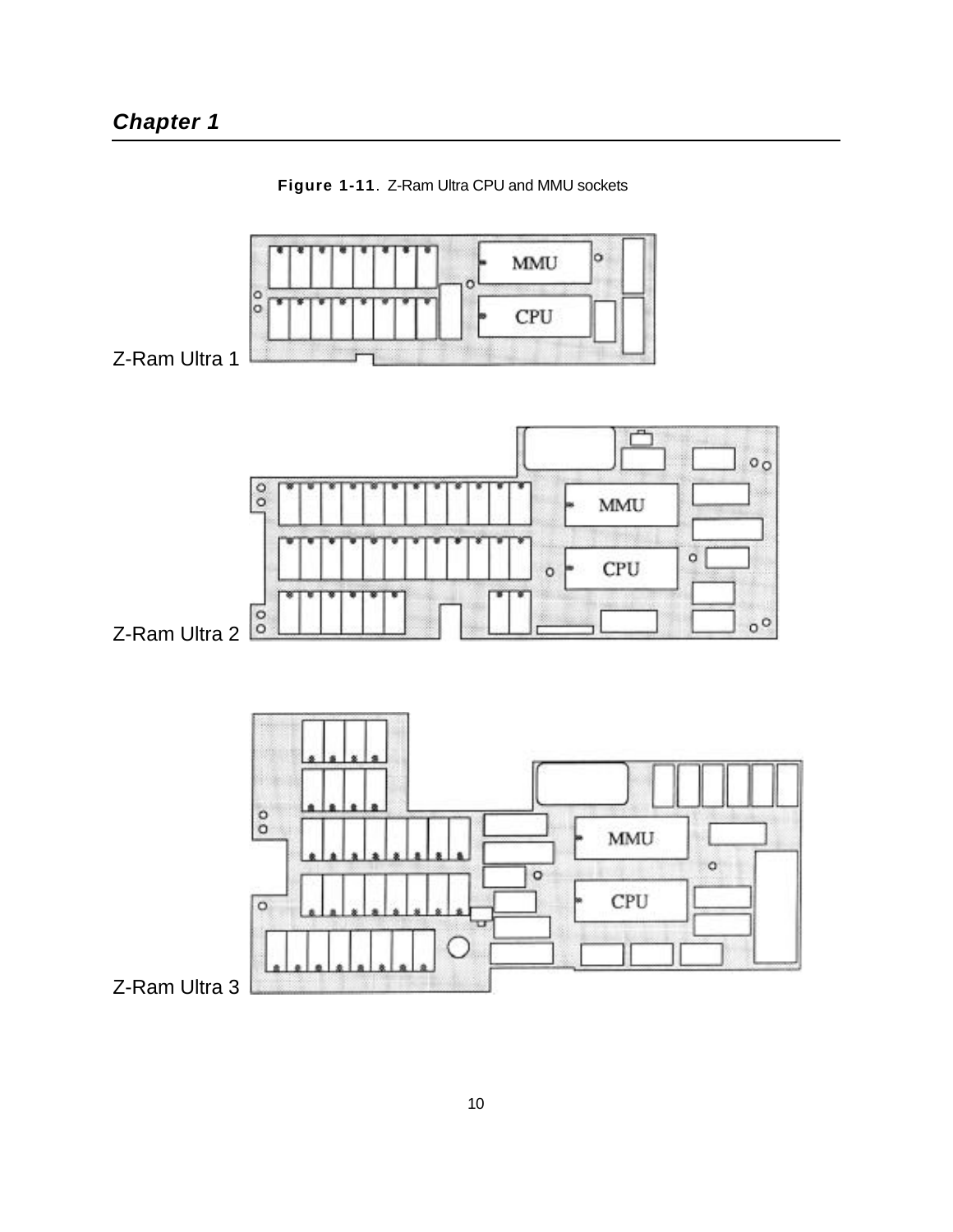

## **Figure 1-12.** Seating the MMU chip (Z-Ram Ultra 2 pictured)

**Step 7** Install the Z-Ram Ultra support spacers.

There are four sizes of spacers: 1/4, 3/8, 1/2, and 5/8 inch. (The size refers to the length of the wide center-part of the spacer.) The support spacers position and hold the Z-Ram Ultra securely between the keyboard and the main logic board when the computer is put back together. The spacers also provide support for the earlier style keyboard which is very flexible without the support brace. The number and size of spacers you need to use are determined by the Z-Ram Ultra version (1, 2, or 3) and the type of keyboard you have. Figures 1-13, 1-14, and 1-15 show where the spacers are to be installed on the three versions of Z-Ram Ultra.

Install the 1/4-inch bottom spacers first. Press either end of each spacer into the appropriate hole. Next, insert the top spacers. To select the proper lengths, refer to the chart accompanying Figure 1-13, 1-14, or 1-15.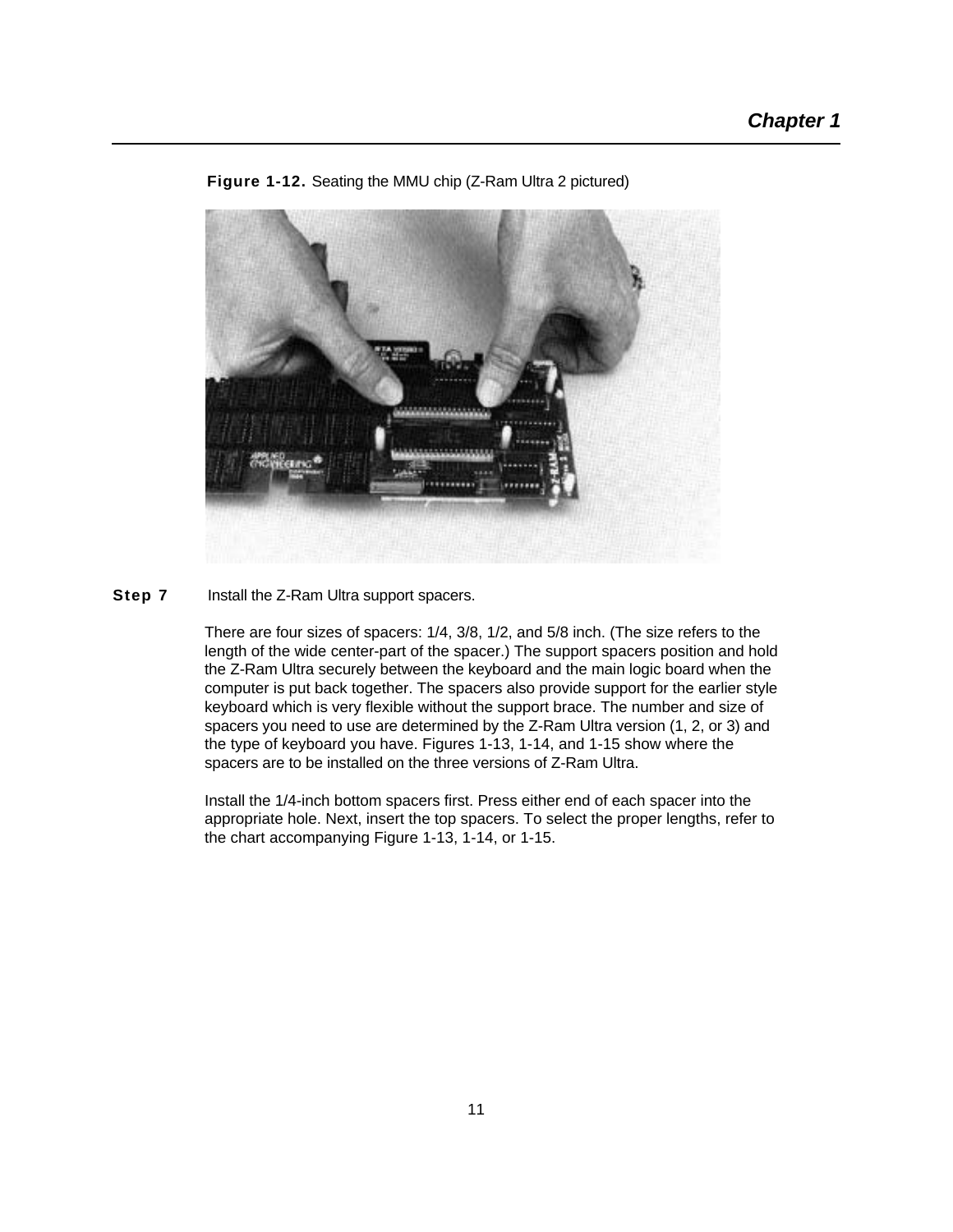# *Chapter 1*

**Figure 1-13**. Z-Ram Ultra 1 support spacers



**Figure 1-14**. Z-Ram Ultra 2 support spacers

|              | Side          | (un)Braced<br>keyboard | Rigid<br>keyboard |               |
|--------------|---------------|------------------------|-------------------|---------------|
| $\mathsf{A}$ | Top           | 5/8                    | 1/2               | G             |
| l B          | <b>Bottom</b> | 1/4                    | 1/4               | F<br>۰        |
| Iс           | <b>Bottom</b> | 1/4                    | 1/4               | Α<br>Н        |
| D            | Top           | 3/8                    | 1/4               | MMU           |
| $\mathsf E$  | Top           | 1/2                    | 3/8               | B<br>F        |
| F            | Top           | 1/2                    | 3/8               | ۰             |
| G            | Top           | 5/8                    | 1/2               | CPU<br>ъ<br>K |
| lн           | <b>Bottom</b> | 1/4                    | 1/4               | ⌒             |
| IJ           | <b>Bottom</b> | 1/4                    | 1/4               | ۰             |
| K            | Top           | 3/8                    | 1/4               | D<br>J.       |

**Figure 1-15**. Z-Ram Ultra 3 support spacers

|   | Side          | (un)Braced<br>keyboard | Rigid<br>keyboard |
|---|---------------|------------------------|-------------------|
| Α | Top           | 5/8                    | 1/2               |
| B | <b>Bottom</b> | 1/4                    | 1/4               |
| Ć | <b>Bottom</b> | 1/4                    | 1/4               |
| E | Top           | 1/2                    | 3/8               |
| F | Top           | 1/2                    | 3/8               |
| J | <b>Bottom</b> | 1/4                    | 1/4               |

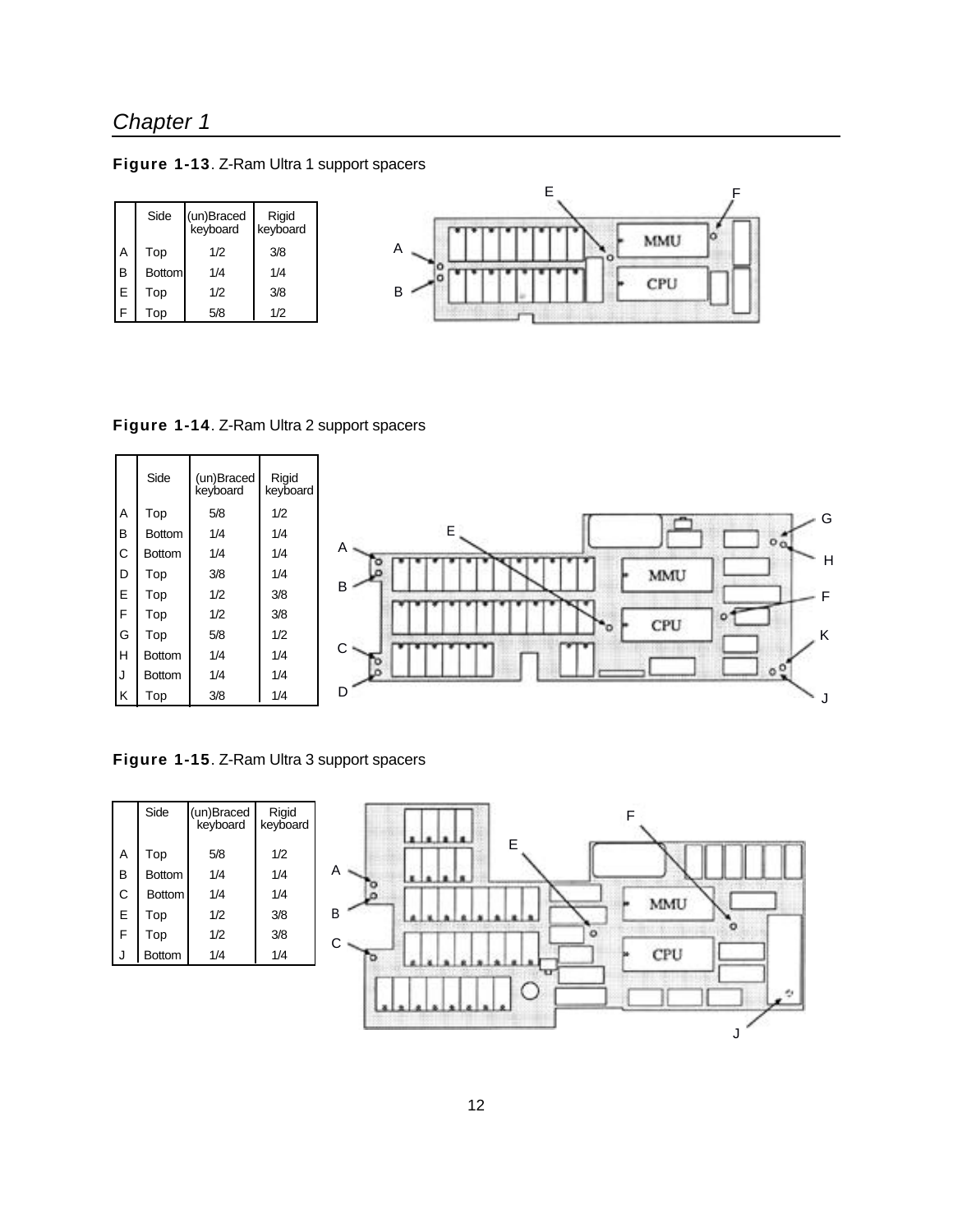**Step 8** Install the Z-Ram Ultra in the //c.

Remove the foam pin-protection blocks from the underside of the Z-Ram Ultra board.

If you are installing a Z-Ram Ultra 3 and the //cs speaker connector extends straight out from the main logic board, unplug the speaker connector and move it out of the way.

Position the Z-Ram Ultra over the CPU and MMU sockets on the //c main logic board. Peeking under the Z-Ram Ultra as you lower it over sockets, carefully align the Z-Ram Ultra pins with the sockets. Position your fingers on the Z-Ram Ultra as shown in Figure 1-16 and press down gently but firmly until the board is fully seated in the sockets. The connectors should slide smoothly and evenly into the sockets. If uneven or excessive resistance is felt, stop and check the pins for straightness.

If you had unplugged the speaker connector, reconnect it.



**Figure 1-16.** Positioning and seating the Z-Ram Ultra (Z-Ram Ultra 2 pictured)

It you notice that the Z-Ram Ultra card does not seem to seat properly or lay down flat, it may be that the IOU or MON chip on the //c main logic board is too high in its socket. See page 9 for details and instructions for removing the chip insertion guides. Also check to see that you have installed only 1/4-inch support spacers onto the bottom of the Z-Ram Ultra card.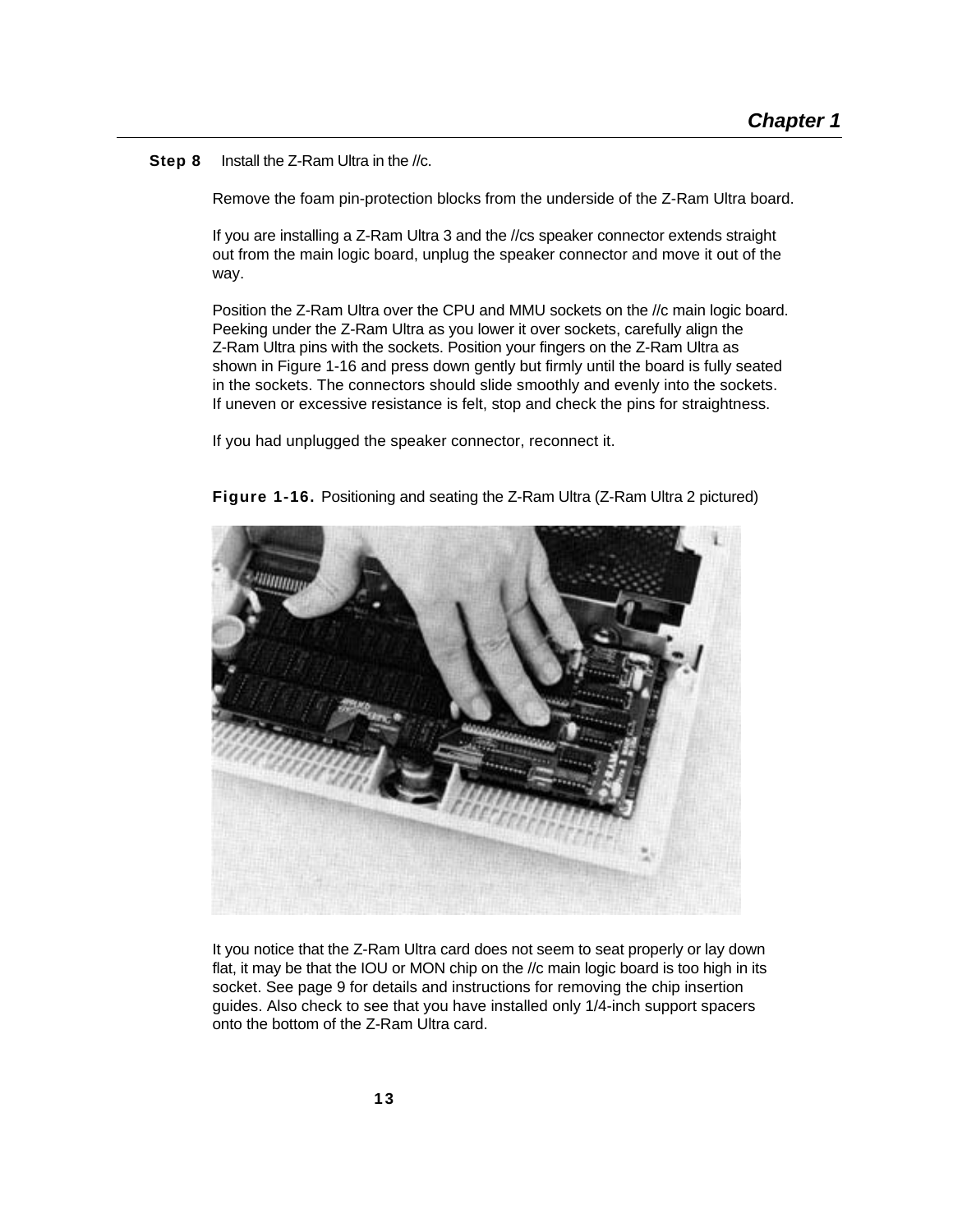## **Step 9** Replace the keyboard.

Plug the keyboard ribbon cable connector into its socket on the //c main logic board. This connector is keyed and can only be inserted (easily) in only one direction. Notice that there are tabs on the keyboard which fit into the disk drive. See Figure 1-17. Insert these tabs into the drive and lower the front (spacebar) edge of the keyboard into the plastic mounting guides on the bottom case.

**FIgure 1-17.** Disk drive slots keyboard tabs (earlier-style keyboard pictured)

## **Step 10** Test the Z-Ram Ultra.

Before you put the cover back on the computer, you may wish to test your installation, just in case...

Make sure the power switch is in the OFF position and connect the floor mount power supply cable and the cable from the monitor. Insert the backup copy of the Super AppleWorks Desktop Expander disk and turn the computer on.

> Garbage? When you turn on the power, if your screen fills with garbage; if you see vertical bars across the screen; or if the disk drive does not function, don't panic. Most likely the board is not fully seated. Turn off the power, then rock the Z-Ram board back and forth slightly while pressing down gently and firmly (refer to figure 1-16). Now turn the power back on and continue.

When the main menu appears, select the appropriate Z-Ram Ultra memory test option. (See Appendix A for more details on this test.) When testing is complete, turn the power OFF and disconnect all cables from the //c.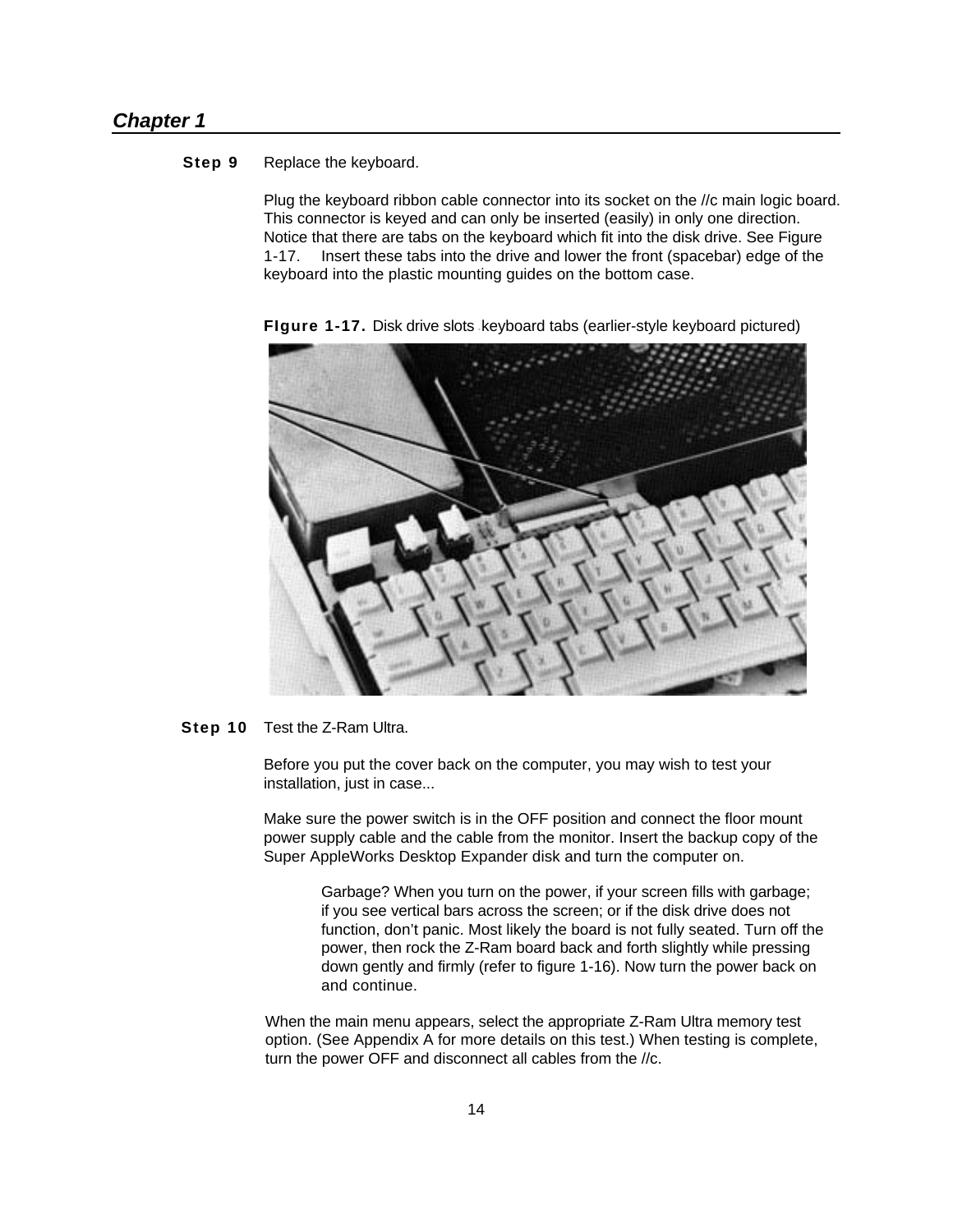**Step 11** Replace the top cover.

**Note**: Some of the earlier //c top covers are made in two pieces, a top panel and a back panel. If yours is a two-piece design, snap the two together and install them as one piece.

Verify that the Tinnerman nuts are securely attached to the top cover (see Installation Step 2 on page 4). Snap the //c carrying handle into the notches on the rear panel of the bottom cover. Hook the bottom edge of the back panel (top cover) under the power switch and back panel connectors. Then, lower the keyboard end forward, over the front of the computer. Pulling the cover toward the keyboard while lowering it over the disk drive, as shown in Figure 1-18, will make it easier to snap the cover in place. Holding the top and bottom covers together, turn the computer over and replace the case screws. To prevent binding, don't tighten the screws completely until all screws are threaded in their holes.

**Figure 1-18.** Installing the top cover



Installation is complete! Congratulations!

**What's Next...** The next chapter tells you how to use the Super AppleWorks Desktop Expander disk to enhance the performance of AppleWorks versions prior to version 2.0. If you are using AppleWorks version 2.0, proceed to Chapter 3 —*Apple Works 2 Expander.* If you want to set time and date on the Z-Ram Ultra's clock right away, skip to Chapter 4.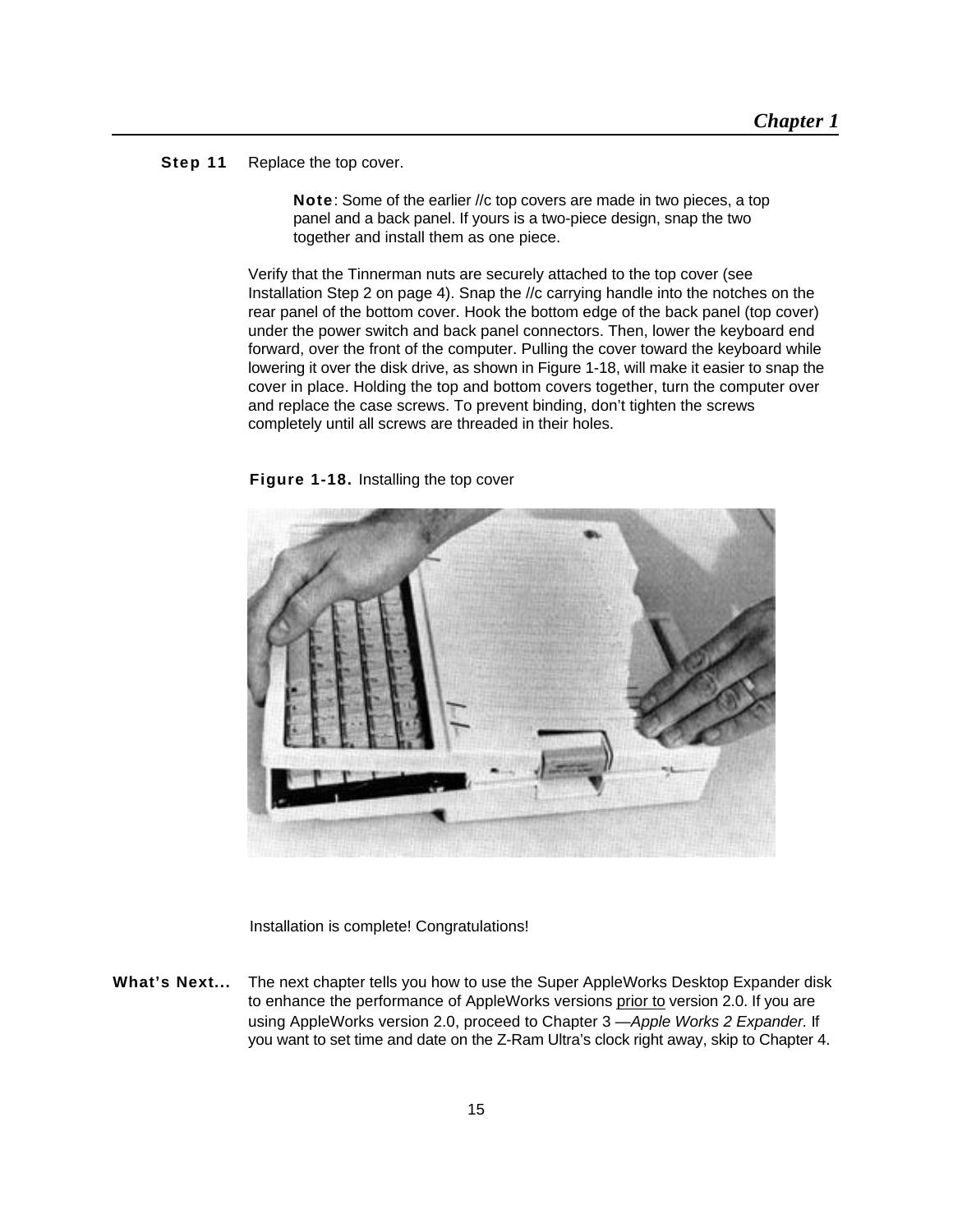# <span id="page-21-0"></span>**Super AppleWorks Desktop Expander**

- **Important!** If you are using AppleWorks version 2.0, skip this chapter. Read Chapter 3 instead. The Super AppleWorks Desktop Expander only enhances versions of AppleWorks prior to version 2.0. The AppleWorks 2 Expander only enhances version 2.0.
- **AppleWorks** AppleWorks is the best-selling program from Apple Computer that combines a word **Enhanced** processor program, a data base program, and a spreadsheet program into one "integrated software package." Evaluated separately, each of these programs would be an outstanding "stand-alone" program, but when they are combined, AppleWorks becomes an extremely versatile and useful productivity tool. But in an Apple //c equipped with a Z-Ram Ultra, AppleWorks can be extraordinary!

Here's how. AppleWorks uses a portion of the computer's extended memory to store active AppleWorks documents (files). This portion of memory is referred to as the AppleWorks Desktop and its size is expressed in Kilobytes or "K". (A Kilobyte is 1,024 bytes.) With the Apple //c 64K of auxiliary memory, the Desktop size is limited to 55K. But, depending on how much memory is installed on your Z-Ram Ultra, you could have a Desktop size of 727K! Since the AppleWorks program only expects to "see" 64K of auxiliary memory, the Super AppleWorks Desktop Expander Utility disk, included with your Z-Ram Ultra, will enable you to modify AppleWorks disks easily to utilize the extra memory available with Z-Ram Ultra.

**Apple Works** Here is a list of the AppleWorks enhancements available with the Super AppleWorks **Enhancements** Desktop Expander Utility:

Improved Apple Works Speed...Fewer disk drive accesses.

15,200 lines in the Word Processor (versus 2,250 lines).

15,200 records in the Data Base (versus 1,350 records).

Clipboard expanded to 2,042 lines (versus 250).

Greater Spreadsheet capacity.

Expanded Desktop...To accommodate larger Desktop files.

Multiple disk file saving capability...For those larger Desktop files.

Built-in printer buffer (option).

Time display and Data Base time-stamp capability (option).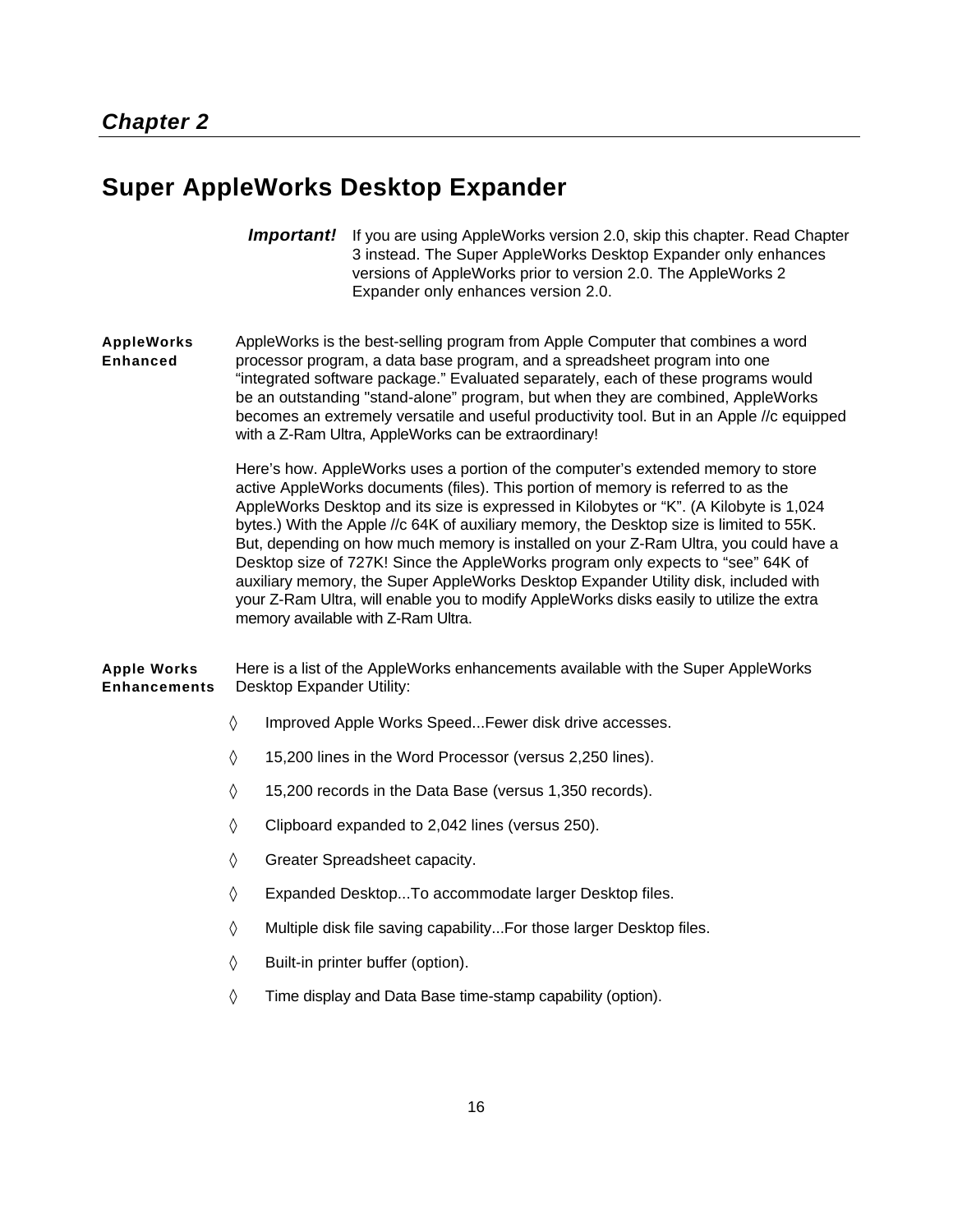<span id="page-22-0"></span>**Before You Begin...** The Super AppleWorks Desktop Expander will allow you to modify your AppleWorks STARTUP and PROGRAM disks to take advantage of the Z-Ram Ultra's capabilities. It is a one-time only modification. Even if you add or reconfigure memory on your Z-Ram Ultra you won't need to run this utility again.

This is what you will need to modify your AppleWorks disks:

An Apple//c. (Or any Apple II with at least one floppy disk drive.)

A BACKUP COPY of the Super AppleWorks Desktop Expander Utility disk.

A BACKUP COPY of your ORIGINAL AppleWorks STARTUP and PROGRAM disks. This utility will also modify the AppleWorks program files on an Apple Disk 3.5.

#### **IMPORTANT!**

Do not modify your ORIGINAL AppleWorks disks! See your AppleWorks Reference Manual or Apple //c Owner's Manual for information on making BACKUP disks.

The Super AppleWorks Desktop Expander will modify all versions of AppleWorks up to and including version 1.3, but not version 2.0. The AppleWorks 2 Expander is designed specifically for version 2.0. (See Chapter 3.)

Use this utility only on unmodified copies of AppleWorks STARTUP and PROGRAM disks. Any patches to AppleWorks required by other programs, such as Pinpoint, should be made after the Super AppleWorks Desktop Expansion.

The Super AppleWorks Desktop Expander will install the CLOCKWORKS™ on-screen time display patch to the AppleWorks STARTUP and PROGRAM disks. Do not apply the Super AppleWorks Desktop Expander utility to an AppleWorks disk that has been patched using the CLOCKWORKS installation option on the ClockWorks Time Utilities disk. The Super AppleWorks Desktop Expander utility will not be able to modify a previously-modified disk.

To allow time and date stamping for ProDOS files and AppleWorks Data Base time/date categories, you must install the AECLK.SYSTEM file from the ClockWorks Time Utilities disk. The AECLK.SYSTEM file can be installed to the AppleWorks STARTUP disk either before or after using the Desktop Expander. Please refer to Chapter 5, Z-Ram Ultra Clock, for details on how to use the ClockWorks Time Utilities disk to install the AECLK.SYSTEM file.

**Enhancing** This is how to use the Super AppleWorks Desktop Expander utility to modify the

**AppleWorks** AppleWorks STARTUP and PROGRAM disks:

1. Boot the Super AppleWorks Desktop Expander Utility in the //c internal drive.

2. When the Main Menu appears, select the "Execute AppleWorks Desktop Enhancements" option. The Applied Engineering Super AppleWorks Desktop Expander copyright screen will then appear. Pressing the space bar will display the next screen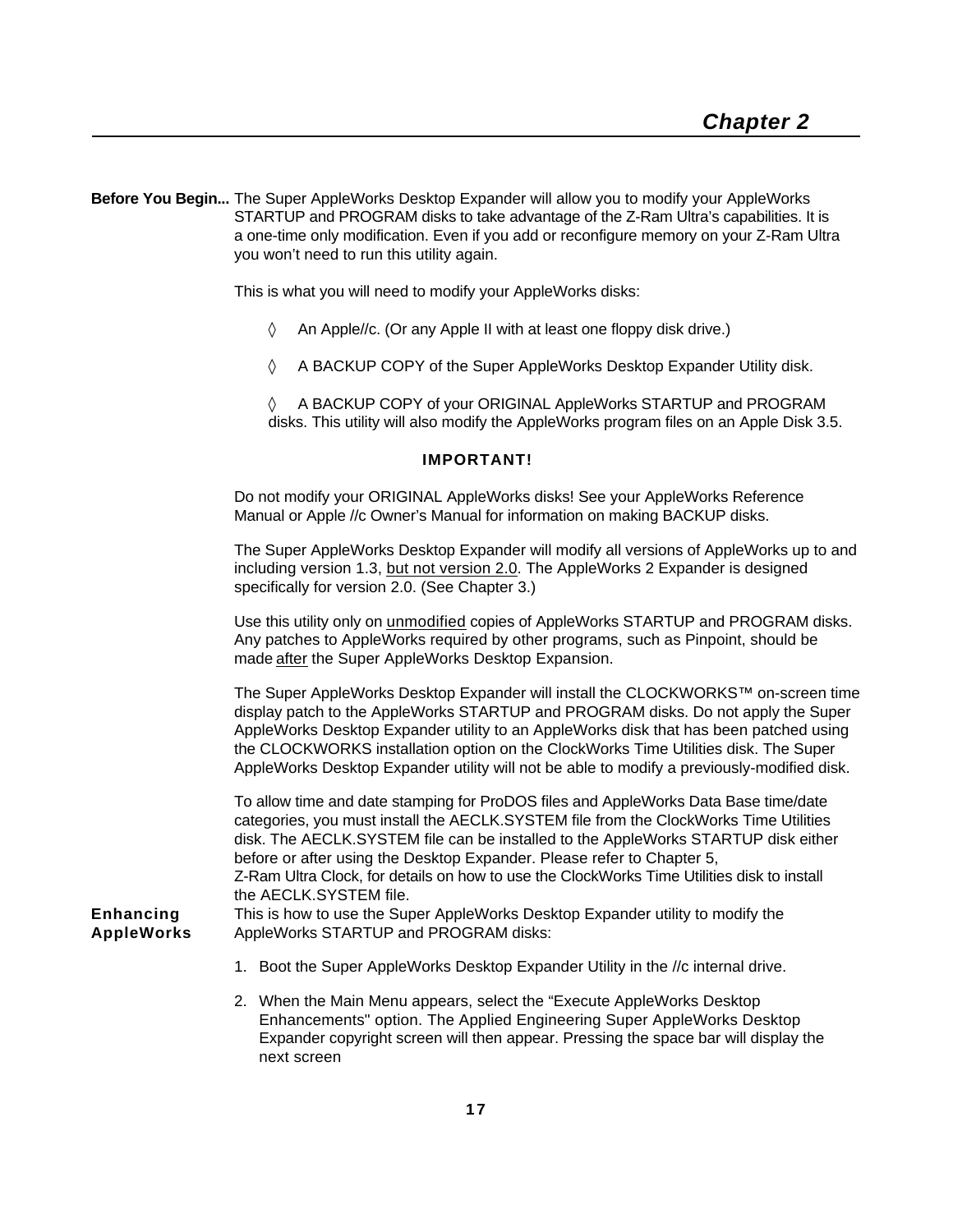- 3. The features and options available are described briefly on the display screens and in greater detail in the next section of this chapter, *About the New Features.* Read each screen carefully.
- 4. When prompted for a yes or no input, enter a *Y* for yes or an *N* for No. The prompted options are:

Install Auto Load Option. Install the Printer buffer Option. Install the Applied Engineering Time Display Option.

5. After all options have been selected, you will be prompted to remove the Super AppleWorks Desktop Expander disk and insert a COPY of the AppleWorks STARTUP disk in the internal drive (Drive one). Be sure the WRITE-PROTECT tab has been removed from the disk. As prompted at the bottom of the display screen, press the space bar to continue or **0** to quit and return to BASIC. If your AppleWorks files are on a Disk or hard-disk, leave the Expander disk in the startup drive.

The Super AppleWorks Desktop Expander program expects to find the AppleWorks startup file, APLWORKS.SYSTEM, on the disk in the boot drive. If it cannot be found, the program then scans the system for the first volume (disk) named /APPLEWORKS. If, at this point, the program displays the following message:

Cannot find correct file Please enter the prefix of the AppleWorks program ?

enter the complete ProDOS pathname of the AppleWorks STARTUP disk. If the AppleWorks program to be modified is on a Disk 3.5, enter the UniDisks ProDOS volume name. If the AppleWorks files are nested in a ProDOS subdirectory, enter the complete ProDOS pathname of the subdirectory containing the AppleWorks files. Be sure to include the (/) slashes.

- 6. After the STARTUP disk has been successfully modified, you will be prompted to remove it from the disk drive and insert a (WRITE ENABLED) COPY of the AppleWorks PROGRAM disk. The volume directory name of this disk is also expected to be **/APPLEWORKS.** If the AppleWorks program files being modified are on a Disk 3.5 or hard disk, press the space bar when prompted to insert the PROGRAM disk.
- 7. When the modification to the AppleWorks PROGRAM disk has been completed, the program will beep the //c speaker and exit to Applesoft BASIC.
- 8. Any modifications required by other AppleWorks accessory programs should be done at this time. (You may wish to make an archive copy of the modified "Super AppleWorks" disk prior to any other modifications.) If you have not already done so, you may now use the ClockWorks Time Utilities disk to install the AECLK.SYSTEM file on the AppleWorks STARTUP disk or the disk from which ProDOS will be initially loaded.
- 9. if you will be using the modified AppleWorks from a hard-disk drive, copy the AppleWorks files to the hard disk according to the instructions provided with your hard-disk file management program.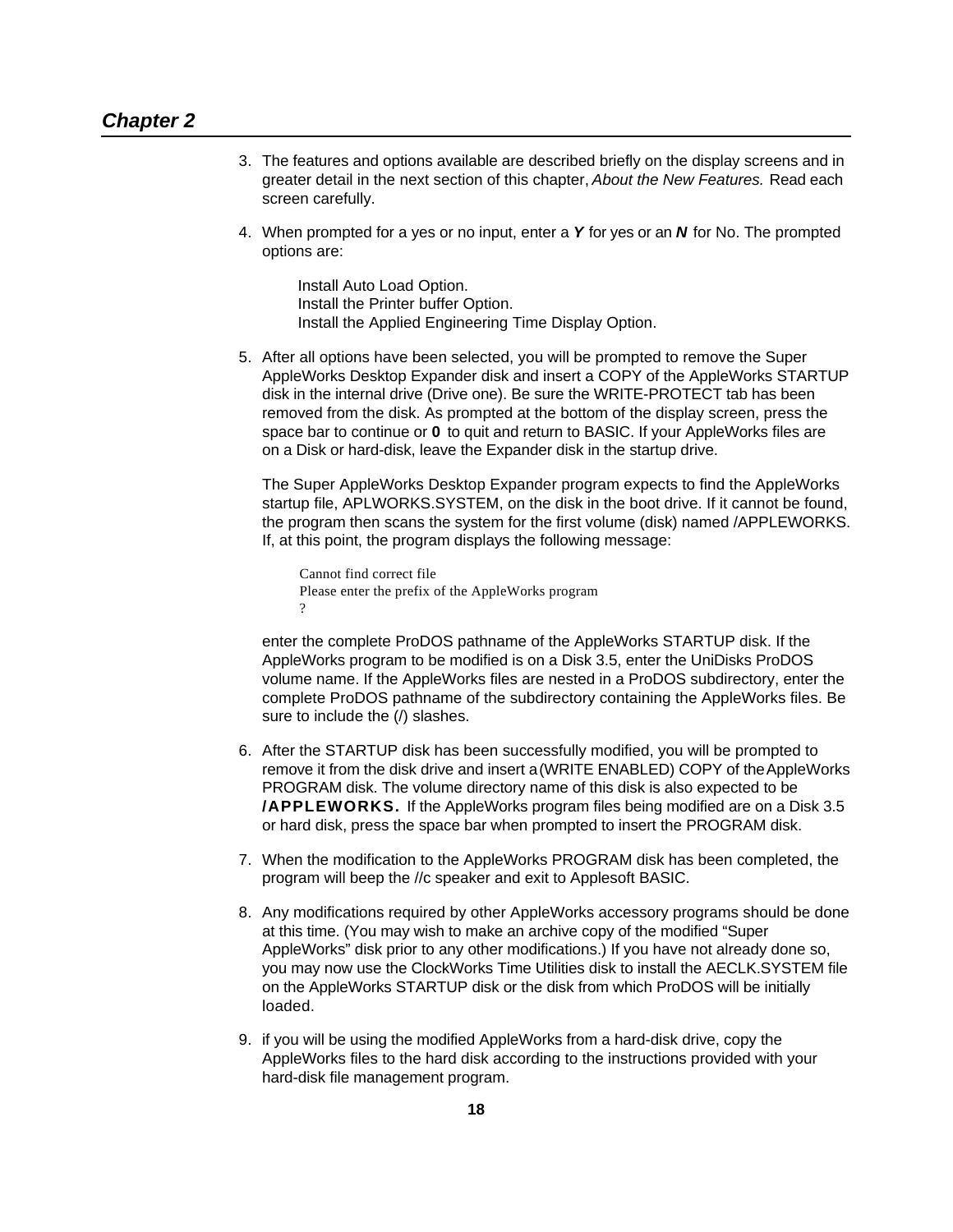## <span id="page-24-0"></span>**About The New Features**

The following paragraphs describe the new features of the enhanced AppleWorks and the instructions for using them. Please read this section very thoroughly.

**Desktop Expansion** This feature expands the AppleWorks Desktop to accommodate larger files. It increases the maximum number of records in the data base and lines in the word processor from 1,350 and 2,250, respectively, to 15,200 for both! It also enlarges the Desktop from the standard 55K to a maximum of 727K, depending on the amount of memory on the Z-Ram Ultra card. The Desktop Expansion feature is invoked automatically when the modified AppleWorks program is booted.

> In order to achieve the extraordinary increase in the number of lines and records, a small portion of the AppleWorks Desktop space was sacrificed. Compared to the additional memory available on Z-Ram Ultra, this sacrifice is negligible.

- **Clipboard Expansion** The standard AppleWorks clipboard is limited to only 250 lines of information. The Super AppleWorks clipboard expansion increases the clipboard for the Word Processor and Data Base functions to 2,042 lines. Only clipboard activities within and originating from the Spreadsheet function remain limited to 250 lines. The clipboard expansion is one of the standard features of the Super AppleWorks Desktop Enhancements.
- **Multiple Floppy-Disk** Data storage problems arise when the size of a file on the Desktop exceeds the amount of **Files** storage space available on the data disk. A standard floppy disk can store only 135K of AppleWorks data. Using the modified AppleWorks, Desktop files larger than the available disk space will be segmented, or "split", and saved in sections to two or more disks. The following paragraphs explain this new feature.

## **SavIng Desktop Files to Disk**

When saving a Desktop file which is larger than the data disk space available, AppleWorks will prompt the user with the following message:

Segmented Desktop File..., Please insert NEXT disk with SAME VOLUME NAME

Remove the data disk from the current disk drive and replace it with the next data disk. All segments of a given segmented Desktop file MUST be saved on data disks having the same volume (disk) name as the primary (first) data disk.

If you discover that you don't have enough formatted blank disks with the same volume name, don't panic! Just use the AppleWorks Disk Formatter utility under the "Other Activities" menu. Use the Escape key to stop saving the Desktop file and to return to the AppleWorks Main Menu. Do not turn the computer off. Doing so will erase the Desktop file from memory!

In order to enable the multiple disk save capability, one of AppleWorks safety features had to be overridden. Ordinarily, AppleWorks would save a changed file to the disk before deleting the original file. Now it will replace the original file by writing over it. Pressing the Escape key at any time during a save operation will cancel the save and DELETE the current disk file or file segment on disk. (The Desktop file does remain in memory until removed in the normal manner or until power is turned off.) BE CAREFUL!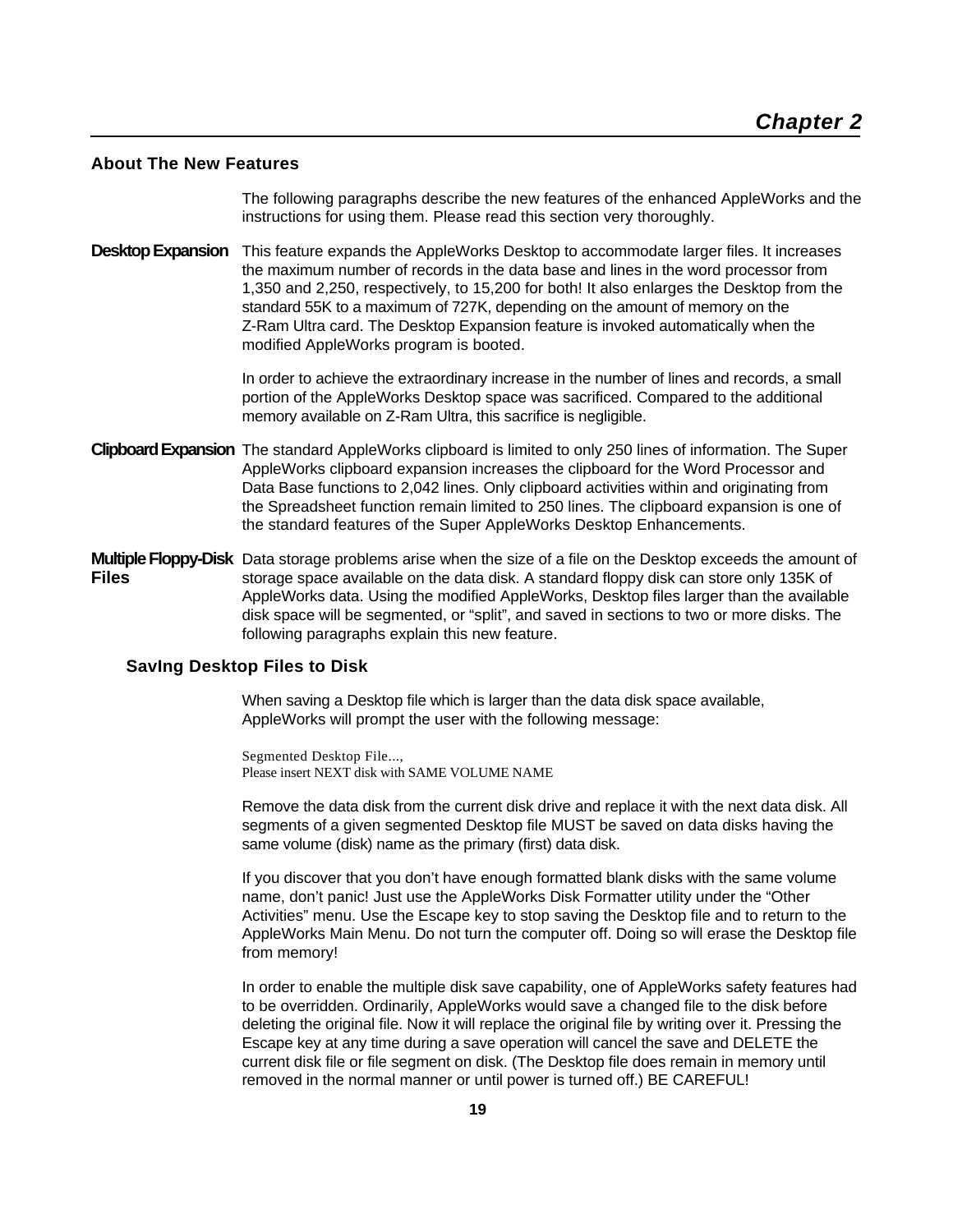This seems to be a good time to remind you of Murphy's Law:

### **Whatever can go wrong will go wrong!**

Back up your Desktop files! A power failure during a disk save operation could conceivably wipe out a file that had taken months to create! It would be a very good idea to have backup copies of your working data disks, especially if you have large amounts of data stored on them.

## **Adding multIple-disk files to Desktop**

When you add multiple-disk, or segmented, files to the Desktop, the file MUST be loaded from the data disks in the same sequence as it was saved. AppleWorks will prompt the user to insert the NEXT data disk(s) until the file is completely loaded.

If you list the files on disks that contain segmented files you will notice that the first segment has the filename that you gave it. The next segment (on the NEXT disk) will have a "2" appended to the end of your filename. The next disk in the sequence will have a "3" appended to the filename, and so on. This is the way AppleWorks keeps track of the segmented Desktop file sequence. You will probably want to label your data disks in such a way that you, too, can keep track of the proper sequence.

**AppleWorks** AppleWorks was designed for use with only 64K of additional memory, so not all of the **Auto-Load feature** PROGRAM disk information is loaded into memory during program startup. Some special "functions", like displaying help screens, adding files, or using the clipboard, are left on the disk and retrieved only when they are needed. With a Z-Ram Ultra, you can load these special functions into extended memory, minimizing the time-consuming disk accesses and allowing you to move between Desktop files and AppleWorks' special functions very quickly.

> The Auto-Load feature loads all of the AppleWorks special functions into memory along with the rest of the Apple Works PROGRAM disk. This extends the Apple Works startup time by about a minute. The PROGRAM disk startup screen will display a counter indicating the number of functions remaining to be loaded. (During the countdown it may appear that the counter has skipped a function. This is because some functions are relatively small and are loaded faster than indicated by the counter.) Pressing the Escape key during this count-down will stop the loading of special functions and immediately display the AppleWorks Main Menu. AppleWorks will access the functions in memory that were loaded before the Escape key was pressed and access the PROGRAM disk for those functions which had not been loaded.

> The AppleWorks special functions are loaded into Z-Ram Ultra's memory, but they don't decrease the size of the available Desktop. Magic? Nope! The functions are originally "hidden" in an unused portion of the Desktop memory, and as the files on the Desktop grow larger, the special functions are individually "bumped" from memory to make room. If AppleWorks can't find a special function in memory it will go back to the PROGRAM disk.

This brings up an interesting point about using the Auto-Load feature to replace the AppleWorks PROGRAM disk in drive one of a single-disk system. If you have all of the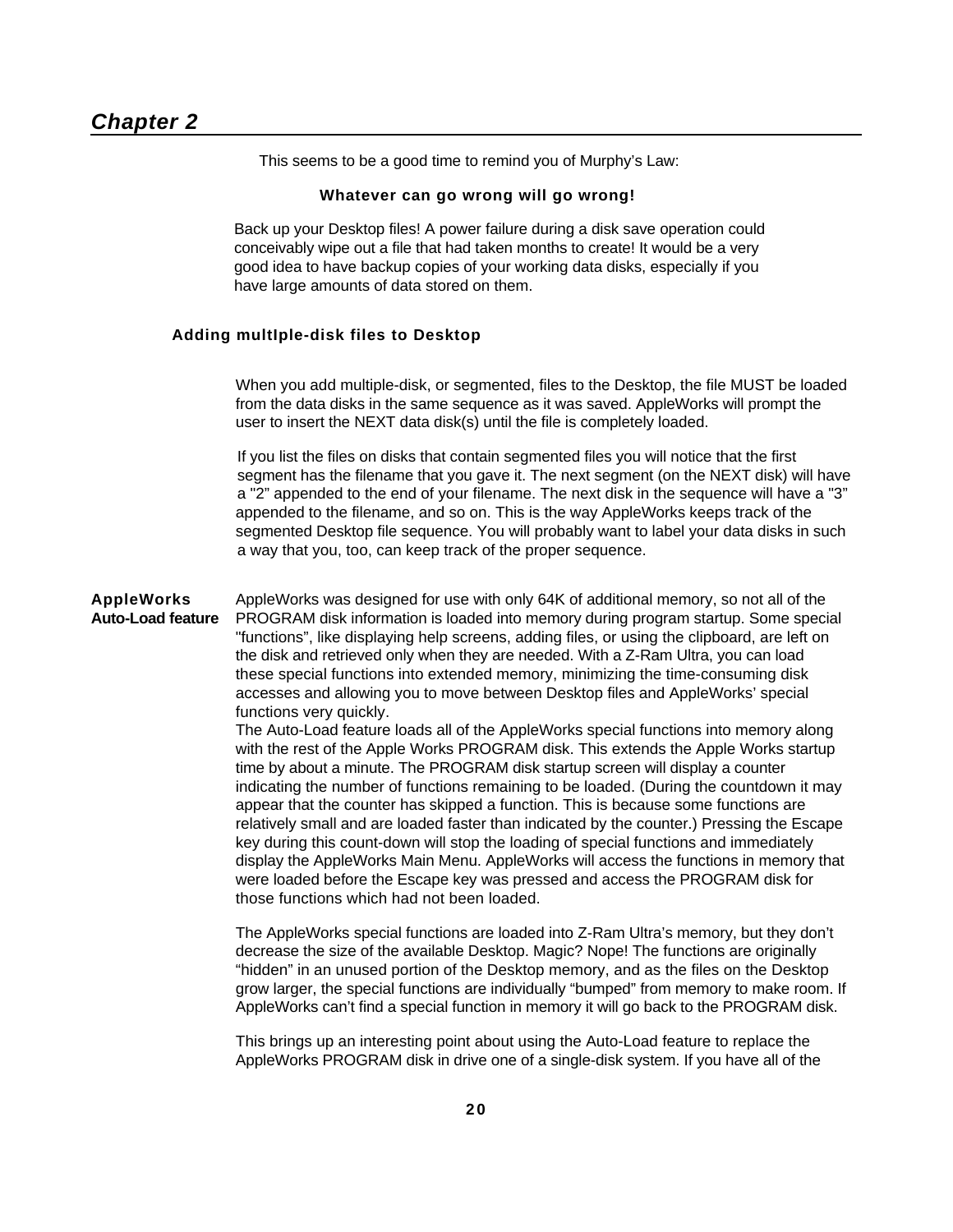<span id="page-26-0"></span>special functions Auto-Loaded in memory, you can first specify drive one as the standard location of your data disk and then replace your PROGRAM disk with your data disk. Keep your PROGRAM disk handy, though. AppleWorks may prompt you to insert you AppleWorks program disk whenever you specify new information about your printer, change the standard location of your data disk, or change the date. Please refer to your *Apple Works Reference Manual* for more details on the selection of a standard location for your data disk.

If you copy all AppleWorks files to a ProDrive and execute the program from the /RAM emulated disk volume, the AutoLoad feature is not required. This method of executing AppleWorks is tricky and should not be attempted by those not familiar with AppleWorks and Apple ProDOS (Professional Disk Operating System). This method also requires an AppleWorks file (APLWORKS.SYSTEM) to be modified before being executed from a ProDrive. See the PARTITION instructions in Chapter 4.

## **Printer Buffer**

**Option** With the Z-Ram Ultra installed, the Printer Buffer option will automatically enable you to continue working with files on the AppleWorks Desktop even while your printer is printing. The advisory message "Printing to Print Buffer" will be displayed, and the file(s) to be printed are actually "spooled" to unused portions of the Z-Ram Ultra memory banks. The file is then output to the printer from the print buffer. Multiple files can be printed to the print buffer using either one or bath of the //cs serial ports. This option does not affect or decrease the size of the available Desktop.

> Note: The Printer Buffer Option may not work correctly with some serial-to-parallel printer-interface converters. Please consult the dealer from whom you purchased the converter or contact the manufacturer of the converter for possible solutions or upgrades.

**AppleWorks** This option was designed to read the output of the Z-Ram Ultra clock

**Time UtIlities** and replace the "Open-Apple-? for Help" message in the bottom line of the AppleWorks **Option** screen with a current date and time display. This option also allows the AppleWorks user to enter the current date or time into a Data Base category by typing the *@* character as the only entry in that category. Note: The category name must contain either the word DATE or the word TIME but should not contain both. For example, you should not use this feature in a category named "Date and Time."

> The "AECLK.SYSTEM" file, required by the Z-Ram Ultra clod~, can be installed to the AppleWorks STARTUP disk either before or after using the Super AppleWorks Desktop Expander Utility. The instructions for installing the AECLK.SYSTEM file are provided in Chapter 5.

**What's Next...** This chapter told you how to modify versions of AppleWorks prior to version 2.0. Chapter 3, *Apple Works 2 Expander,* tells you how to enhance the performance of AppleWorks version 2.0.

AppleWorks, enhanced by the Super AppleWorks Desktop Expander, is an example of an application program which automatically utilizes the additional memory of the 2-Ram Ultra. However, some application programs do not automatically recognize more than 64K of the //cs auxiliary memory. Chapter 4 explains how you can use all or part of your Z-Ram Ultra's expanded memory as a solid-state RAMdisk.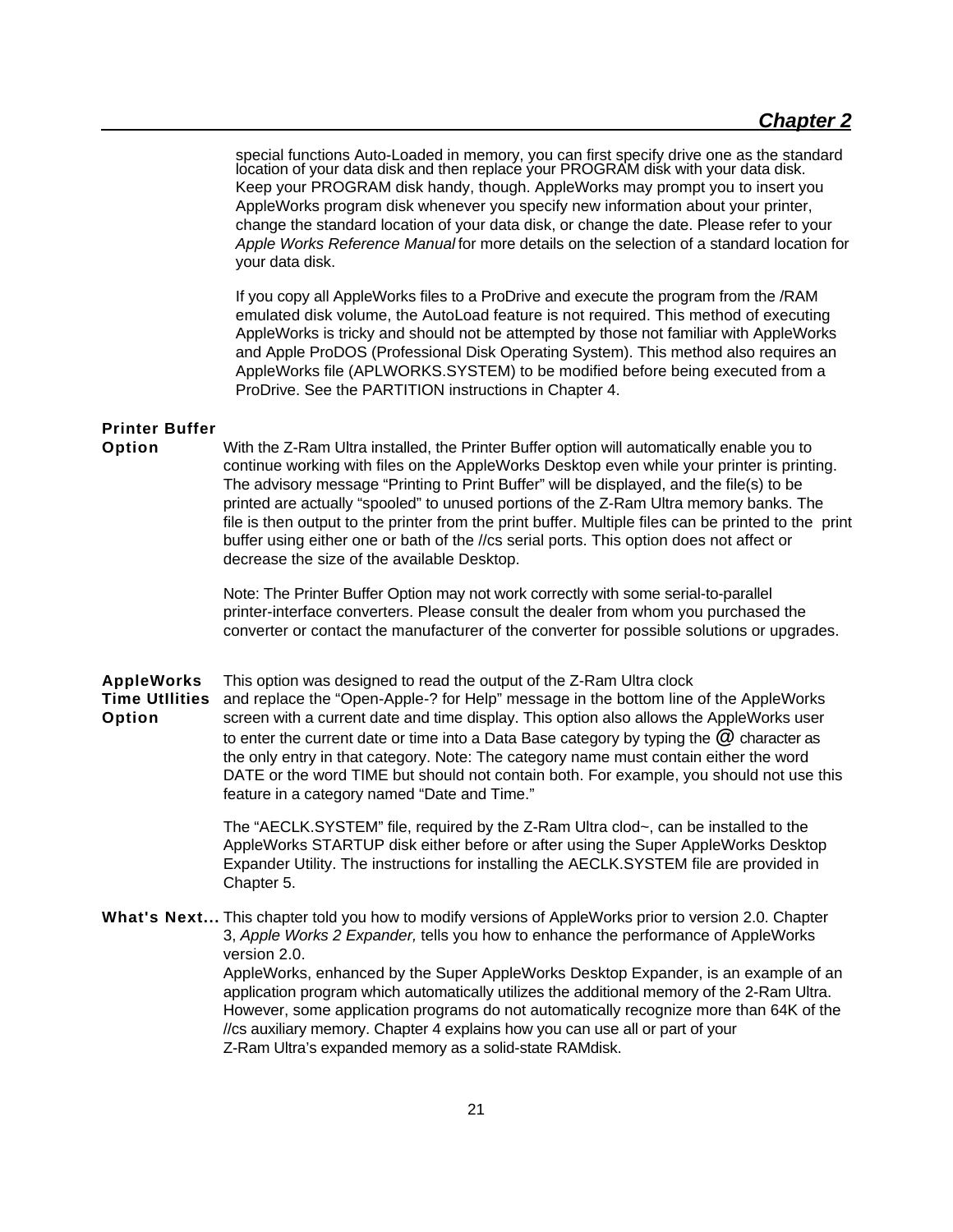## <span id="page-27-0"></span>**AppleWorks 2 Expander**

## **AppleWorks Enhancements for AppleWorks 2.0 Only!**

**Important!** The AppleWorks 2.0 Expander program, specifically designed to enhance AppleWorks version 2.0, is a completely new program and is very different from the Super AppleWorks Desktop Expander program described in Chapter 2. The Super AppleWorks Desktop Expander will only enhance AppleWorks versions 1.0 through 1.3.

**AppleWorks 2.0** The AppleWorks 2 Expander is an accessory program which will modify the **Enhanced** AppleWorks 2.0 program to use the additional memory available on your Z-Ram Ultra.

These are the AppleWorks enhancements created by the AppleWorks 2 Expander:

Multiple disk file saving capability For larger Desktop files

Up to 22,600 lines in the Word Processor (versus 7,250)

Up to 22,600 records in the Data Base (versus 6.350)

Data Base and Word Processor Clipboard expanded to 2,042 lines (versus 250)

On-screen time display (Option)

Data Base time-stamp capability (option)

Built-in printer buffer (option)

Print file cache

Expander options menu (accessible whenever AppleWorks is booted)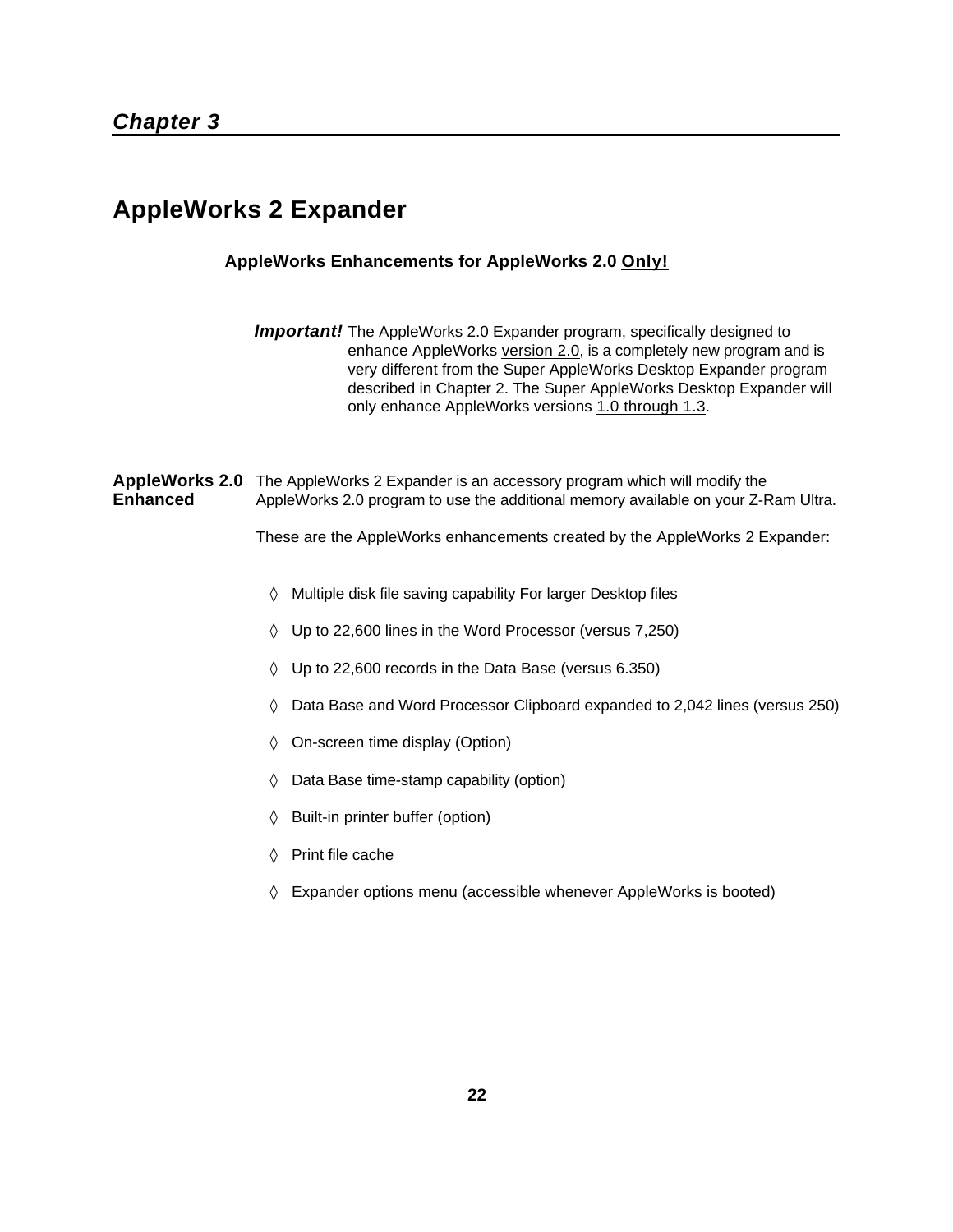<span id="page-28-0"></span>**Before You Begin...** If you *are* familiar with AppleWorks, you will probably be tempted to use the AppleWorks 2 Expander without reading these instructions. Please resist the temptation long enough to read this page.

- AppleWorks 2 Expander will only work on AppleWorks 2.0. It will not work on versions 1.0, 1.1, 1.2, or even 1.3.
- These instructions assume that you already know how to use AppleWorks. The AppleWorks 2 Expander program menus use the same keyboard-command interface as the AppleWorks program. If you need a quick review, read *Throughout Apple Works* in your *Using Apple Works* manual.
- There is an AppleWorks Word-Processor file on the AppleWorks 2 Expander disk entitled "README." Please do so. This document will contain information about any recent changes to the software or updates to the documentation.
- If you plan to use the Printer Buffer option, you must have a printer interface which supports Apple's Pascal 1.1 protocol for status-checking. The serial ports of the Apple //c *do* support this protocol, but some serial-to-parallel printer-interface converters do not. For more information, please refer to Printer Buffer Option in the section entitled About the New Features.
- Apply the AppleWorks 2 Expander modifications only to unmodified BACKUP copies of your AppleWorks startup and program disks. Modifications required by other programs should be done after executing the AppleWorks 2 Expander enhancements. See your *Apple Works Reference Manual* or *Apple*//*c Owner's Manual for* information on making BACKUP disks.
- This is a one-time only modification. Even if you add or reconfigure memory on your Z-Ram Ultra you won't need to run this utility again.
- The AppleWorks 2 Expander will install the CLOCKWORKS™ on-screen time display patch to the AppleWorks STARTUP and PROGRAM disks. Do not apply the AppleWorks 2 Expander utility to an AppleWorks disk that has been patched using the CLOCKWORKS-installation option on the ClockWorks Time Utilities disk.
- To allow time and date stamping for ProDOS files and Apple Works Data Base time/date categories, you must install the AECLK.SYSTEM file from the ClockWorks Time Utilities disk. The AECLK.SYSTEM file can be installed to the AppleWorks STARTUP disk either before or after using the Desktop Expander. Please refer to ChapterS, *Z-Ram Ultra Clock,* for details on how to use the ClockWorks Time Utilities disk to install the AECLK.SYSTEM file.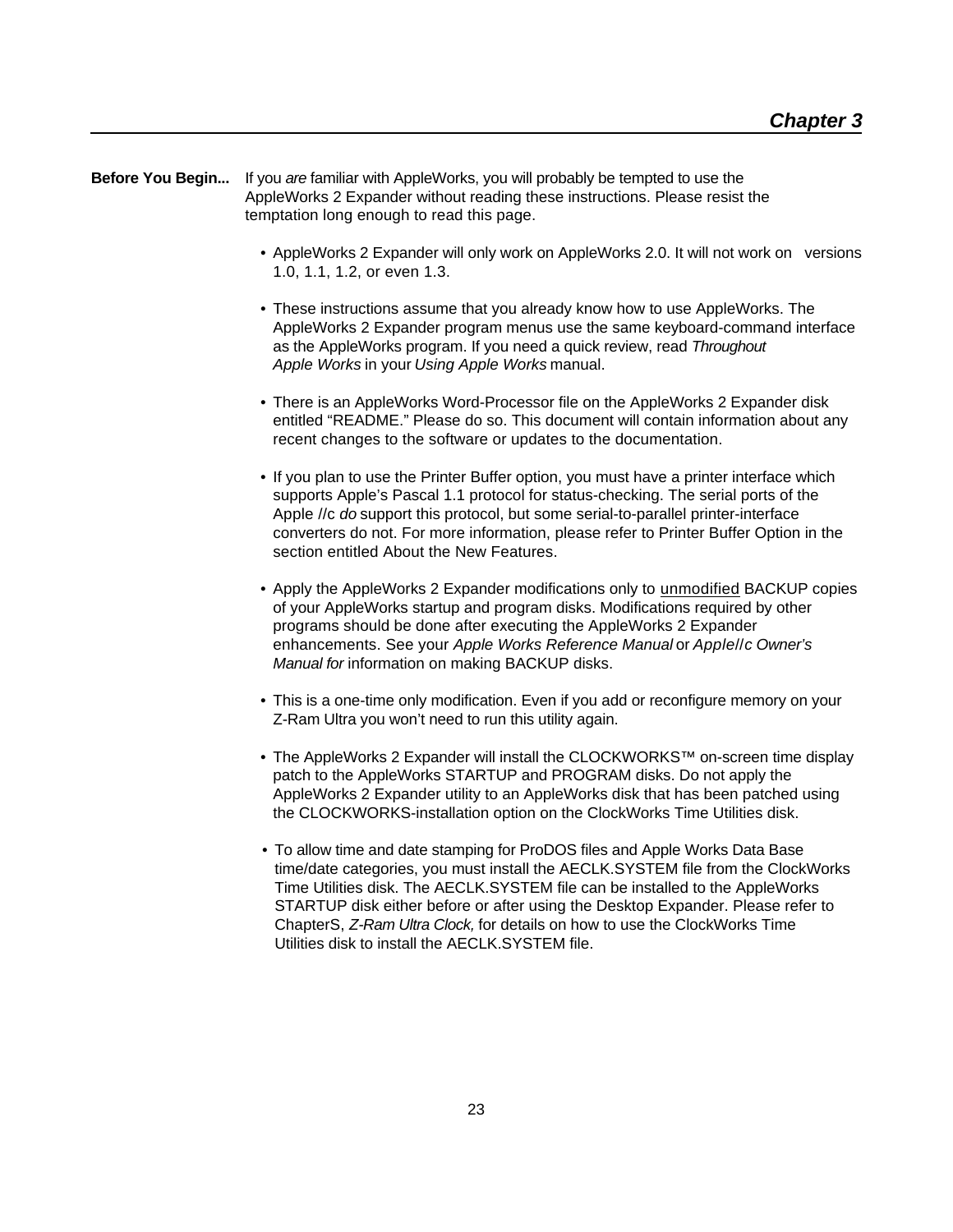<span id="page-29-0"></span>

| Enhancing  | The enhancement of AppleWorks 2.0 is a two-part process. First, you will use the       |
|------------|----------------------------------------------------------------------------------------|
| AppleWorks | AppleWorks 2 Expander utility to modify some of the program files on the Appleworks    |
|            | startup and program disks. Then, you will boot the modified AppleWorks disk and add or |
|            | change the limits on the enhanced features by accessing a special "Getting Started"    |
|            | menu.                                                                                  |

- Part I Modifying the AppleWorks disks
	- 1. Boot your copy of the AppleWorks 2 Expander disk. From the main menu, select "Execute AppleWorks Enhancements."
	- 2. Read the on-screen documentation. Pressing the Space Bar will display the next screen. When prompted, remove the AppleWorks 2 Expander disk, insert the AppleWorks startup disk, and press the Space Bar to begin the modification process.

If the Expander program is unable to find the AppleWorks startup files on the disk in the currently prefixed disk drive, the following message will appear:

Cannot find correct file Please enter the prefix of the AppleWorks program ?

If the AppleWorks files are on a Disk 3.5 or a hard-disk directory, enter the ProDOS prefix of the directory containing the AppleWorks files. (Unless you have renamed it, the AppleWorks Disk 3.5 directory prefix should be /APPLEWORKS.)

3. After the modifications to the startup disk have been made, you will then be prompted to insert the AppleWorks program disk -unless all of the AppleWorks startup and program files are contained in the same directory (i.e. Disk 3.5 or hard disk).

Successful AppleWorks modification is indicated by the message:

Modification successfully completed

- 4. The next very important step is to access the "Getting Started" options menu and set the AppleWorks enhancement options.
- **Part 2** Setting the AppleWorks enhancement options
	- 1. Boot the enhanced AppleWorks startup disk just like you normally would. (Notice that the AppleWorks version number near the lower right corner of the startup screen has been changed from 2.0 to 2.0A.)
	- 2. When the startup disk has finished loading, remove the startup disk and insert the program disk, but DO NOT press return. Press the ESCape key instead. If you are booting AppleWorks from a Disk 3.5 or a hard disk, press the ESC key when you are prompted with: "Press the Space Bar to continue."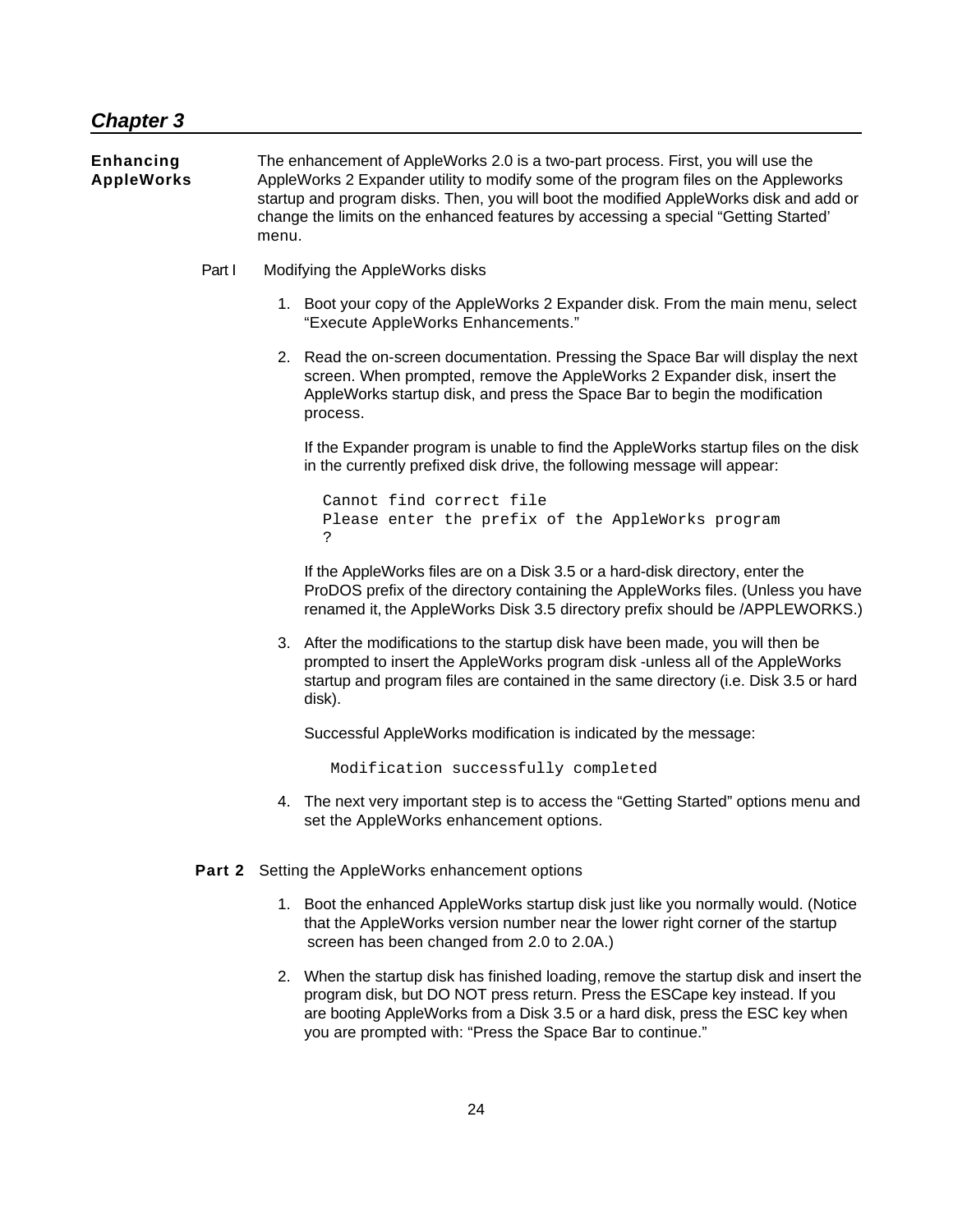Note:It is not necessary to access the Getting Started options menu each time you boot AppleWorks. The Getting Started menu is only used to set the enhanced AppleWorks options.

The current enhancement-options configuration will be read from the parameter file (SEG.PR) on the AppleWorks program disk and displayed in the Getting Started option menu. The configuration shown contains the current default settings. These default settings remain in effect until you change them and save the new configuration back to the AppleWorks program disk.

The Getting Started options menu:

 **File: None GETTING STARTED** = = = = = = = = = = = = = = = = = = = = = = = = = = = = = = = = = = = = = = = = = = =

| Getting Started                    |        |
|------------------------------------|--------|
| Maximum Records/Lines (RW)         | 12,000 |
| 2. Pre load AppleWorks onto Memory | 0n     |
| 3. Printer Buffer (RW)             | Off    |
| 4. Buffer Size (OS)                | OК     |
| 5. Time Display                    | Off    |
| 6. Save Configuration              |        |
| 7. continue with AppleWorks        |        |
|                                    |        |

 **Type number, or use arrows, then press Return 1113K Avail**

- 3. Use the Up Arrow and Down Arrow keys to highlight the option you want. Use the Return key to select a highlighted option. For more information on the options, refer to the section entitled About the New Features. When you have made the desired changes, save the new configuration back to the AppleWorks program disk by selecting menu option 5, "Save Configuration."
- 4. Choose option 6 to continue booting the Appleworks program. If you did not save your new configuration, the new one will be in effect until you quit the AppleWorks program. The next time you boot AppleWorks, the previous (saved) configuration will be used.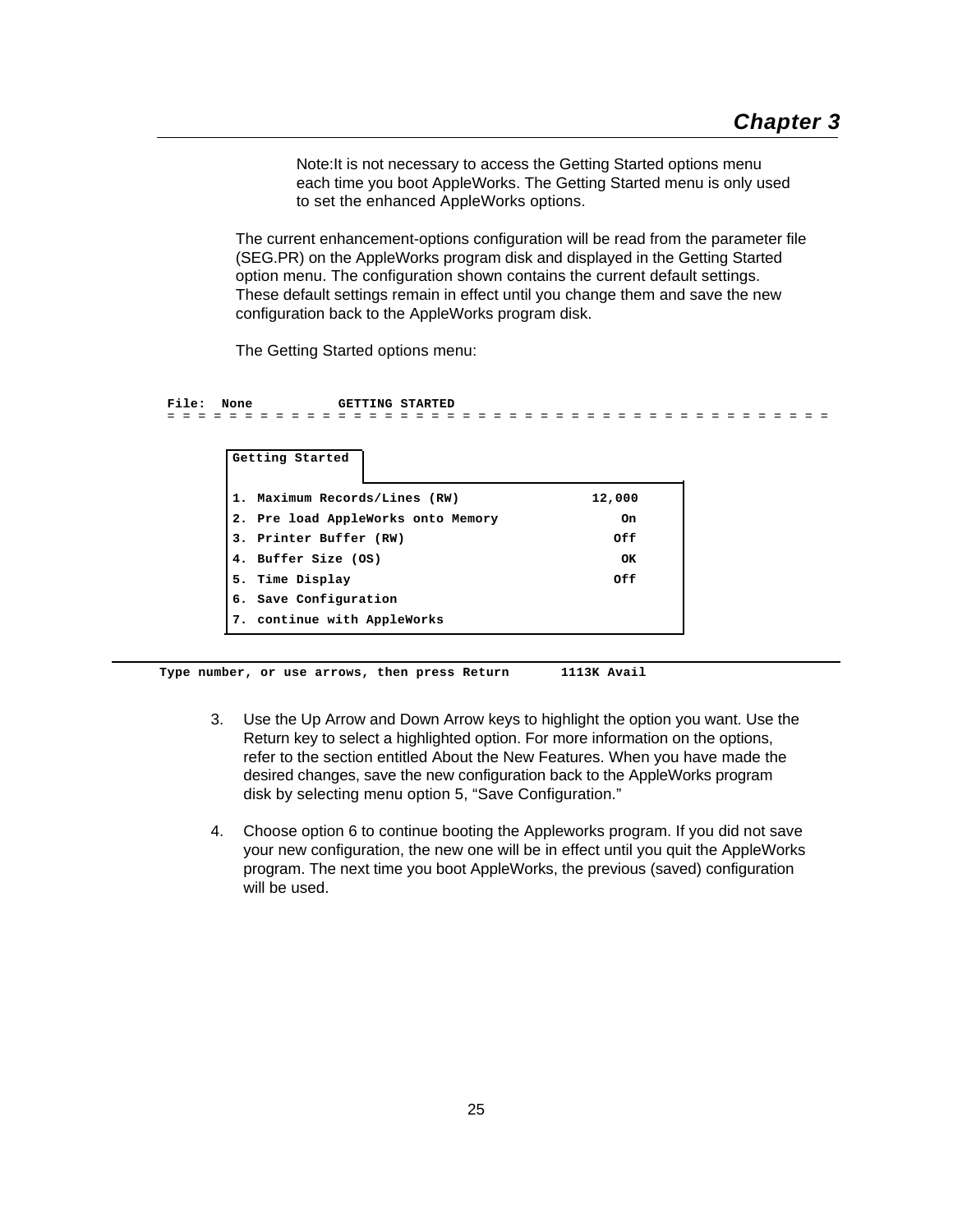## <span id="page-31-0"></span>**About The New Features**

The following paragraphs describe the new features of the enhanced AppleWorks and the instructions for using them. Please read this section very thoroughly.

- **Desktop Expansion** The enhanced version of Appleworks utilizes Z-Ram Ultra memory to expand the Desktop size, enabling you to work with larger Desktop files. It does not increase the maximum number of files (12) you can have on the Desktop at one time.
- **Clipboard Expansion** The standard AppleWorks clipboard is limited to only 250 lines of information. The enhanced AppleWorks clipboard expansion increases the clipboard for the Word Processor and Data Base functions to 2,042 lines. Only clipboard activities within and originating from the Spreadsheet function remain limited to 250 lines. The clipboard expansion is one of the standard features of the AppleWorks 2 Expander enhancements.
- **Print-File Cache** One small file (SEG.PR) on the AppleWorks program disk contains special configuration information about such things as your printer information, standard location of your data disk, and enhancement options. Whenever the *unmodified* version of AppleWorks needs information from this file it prompts you to reinsert the AppleWorks program disk. The enhanced version of AppleWorks loads this file into memory at startup—along with the rest of the AppleWorks program modules (overlays)—and eliminates the need for the program disk (until overlays are bumped from memory). Only when you change the contents of this file does the enhanced AppleWorks prompt you to insert the program disk.
- **More Lines and** With sufficient memory, the maximum number of Word Processor lines available with the **Records Option** un-enhanced AppleWorks 2.0 is limited to 7,250; the maximum number of Data-Base records is 6,350. The enhanced version expands the maximum number to just over 22,600 for both.

The Getting Started options menu allows a choice of maximum lines and records. (The initial default is 12,000.) The reason for the choice is that in order to increase the number of lines and records, some Desktop space must be sacrificed. Compared to the additional memory available on Z-Ram Ultra, this sacrifice is negligible. As you set the maximum lines and records, remember that each additional 1000 lines/records requires about 2K of memory (Desktop) space.

**Printer Buffer Option** If your Z-Ram Ultra has 256K or more memory and the Printer Buffer option is "on', the Printer Buffer will enable you to continue working with files on the AppleWorks Desktop even while your printer is printing. With sufficient memory, the buffer will support two printers printing at the same time, each printing multiple files. The relative size of the print buffer is determined by the amount of available Z-Ram Ultra memory.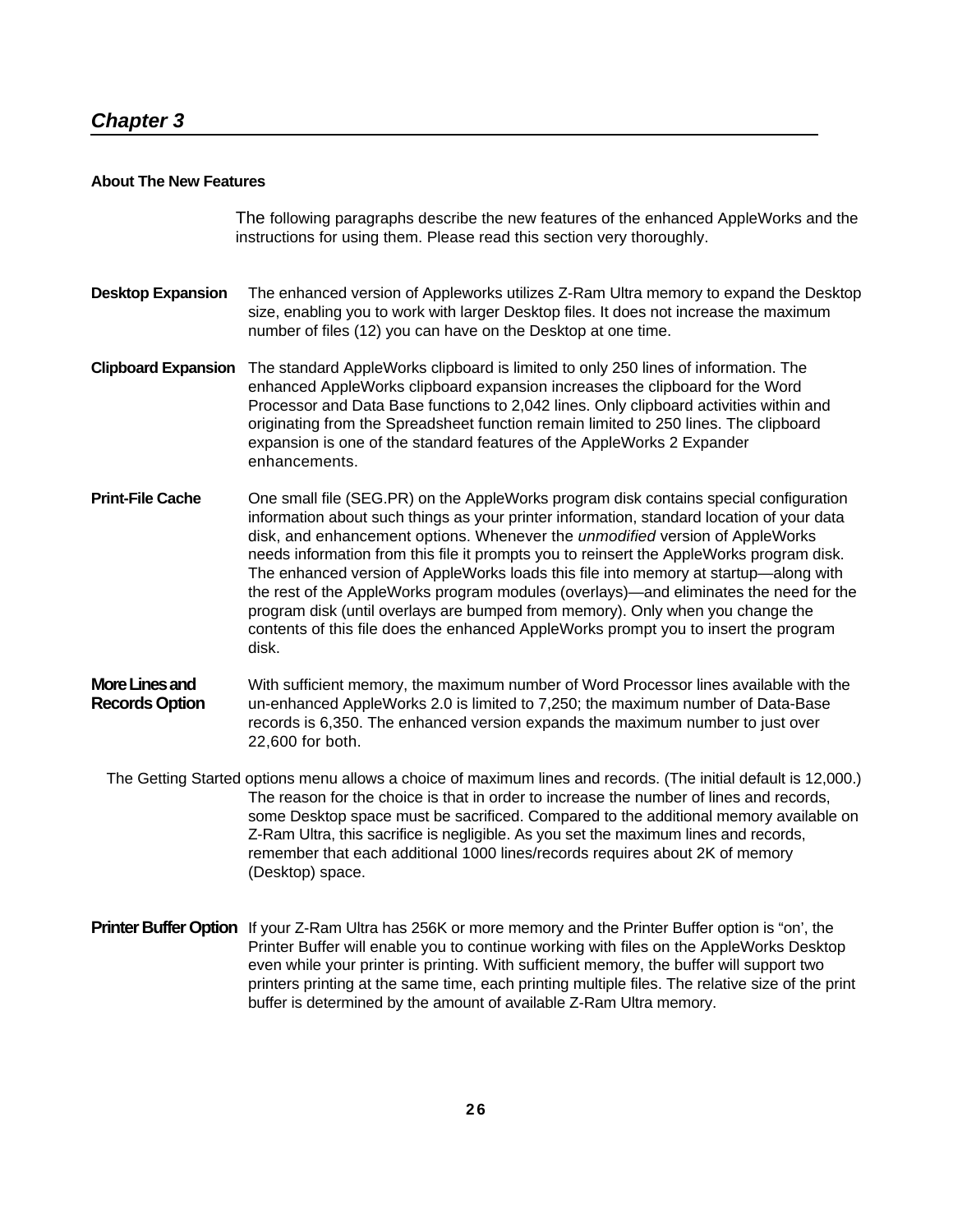|                                                     | Note: This feature will not work with all printer interfaces. It was designed to work<br>with all standard interfaces supporting the Pascal 1.1 protocol for status checking.<br>If you cannot get this option to work, your interface does not support this official<br>protocol. The Apple//c serial ports support this standard, but some serial-to-parallel<br>printer-interface converters do not. If you cannot get this option to work, your<br>interface or converter does not support this official protocol. Contact the<br>manufacturer of your printer card or converter for details on upgrades. |
|-----------------------------------------------------|---------------------------------------------------------------------------------------------------------------------------------------------------------------------------------------------------------------------------------------------------------------------------------------------------------------------------------------------------------------------------------------------------------------------------------------------------------------------------------------------------------------------------------------------------------------------------------------------------------------|
|                                                     | As the Desktop file to be printed is being loaded to the buffer, the message "Filling"<br>buffer" will appear on the screen and the printer will begin printing. if the printer is<br>printing an exceptionally large file and the computer seems to be locked in the "Filling<br>buffer" mode, it is probably caused by insufficient buffer space. The Apple Works<br>Desktop will return as soon as there is enough space in the buffer for the remainder of the<br>print file.                                                                                                                             |
|                                                     | Pressing the ESC key while the print buffer is filling will cause AppleWorks to stop sending<br>the remainder of the print file to the buffer. Sending an <sup><math>\ddot{\sigma}</math>-Control-C from the keyboard at</sup><br>any time while the printer is printing will reinitialize (clear) the AppleWorks internal print<br>buffer. If your printer or printer interface has an internal print buffer of its own, the printer<br>may continue to print the remaining contents of its buffer even after the AppleWorks<br>buffer has been cleared.                                                     |
| <b>Buffer Size Option</b>                           | The Buffer-Size option of the Getting Started option menu affects the size of only the<br>Apple IIGS' internal print buffer. When Z-RAM memory is used, the size of the enhanced<br>AppleWorks print buffer is automatically determined by the amount of available memory.<br>The print-buffer feature does not affect the available size of the desktop.                                                                                                                                                                                                                                                     |
| <b>Time Display and</b><br><b>Time-Stamp Option</b> | This option was designed to read the output of the Z-Ram Ultra clock and replace the<br>"Open-Apple-? for Help" message in the bottom line of the AppleWorks screen with a<br>current date and time display. This option also allows the AppleWorks user to enter the<br>current date or time into a Data Base category by typing the $\omega$ character as the only entry<br>in that category.                                                                                                                                                                                                               |
|                                                     | Note: The category name must contain either the word DATE or the word TIME<br>but should not contain both. For example, you should not use this feature in a<br>category named "Date and Time."                                                                                                                                                                                                                                                                                                                                                                                                               |
|                                                     | The 'AECLK.SYSTEM" clock-driver file is required by the Z-RAM Ultra clock and can<br>be installed to the AppleWorks STARTUP disk either before or after modifying<br>AppleWorks with the AppleWorks 2 Expander. The instructions for installing the<br>AECLK.SYSTEM file are provided in Chapter 5.                                                                                                                                                                                                                                                                                                           |
|                                                     | The Getting Started options menu allows 12 hour or 24 hour time and date display.<br>How the date is displayed on the screen and stamped in the Data Base is affected by<br>the time display option selected.                                                                                                                                                                                                                                                                                                                                                                                                 |
|                                                     | The 12-hour (USA format) option displays the date as Month/Day/Year.                                                                                                                                                                                                                                                                                                                                                                                                                                                                                                                                          |
|                                                     | The 24-hour (French, German, and military format) option displays the date as<br>Day/Month/Year.                                                                                                                                                                                                                                                                                                                                                                                                                                                                                                              |
|                                                     |                                                                                                                                                                                                                                                                                                                                                                                                                                                                                                                                                                                                               |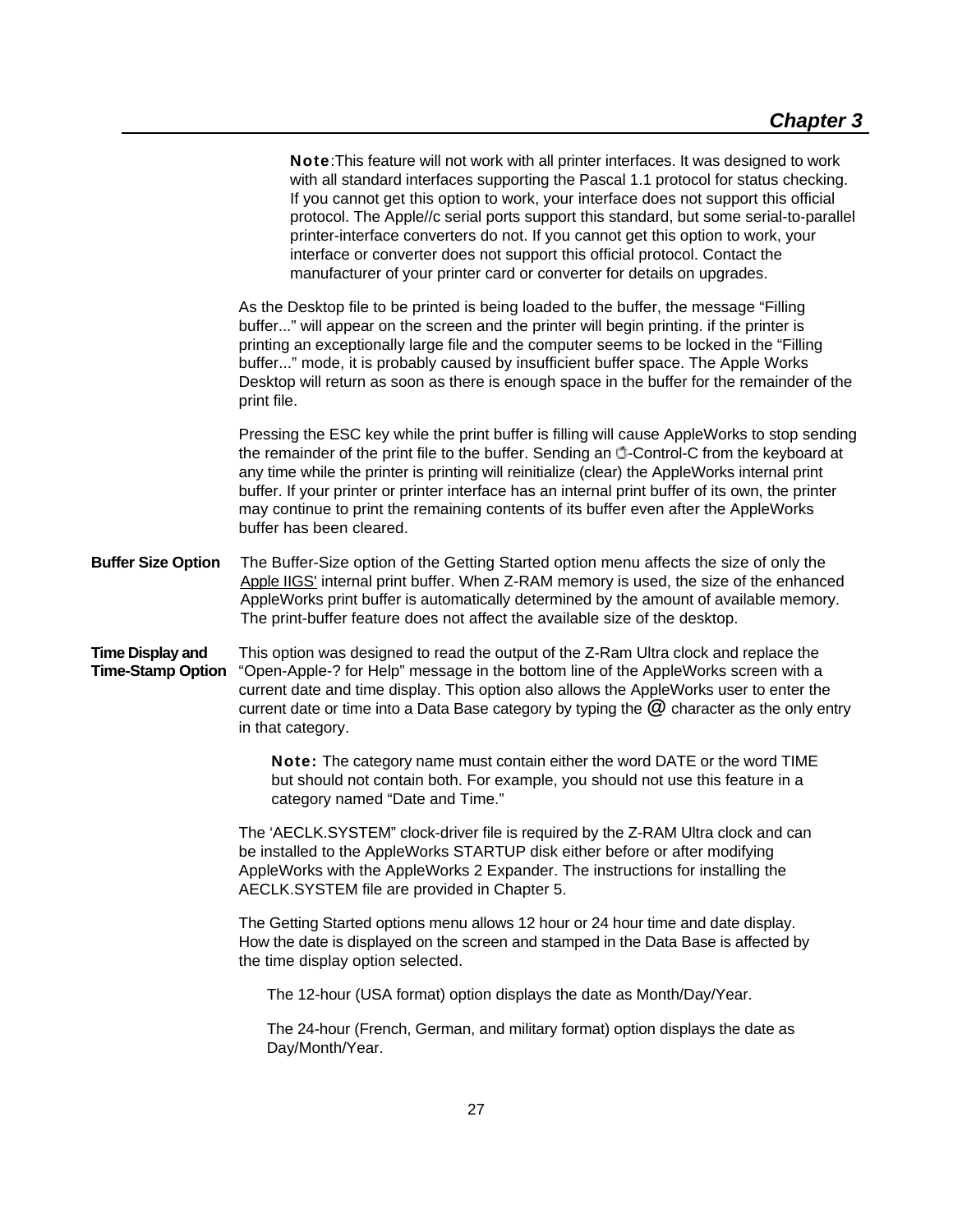**Multiple Floppy-Disk** Data storage problems arise when the size of a file on the Desktop exceeds the amount of **Files** storage space available on the data disk. A standard floppy disk can store only 135K of AppleWorks data. Using the modified AppleWorks, Desktop files larger than the available disk space will be segmented, or "split", and saved in sections to two or more disks. The following paragraphs explain how to use this feature to save and load segmented Desktop files.

Always remember Murphy's Law:

## **Whatever can go wrong will go wrong.**

Back up your Desktop files! A power failure will wipe out anything currently on the Desktop! It's always a good idea to have backup copies of your working data disks, especially if you have large amounts of data stored on them.

#### **Saving Desktop Files to Disk**

When saving a Desktop file which is larger than the data disk space available, the enhanced AppleWorks will prompt the user with the following message:

Segmented Desktop File... Please insert NEXT disk with SAME VOLUME NAME

If a previous version of the file already exists on the disk, AppleWorks will first ask you if you wish to delete the old file.

Remove the data disk from the current disk drive and replace it with the next data disk. All segments of a given segmented Desktop file MUST be saved on data disks having the same volume (disk) name as the primary (first) data disk. On subsequent data disks, each appended (sequential) file segment will be automatically deleted before saving a new segment.

If you discover that you don't have enough formatted blank disks with the same volume name, don't panic! Just use the AppleWorks Disk Formatter utility under the "Other Activities" menu.

#### **Adding multiple-disk files to Desktop**

When adding multiple-disk, or segmented, files to the Desktop, the file MUST be loaded from the data disks in the same sequence as it was saved. AppleWorks will prompt the user to insert the NEXT data disk(s) until the file is completely loaded.

**If you** list the files on disks that contain segmented files you will notice that the first segment has the filename that you gave it. The next segment (on the NEXT disk) will have a ".2" appended to the end of your filename. The next disk in the sequence would have a ".3" appended to the filename and soon. This is the way AppleWorks keeps track of the segmented Desktop file sequence. You will probably want to label your data disks in such a way that you too can keep track of the proper sequence.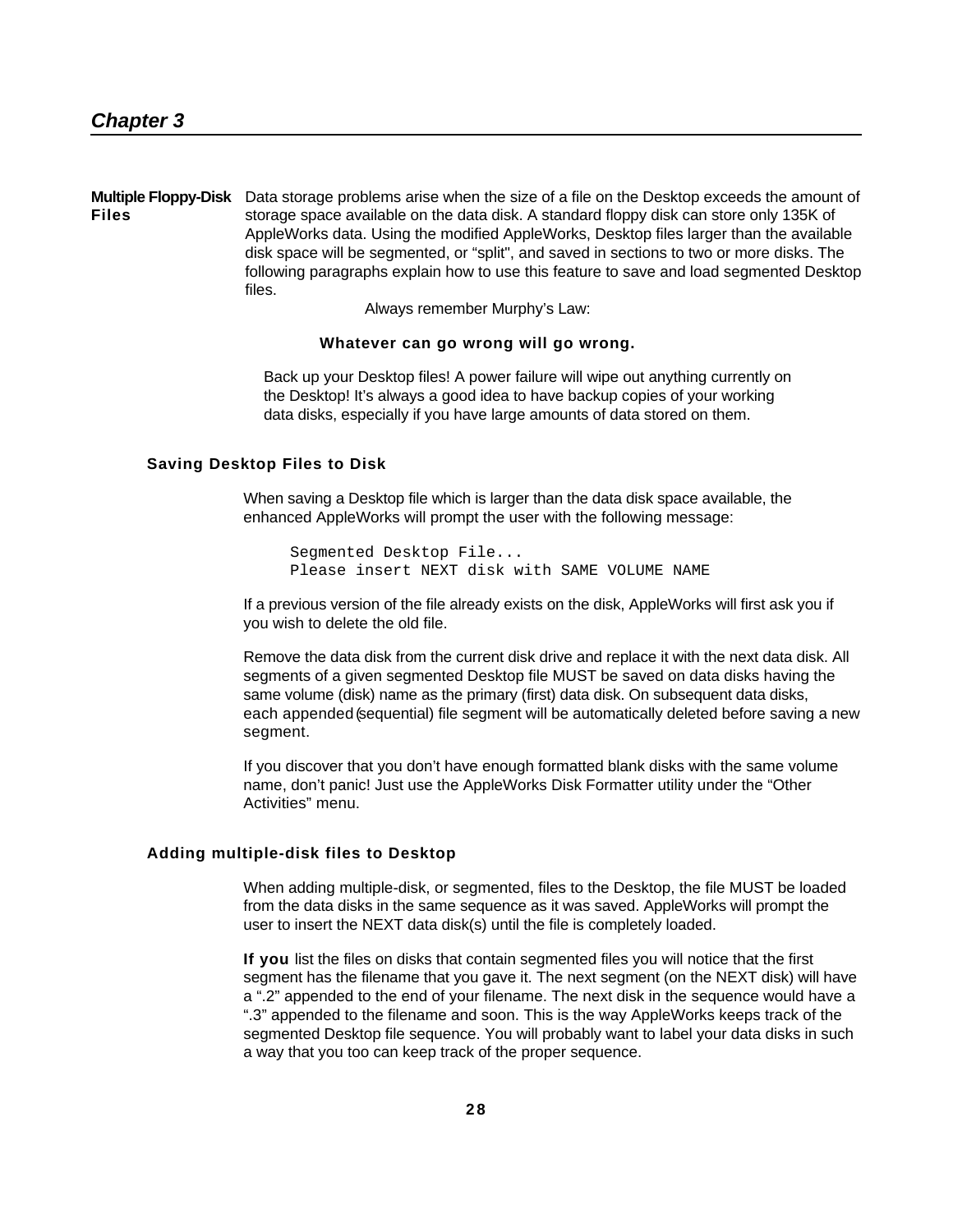<span id="page-34-0"></span>What's Next... This chapter told you how to modify AppleWorks version 2.0. AppleWorks, enhanced by the AppleWorks 2 Expander, is an example of an application program which automatically utilizes the additional memory of the Z-Ram Ultra. However, some application programs do not automatically recognize more than just 64K of the //c's auxiliary memory. Chapter 4 explains how you can use all or part of your Z-Ram Ultra's expanded memory as a solid-state RAMdisk.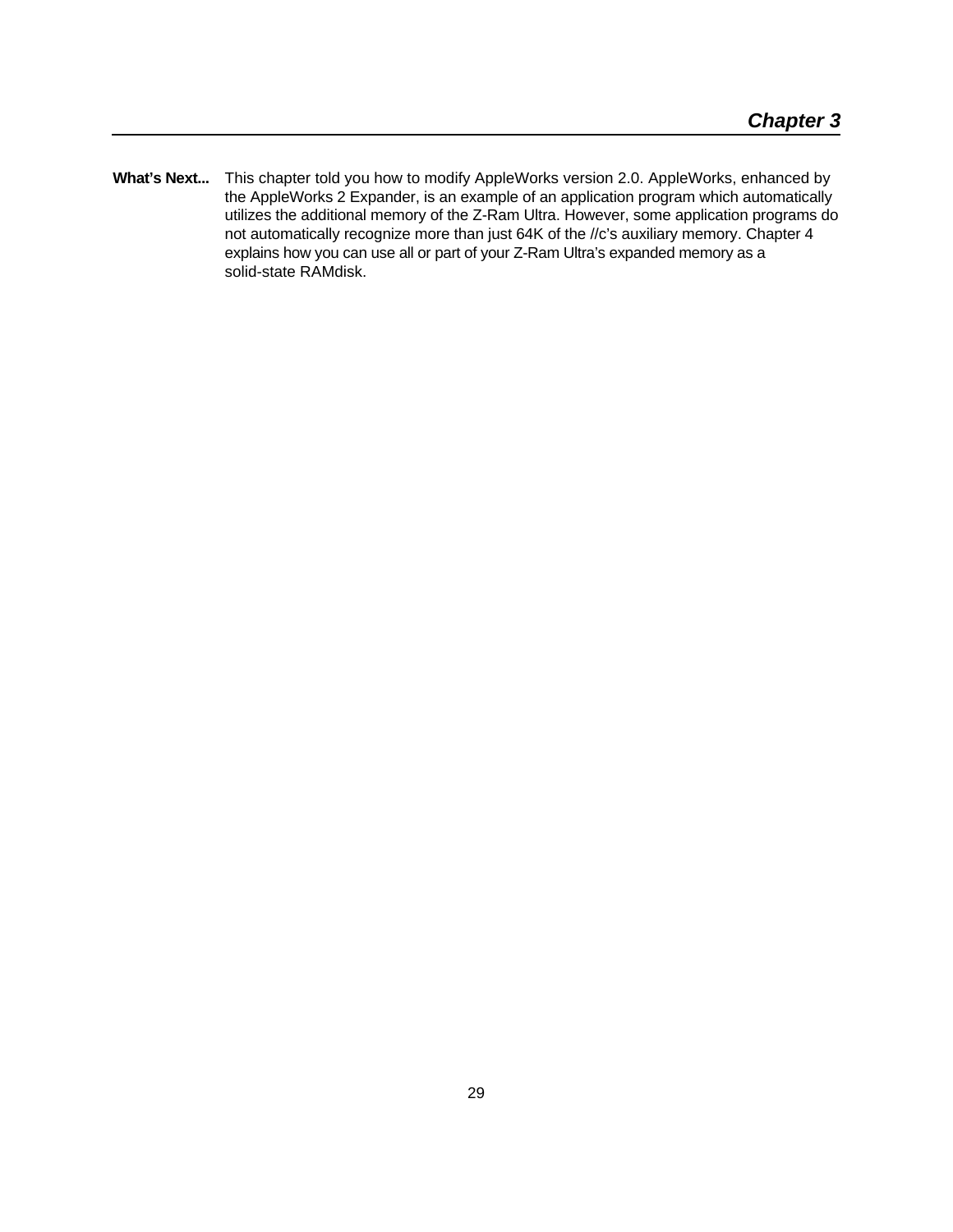## <span id="page-35-0"></span>**Z-Ram Ultra RamDrive**

**Introduction** RamDrive is nothing more than a program which allocates all or a specified portion of Z-Ram Ultra extended memory (RAM) to be used as one or more "solid-state" disk drives. This program loads itself into a special reserved area of the //c's memory and uses a portion of the Z-Ram Ultra memory to store desired programs and files in "disk format". The computer is thereby "tricked" into thinking that it is accessing a disk drive when it is actually retrieving data from memory or storing data in memory.

> Increased data access speed and potentially greater disk storage capacity make the RamDrive a convenient, low-cost alternative to a hard-disk drive. Loading from and saving to a RamDrive can be as much as 20 times faster than a conventional disk drive due to the elimination of the mechanical activity required of a conventional drive. The RamDrive data storage capacity is dependent on the amount of memory available on your Z-Ram Ultra.

> RamDrive is compatible with almost all DOS 3.3 and ProDOS software available for the Apple//c. Any programs or data files which are not copy protected can be loaded into a RamDrive and run or accessed just like they can on any other disk drive. A disk which cannot be duplicated with a standard copy program like COPYA or FILER (ProDOS volume copy) is probably copy-protected. However, some copy-protection schemes *will*  allow the program files to be copied from the floppy disk to a hard disk (or RamDrive!) but not to another floppy disk. Due to the rising popularity of hard-disk drives and RamDrive software, most software publishers are offering copyable upgrades to their previously copy-protected programs. Check with the software publisher or dealer from whom you purchased the software for details.

> RamDrive is a volatile storage medium. Since information stored in a RamDrive is actually stored in Z-Ram Ultra memory, the information in the RamDrive disappears when the computer is turned off. This means you will have to save the data you want to keep to a regular disk drive before turning the computer off.

Proceed with Caution! Be careful how you use RamDrives. Although the use of emulated disk drives can appreciably speed up those programs that require frequent disk access, RamDrives can be tricky to use and potentially hazardous to your data. Keep Murphy's Law in mind when you weigh the advantages and disadvantages of using RamDrive software.

The DOS 3.3 version of RamDrive and its utilities are on side two of the Super AppleWorks Desktop Expander disk. In addition to the AppleWorks utilities, side one contains ProDrive, the ProDOS version of RamDrive, and its special utilities. The installation, configuration, and use of these programs and utilities are explained in this chapter.

Pascal RamDrive instructions are on the Pascal RamDrive disk. You must have Apple Pascal 1.1,1.2, or 1.3 to access the Pascal files or to use the Pascal RamDrive! The instructions for the CP/AM RamDrive are included in the CP/AM 5.1 User's Guide.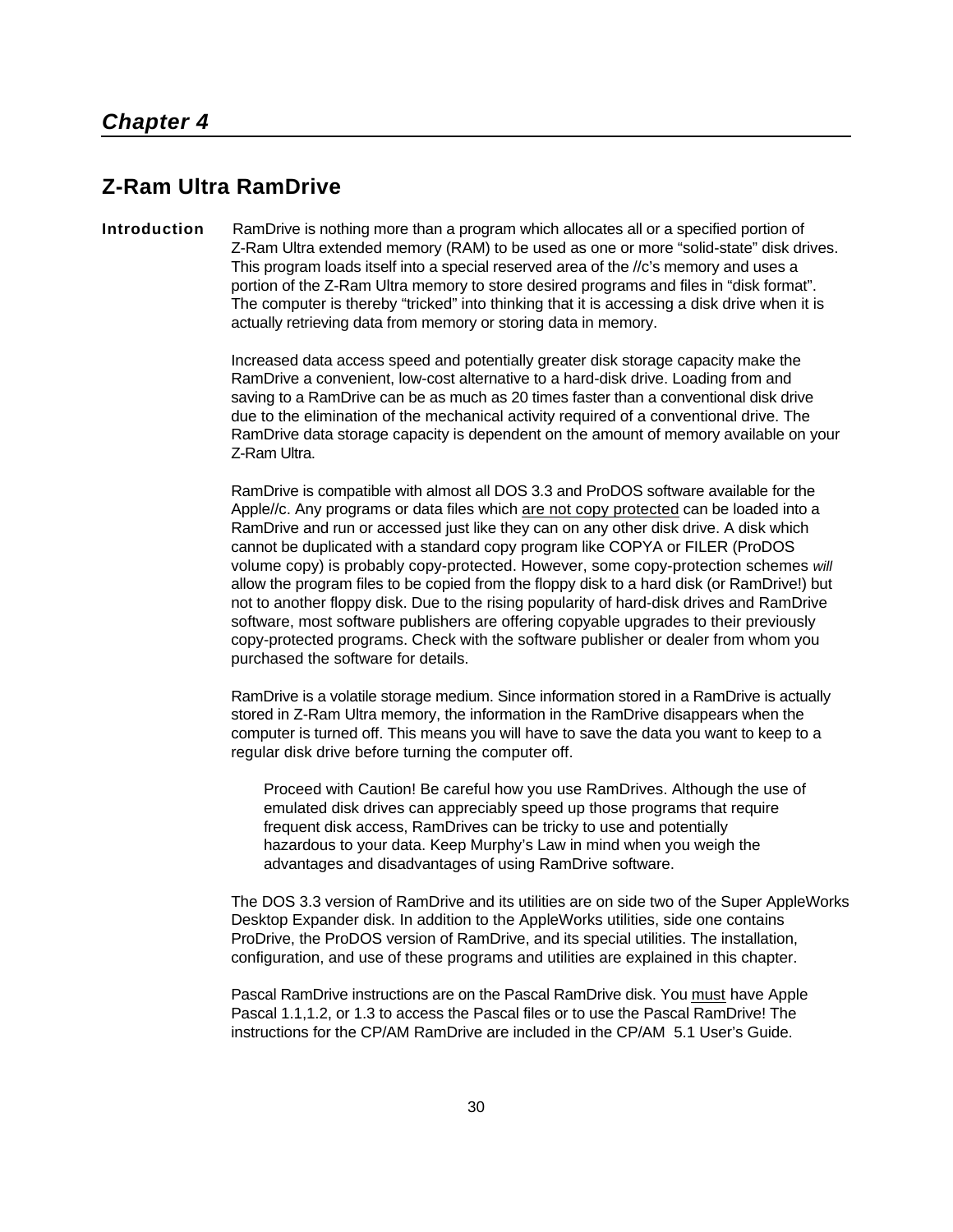## <span id="page-36-0"></span>**RamDrive for DOS 3.3**

| <b>Important Note</b>             | You don't have to be an experienced programmer to use the RamDrive software, but you<br>do have to be familiar with the commands and operation of DOS 3.3. Some knowledge of<br>the Applesoft BASIC programming language is also required. For additional information<br>the following reference manuals are suggested:                                                                                                                                                                                                                                                                                                                                                                                                                                                                                                                                                                                                                                                                                                                                                                                                                                                               |
|-----------------------------------|---------------------------------------------------------------------------------------------------------------------------------------------------------------------------------------------------------------------------------------------------------------------------------------------------------------------------------------------------------------------------------------------------------------------------------------------------------------------------------------------------------------------------------------------------------------------------------------------------------------------------------------------------------------------------------------------------------------------------------------------------------------------------------------------------------------------------------------------------------------------------------------------------------------------------------------------------------------------------------------------------------------------------------------------------------------------------------------------------------------------------------------------------------------------------------------|
|                                   | The DOS Users Manual (Apple Computer, inc.)<br>The DOS Programmer's Manual (Apple Computer, Inc.)<br><b>Beneath Apple DOS (Quality Software)</b><br>Applesoft Programmer's Reference Manual (Addison-Wesley Publishing)<br>Apple //c Reference Manual (Apple Computer, Inc.)                                                                                                                                                                                                                                                                                                                                                                                                                                                                                                                                                                                                                                                                                                                                                                                                                                                                                                          |
|                                   | This section explains what the DOS 3.3 version of RamDrive is and how to install and<br>use the emulated disk drive(s). The instructions for the additional programs,<br>SPEEDOS, RAMCOPY, and a specially-modified version of FID, included on the DOS<br>3.3 side of the Super AppleWorks Desktop Expander disk, are also provided in this<br>section. Similar documentation is also available on the disk.                                                                                                                                                                                                                                                                                                                                                                                                                                                                                                                                                                                                                                                                                                                                                                         |
| <b>Description of</b><br>RamDrive | Depending on the amount of memory (or memory you allocate) on your Z-Ram Ultra, the<br>RamDrive software will automatically configure Z-Ram Ultra memory to emulate from one<br>to six solid-state disk drives. The storage capacity of the individual RamDrives is<br>dependent on the amount of Z-Ram Ultra memory allocated for RamDrive emulation.<br>These disk drives support all DOS 3.3 commands and can be accessed just like<br>conventional DOS 3.3 disk drive(s). The RamDrive phantom disk interface card, emulated<br>by software, is "installed" in slot 3. For each additional 192K of Z-Ram Ultra memory.<br>DOS 3.3 will recognize another emulated disk drive. For example, a 512K Z-Ram Ultra,<br>with all banks allocated to RamDrive, would be able to emulate one drive (Drive 1) with 744<br>free sectors, one (Drive 2) with 749, and another (Drive 3) with 239 free sectors. (An<br>initialized DOS 3.3 floppy disk has 496 free sectors; one sector contains 256 bytes of<br>data.) The maximum number of DOS 3.3 files is still limited to 105 per volume (disk).<br>Table 4-1 illustrates RamDrive storage available for various memory configurations. |
| <b>Installing RamDrive</b>        | RamDrive(s) can be installed in one of two ways. The first way is to boot side two of the<br>Super AppleWorks Desktop Expander disk and select the "Install RamDrive" option from<br>the main menu. The second way would be to load DOS 3.3 into memory and run (BRUN)<br>the RAMDRIVE binary program file. This could be accomplished from within an Applesoft<br>program by inserting the following program line:                                                                                                                                                                                                                                                                                                                                                                                                                                                                                                                                                                                                                                                                                                                                                                   |
|                                   | PRINT CHR\$(4); BRUN RAMDRIVE, D1"                                                                                                                                                                                                                                                                                                                                                                                                                                                                                                                                                                                                                                                                                                                                                                                                                                                                                                                                                                                                                                                                                                                                                    |
|                                   | This example assumes that the disk containing the RAMDRIVE program is in the internal<br>drive, although the RamDrive program may be copied to and run from any DOS 3.3 disk                                                                                                                                                                                                                                                                                                                                                                                                                                                                                                                                                                                                                                                                                                                                                                                                                                                                                                                                                                                                          |

used in your system.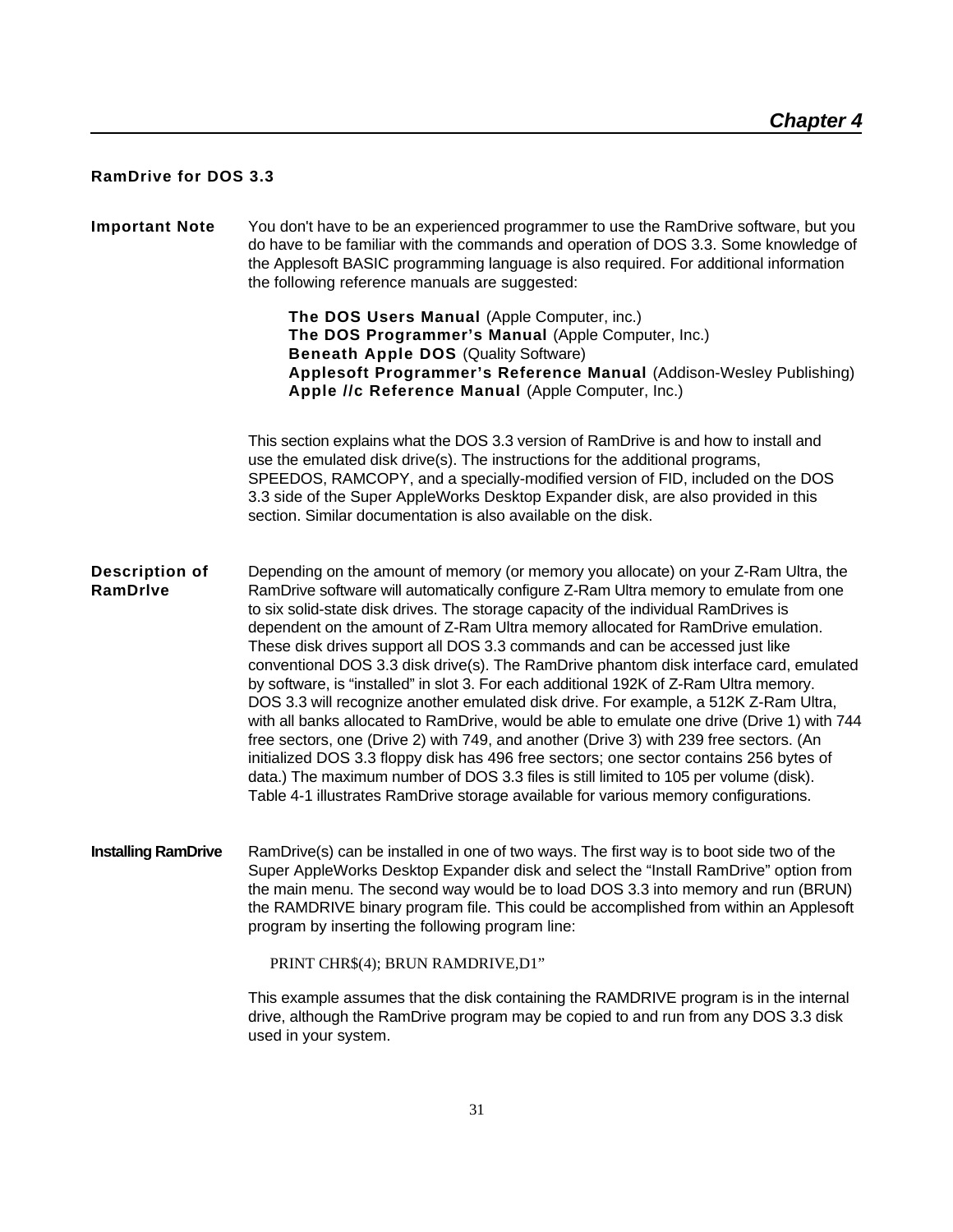## *Chapter 4*

| Auxiliary |     | ------------------- Free Sectors -- |     |     | -------------------------- |     |
|-----------|-----|-------------------------------------|-----|-----|----------------------------|-----|
| Memory    | D1  | D2                                  | D3  | D4  | D5                         | D6  |
|           |     |                                     |     |     |                            |     |
| 64K       | 234 |                                     |     |     |                            |     |
| 128K      | 489 |                                     |     |     |                            |     |
| 192K      | 744 |                                     |     |     |                            |     |
| 256K      | 744 | 239                                 |     |     |                            |     |
| 320K      | 744 | 494                                 |     |     |                            |     |
| 384K      | 744 | 749                                 |     |     |                            |     |
| 448K      | 744 | 749                                 | 239 |     |                            |     |
| 512K      | 744 | 749                                 | 494 |     |                            |     |
| 576K      | 744 | 749                                 | 749 |     |                            |     |
| 640K      | 744 | 749                                 | 749 | 239 |                            |     |
| 704K      | 744 | 749                                 | 749 | 494 |                            |     |
| 768K      | 744 | 749                                 | 749 | 749 |                            |     |
| 832K      | 744 | 749                                 | 749 | 749 | 239                        |     |
| 896K      | 744 | 749                                 | 749 | 749 | 494                        |     |
| 960K      | 744 | 749                                 | 749 | 749 | 749                        |     |
| 1024K     | 744 | 749                                 | 749 | 749 | 749                        | 239 |

## Table 4-1 **RamDrlve Free Sector Chart**

**Using Ram Drive** If you have only one emulated disk drive (192K or less), then you may access the RamDrive through Slot 3, Drive 1 or 2. You still have only one emulated disk, but you need not specify the drive number.

> **Note:** Your//c does not actually have expansion slots. If you do not fully understand the references to "slots" in this section, please consult the DOS User's Manual.

To see that RamDrive is enabled, type **CATALOG,S3,D1** in all capitals and press the Return key. The catalog header 'DISK VOLUME 001' should appear on your monitor.

**Copying Files** There are three methods to transfer files to a RamDrive: loading and saving program files; **To RamDrlve** using the Apple File Developer program (FID); and EXECuting a text file in combination with the FID program.

- LOAD and SAVE method: Individually LOAD each BASIC program file from disk and SAVE it to RamDrive.
- FID method: BRUN the FID program. The FID program is especially useful for transferring binary and text files in addition to BASIC program files. The Apple version of FID, provided on the Apple DOS 3.3 System Master disk, recognizes disk drives 1 and 2 but not drives 3 through 6. A modified FID, which allows drives 1 through 6 to be accessed (any slot), is included on the DOS 3.3 side of the Super AppleWorks Desktop Expander disk.
- FID and EXEC file method: This is a quick way to transfer a selected list of files to a RamDrive. (See the DOS Users Manual for more information on ExECuting text tiles.)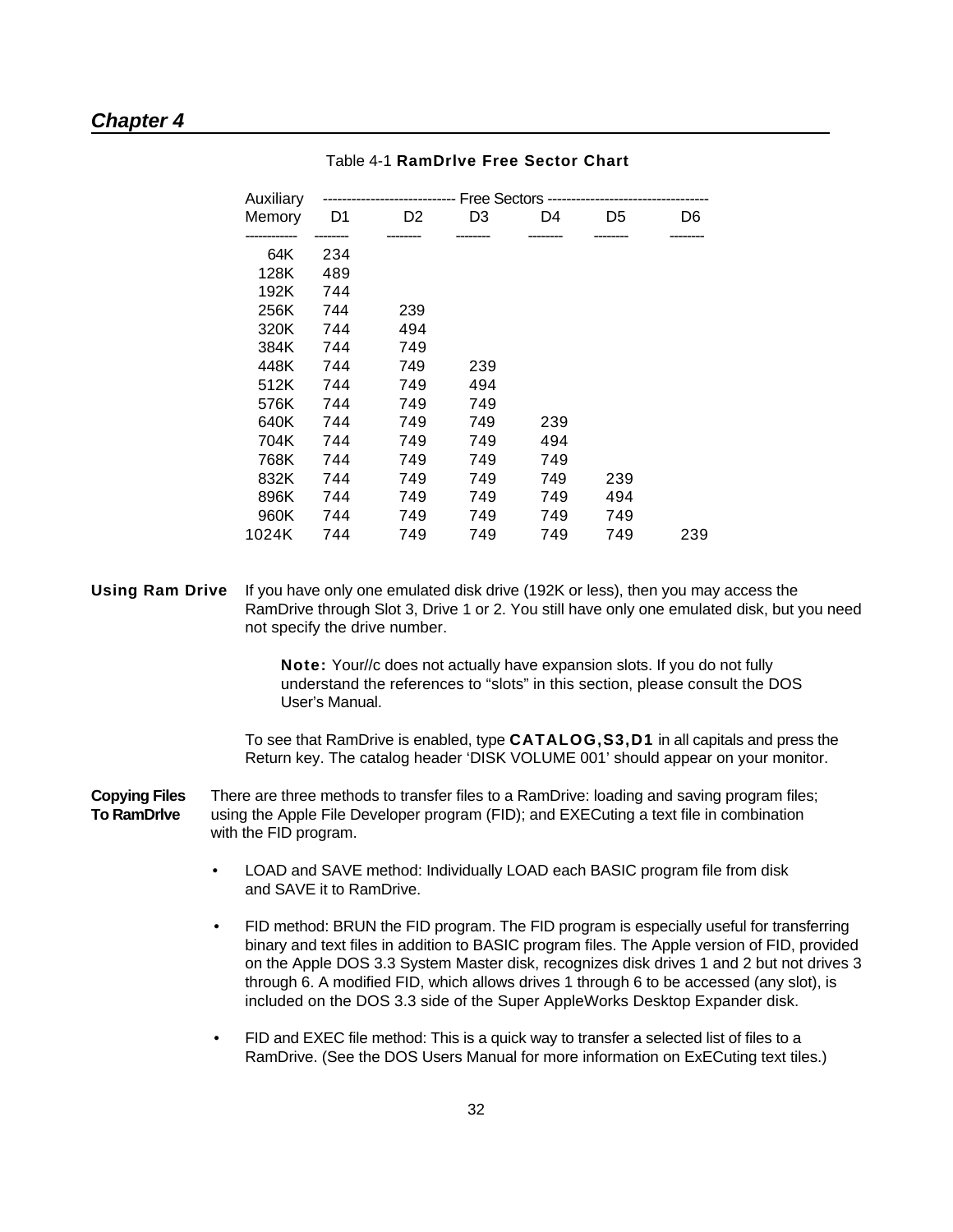|                                                           | A sample EXEC file, COPY ALL FILES, is included on side two of the Super AppleWorks<br>Desktop Expander disk. This sample file instructs the FID program to copy certain files on<br>the disk to RamDrive. To use this sample EXEC (text) file, boot the disk and select the<br>"Copy Files to RamDrive" option. This menu option wilt automatically run SPEEDOS, install<br>RamDrive, and copy the specified files to RamDrive. Or, this program can be executed by<br>typing EXEC COPY ALL FILES, S6, D1' from the Applesoft BASIC prompt. (Remember to<br>install RamDrive first!) RamDrive space permitting, all specified files on the disk (in this<br>example) will automatically be copied to RamDrive in Slot 3, Drive 1.                                                                                                                                                                                    |
|-----------------------------------------------------------|-----------------------------------------------------------------------------------------------------------------------------------------------------------------------------------------------------------------------------------------------------------------------------------------------------------------------------------------------------------------------------------------------------------------------------------------------------------------------------------------------------------------------------------------------------------------------------------------------------------------------------------------------------------------------------------------------------------------------------------------------------------------------------------------------------------------------------------------------------------------------------------------------------------------------|
|                                                           | You must customize COPY ALL FILES for every desired combination of source and<br>destination slots and drives. Customization is easy with any word processor program<br>which saves files to disk in text file format (like DOS 3.3 AppleWriter). To further<br>understand how COPY ALL FILES works, use FID to manually transfer some files from<br>S6,D1 to S3,D1 carefully record each keystroke you make, then load the COPY ALL<br>FILES into a word processor and compare it with your keystrokes.                                                                                                                                                                                                                                                                                                                                                                                                              |
|                                                           | Note: When creating an EXECutable text file for FID, be sure that none of your<br>filenames contain any DOS 3.3 commands (e.g. READING. 1; CATALOG LIST).                                                                                                                                                                                                                                                                                                                                                                                                                                                                                                                                                                                                                                                                                                                                                             |
|                                                           | After customizing your own COPY ALL FILES text file, making a turnkey startup disk is<br>easy with the following 'HELLO' program:                                                                                                                                                                                                                                                                                                                                                                                                                                                                                                                                                                                                                                                                                                                                                                                     |
|                                                           | 10 REM Turnkey HELLO program<br>20 REM FID, RAMDRIVE, COPY ALL FILES, and all files to be copied must be on this disk.<br>30 PRINT CHR\$(4);"BRUN RAMDRIVE"<br>40 PRINT CHR\$(4);"EXEC COPY ALL FILES"<br><b>50 END</b>                                                                                                                                                                                                                                                                                                                                                                                                                                                                                                                                                                                                                                                                                               |
| <b>Executing</b><br>DOS 3.3 Programs<br>from Ram Drive    | Once copied to a RamDrive, most programs can be executed normally. Some programs,<br>however, may have certain routines which expect the program disk to be in the //c internal<br>drive (Slot 6, Drive 1). The assistance of an experienced programmer may be required if<br>you need to modify such a program to access the RamDrive.                                                                                                                                                                                                                                                                                                                                                                                                                                                                                                                                                                               |
|                                                           | Remember that data stored in RamDrives are lost when power to the computer is turned off<br>or interrupted. Unless your lic is equipped with an uninterruptible power supply (UPS), it<br>would probably not be a good practice to store data files in a RamDrive without keeping<br>current back-up files on a non-volatile storage medium (disk storage).                                                                                                                                                                                                                                                                                                                                                                                                                                                                                                                                                           |
| <b>Activating and</b><br>Deactivating<br><b>RamDrives</b> | The DOS 3.3 INIT command does not initialize a RamDrive; it merely deactivates it. It<br>does not install DOS 3.3 or specify a greeting program on the RamDrive. For example.<br>INIT HELLO, S3, D1 will disable RamDrive 1 but will not erase any information stored on that<br>RamDrive volume. To reactivate a RamDrive, run the RAMDRIVE program again. All files<br>previously saved on that RamDrive can once again be accessed. Ram Drives will also be<br>deactivated by a warm-boot (Open-Apple-Control-Reset or PR#6) but can be reactivated<br>by running the RAMDRIVE program.<br>To erase previous RamDrives and create empty ones, hold the solid-Apple (a) key down<br>during RAMDRIVE program execution. For example, type BRUN RAMDRIVE, S6, D1', hold<br>the solid-Apple key down, and press RETURN. Continue holding the solid-Apple key<br>down until the "disk-in-use" indicator light goes Out. |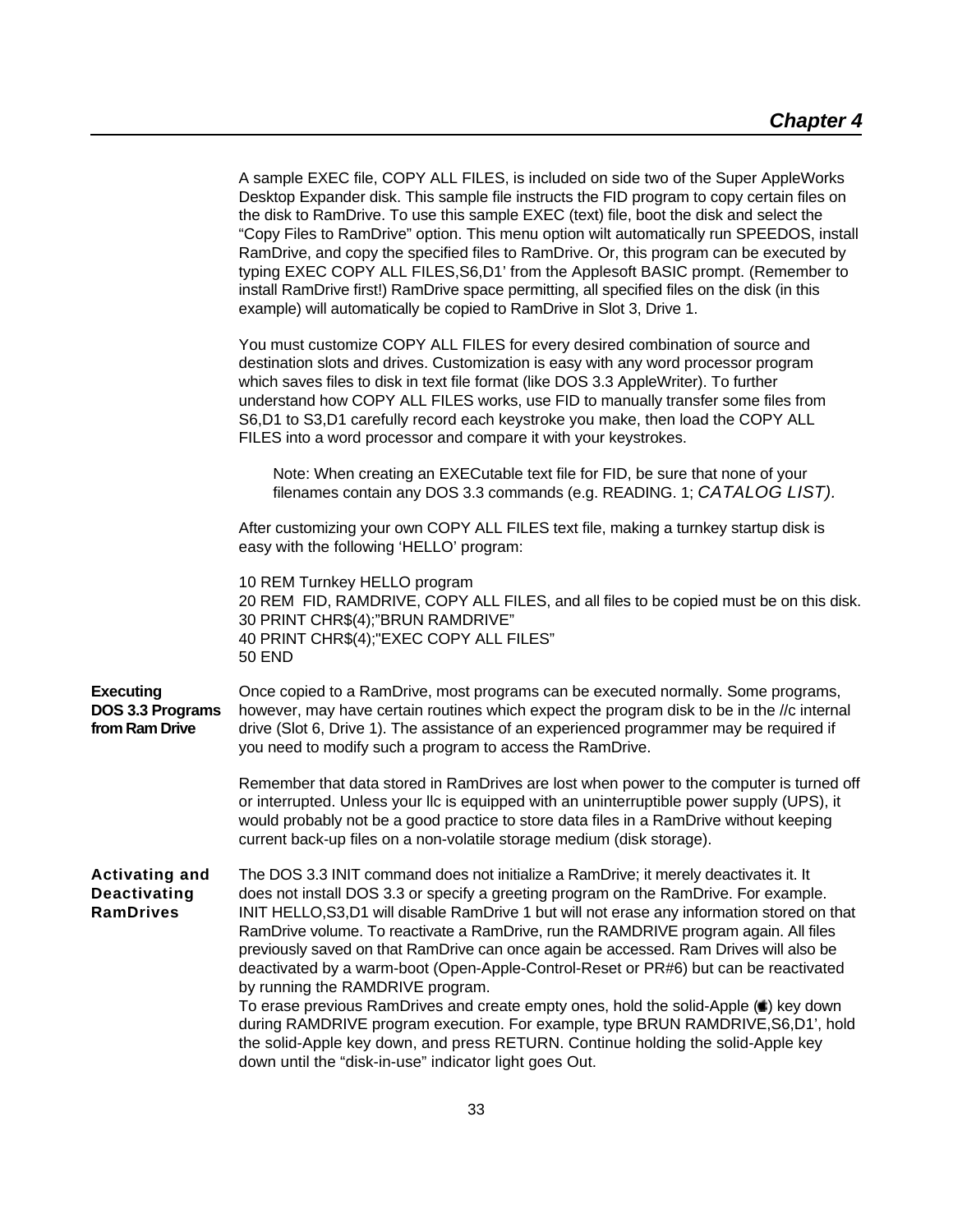**RamDrlve** Just as the red "disk-in-use" indicator light indicates a disk access in progress, RamDrive **Audio-Visual** provides a visual access indicator. Whenever DOS 3.3 accesses a RamDrive, an inverse **Access Indicators** 'R' or 'W' will appear in the lower right corner of the display. The 'R indicates a disk read operation; the W' signifies a disk write operation.

> In addition to the visual indicator, an optional audio access indicator is also available. The audio indicator is a high-pitched click for a "read from disk" access and a lower-pitched click for a "write to disk" operation. To activate the audio indicator option, hold the Open-Apple key down while the RamDrive is being enabled. For example, type **BRUN RAMDRIVE,S6,D1**, hold the Open-Apple key down, and press RETURN. Continue to hold the Open-Apple key down until the "disk use" indicator goes out and you hear an audio click. (If you don't hear the click, you may need to increase the //c speaker volume.) Each audible click indicates a sector read or write operation. You may use this procedure to activate the audio indicator even if the RamDrive is already enabled.

**ChangIng RamDrive** Several modifications can be made to RamDrive to suit the users needs. The procedure **Parameters** for implementing these modifications is to first BLOAD RAMDRIVE into memory, POKE the new values into specific memory locations, then CALL 24576 to run the RAMDRIVE program. Table 4-2 provides the memory locations, parameters, and initial values for the RamDrive options. The options are explained immediately following the table.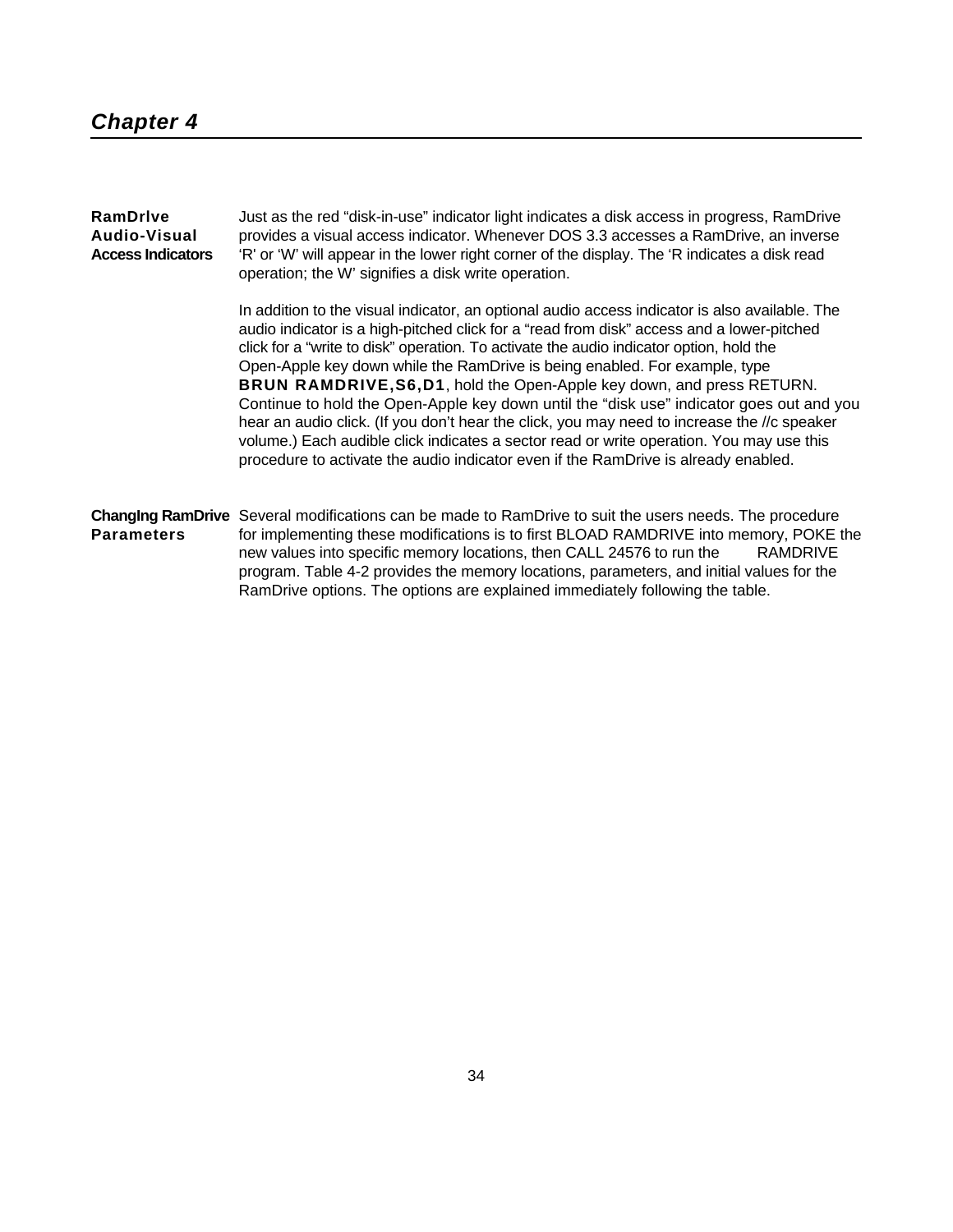|           | Table 4-2 RamDrive Parameters |                                                           |
|-----------|-------------------------------|-----------------------------------------------------------|
| Location  | initial Value                 |                                                           |
| (decimal) | (decimal)                     | Description                                               |
| 24576     |                               |                                                           |
|           |                               | Entry point into RAMDRIVE program                         |
| 24579     | 1                             | 80 column option (1=enable; 0=disable)                    |
| 24580     | 0                             | Double Hi-Res option (enable=1; disable = $0$ )           |
| 24581     | 3                             | Emulated slot number (1 to 7)                             |
| 24582     | 1                             | <b>Emulated Volume number</b>                             |
| 24583     | 24                            | Duration of read audio indicator (0 to 255)               |
| 24584     | 18                            | Duration of write audio indicator (0 to 255)              |
| 24585     | 6                             | Frequency of read audio indicator (0 to 255)              |
| 24586     | 18                            | Frequency of write audio indicator (0 to 255)             |
| 24587     | 18                            | Read visual indicator character (decimal ASCII value)     |
| 24588     | 23                            | Write visual indicator character (decimal ASCII value)    |
| 24589     | 0                             | Lowest emulated drive number (0 for default or 1 to 3)    |
| 24591     | 15                            | Directory entries $\div$ 7 for emulated drive 1 (1 to 15) |
| 24592     | 15                            | Directory entries $\div$ 7 for emulated drive 2 (1 to 15) |
| 24593     | 15                            | Directory entries $\div$ 7 for emulated drive 3 (1 to 15) |
| 24594     | 15                            | Directory entries $\div$ 7 for emulated drive 4 (1 to 15) |
| 24595     | 15                            | Directory entries $\div$ 7 for emulated drive 5 (1 to 15) |
| 24596     | 5                             | Directory entries $\div$ 7 for emulated drive 6 (1 to 15) |
| 24597     | 0                             | Bank lock out bit map for banks 8 through 15              |
| 24598     | 1                             | Bank lock out bit map for banks 0 through 7               |

Note:If a RamDrive is currently active, you must re-install the RamDrive before any modifications will have any effect. This can be accomplished by the CALL 24576 statement.

ASCII stands for American Standard for Computer Information Interchange.

**80 Column and** The 80 column and double high resolution screen displays reside in Bank 0 (64K) of the //c **Double High-** auxiliary memory. As it is provided from Applied Engineering, the RAMDRIVE program is **Resolution Graphics** configured to "lock out" this bank from being used by RamDrive. This allows the 80 column and double hi-res display memory area to be used without conflict, regardless of the parameter values in locations 24579 and 24580.

> Otherwise, the default values for these parameters allow the use of the 80 column screen and disallow the use of the double high resolution screen feature, If bank 0 is used for RamDrive emulation and a disallowed display is used anyway, parts of the data on the first RamDrive will be "clobbered." If you will not require the 80 column display and want to gain an additional 4 sectors of RamDrive space, enable RamDrive with Applesoft statements like these:

]100 PRINT CHR\$(4);"BLOAD RAMDRIVE,S6,D1" ]110 POKE 24579,0: CALL 24576:REM Turns 80 column off

(The bracket at the beginning of each line represents the Applesoft BASIC prompt. It is not part of the statement!)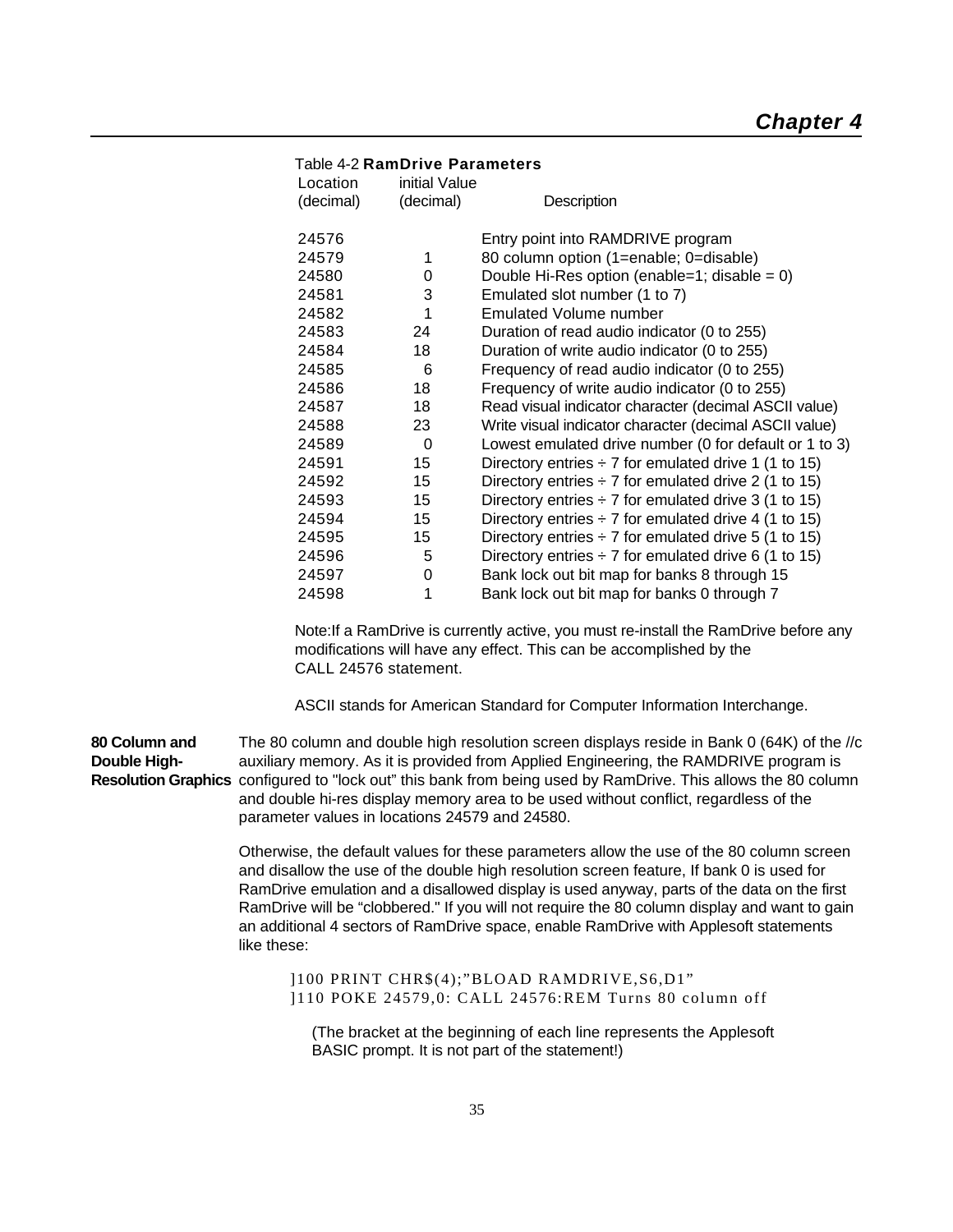# *Chapter 4*

|                                                                    | To use the double high resolution graphics display, which displaces 8K (32 sectors) of<br>RamDrive space, change line 110 to:                                                                                                                                                                                                                                                                                                                                                                                                                                                                                                                                                                                                |
|--------------------------------------------------------------------|------------------------------------------------------------------------------------------------------------------------------------------------------------------------------------------------------------------------------------------------------------------------------------------------------------------------------------------------------------------------------------------------------------------------------------------------------------------------------------------------------------------------------------------------------------------------------------------------------------------------------------------------------------------------------------------------------------------------------|
|                                                                    | ]110 POKE 24580,1:CALL 24576                                                                                                                                                                                                                                                                                                                                                                                                                                                                                                                                                                                                                                                                                                 |
| <b>Emulated Slot</b>                                               | This option allows you to specify the slot in which the "phantom" RamDrive controller card<br>is installed. Slot 3 is the default value, as shown in Table 4-2. but any slot from 1 to<br>7 could be selected by changing the value at location 24581. If the emulated slot is also<br>the actual disk-controller slot (slot 6), then S6,D1 would be the only physical drive and<br>drives 2,3,6 would be the emulated drives. The physical drive 2 in slot 6 (the //c<br>external drive) would be ignored in this case.                                                                                                                                                                                                     |
|                                                                    | Lowest Drive Number The value in location 24589 is used to set the lowest emulated drive number. With<br>reference to the emulated slot 6 example above, if the lowest drive value was changed to<br>3, the physical slot 6 drives would be drives 1 and 2. The emulated drives would then be<br>drives 3, 4, 5, & 6 (assuming sufficient Z-Ram Ultra memory).                                                                                                                                                                                                                                                                                                                                                               |
| <b>Emulated Volume</b><br><b>Number</b>                            | The contents of this memory location, 24582, specify the volume number of the first<br>emulated drive. Subsequent emulated drives will have a volume number one greater than<br>the preceding volume.                                                                                                                                                                                                                                                                                                                                                                                                                                                                                                                        |
| <b>Read and Write</b><br><b>Visual Access</b><br><b>Indicators</b> | The default indicators can be changed from R and W to any other characters by<br>POKE-ing the appropriate decimal ASCII value into the corresponding memory location.<br>The visual indicators can be effectively disabled by changing the values at locations<br>24587 and 24588 to 160 (the "high ASCII" SPACE character).                                                                                                                                                                                                                                                                                                                                                                                                 |
| <b>Directory Entries</b>                                           | You may specify the maximum number of files (directory entries) allowed on each<br>emulated RamDrive. Divide the number of desired directory entries by seven and enter<br>the integer value in the memory location corresponding to the emulated drive number<br>(see Table 4-2). The default value provides for 105 directory entries (105 $\div$ 7 = 15). The<br>minimum allowed is 7 files; the maximum is 105. Obviously, fewer directory entries<br>specified yield more emulated disk data storage space. Up to 14 additional sectors can<br>be gained per drive.                                                                                                                                                     |
| <b>Audio Access</b><br><b>Indicators</b>                           | The duration and frequency of the optional audible read and write access tones can be<br>adjusted by varying the values in locations 24583 through 24586. Of course, the //c<br>speaker volume control still adjusts the loudness.                                                                                                                                                                                                                                                                                                                                                                                                                                                                                           |
| <b>Bank Lockout</b>                                                | Z-Ram Ultra memory is organized into memory "banks", each containing 64K bytes of<br>data. Up to 16 banks (1 megabyte) of//c and Z-Ram Ultra auxiliary memory can be used<br>for RamDrive emulation. When the RamDrive is initially created by the RAMDRIVE<br>program, the //cs bank 0 is locked out. That is, the RamDrive cannot access that<br>particular bank for use as part of an emulated disk drive. The bank 0 lock-out default was<br>used to allow other application programs which use that bank to be run without conflicting<br>with the RamDrive. With RamDrive installed and bank 0 locked out, DOS 3.3 based<br>programs can run, using bank 0 as they normally would, and also access the<br>RamDrive(s). |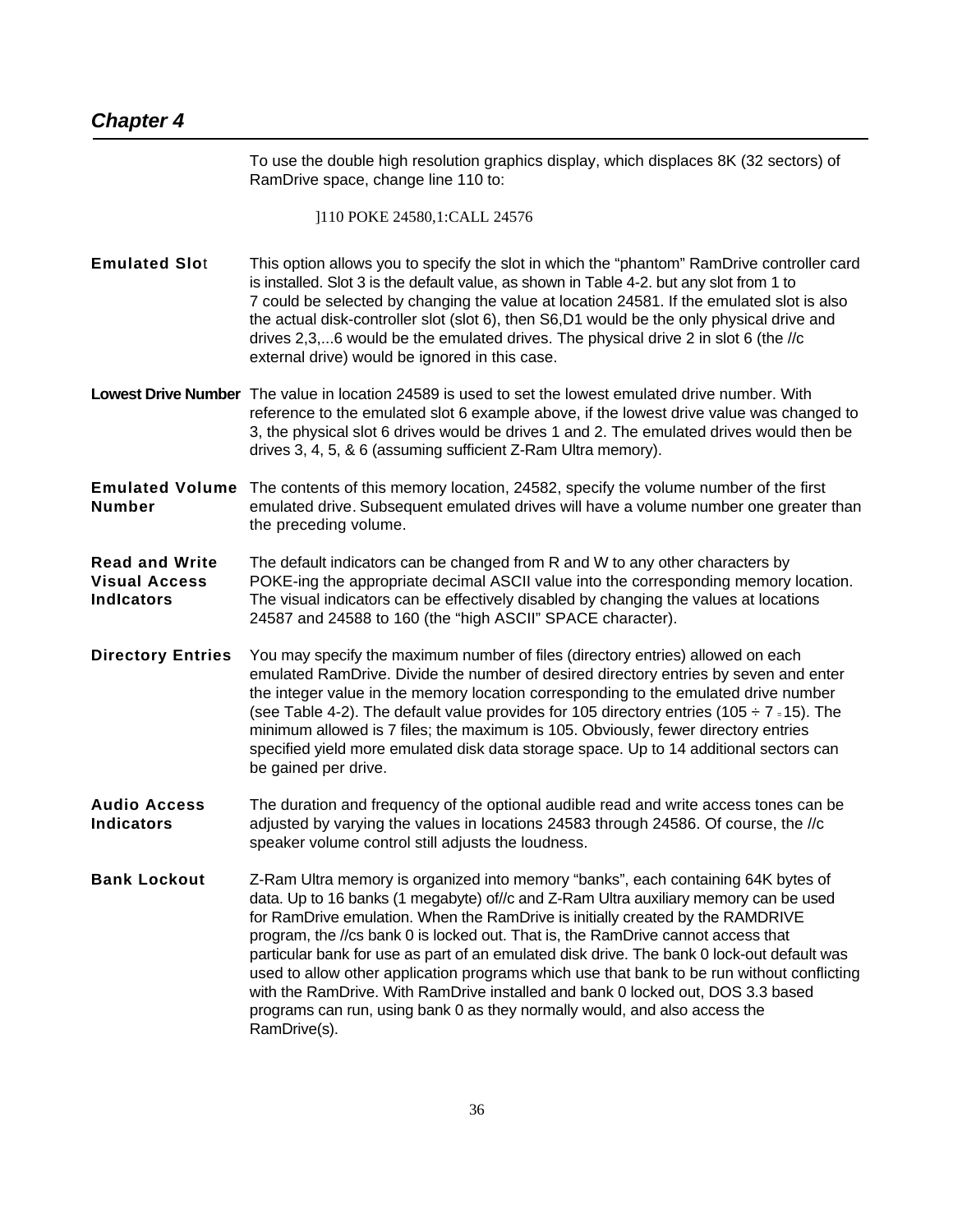**Important note about bank numbers:** The numbering scheme for Z-Ram Ultra memory banks is determined by the type of RAM chip (64K or 256K), which memory-chip sockets are used, and the amount of RAM Installed. See Chapter 6, *Adding More Memory,* for more details.

If you wish to lock out additional banks of Z-Ram Ultra memory or use all of the available banks, you must make one or two simple modifications to the RAMDRIVE program. This involves calculating the values used to lock out the desired banks, loading the RAMDRIVE program into memory. inserting those values into specific memory locations, and then executing the modified RAMDRIVE program.

There are two memory locations associated with modifying the number of banks locked out. These are (decimal) 24598 for banks 0 through 7 and 24597 for banks 8 through 15. To lock out an individual bank in the bank-0-to-bank-7 range, first load (BLOAD) the RAMDRIVE program into memory. Raise 2 to the power of the bank number to be locked out, POKE the result in location 24598, and issue a CALL to location 24576 to activate the RamDrive(s). The following example illustrates the statements required to lock out bank 1.

]BLOAD RAMDRIVE ]POKE 24598,(2^1) ]CALL 24576

To lock out more than one bank in the bank-0-to-7 range, POKE the sum of the individual bank results. For example, to lock out banks 0, 1, 2, and 3:

 $(2A0+2A1+2^{2}+2^{3}) = (1 + 2 + 4 + 8) = 15$ ; therefore POKE 24598,15

To lock out a bank or series of banks in the bank-8-to-1 5 range, apply the same formula except divide the sum of the results by 256 and POKE the final result in location 24597. For example, to lock out banks 8 and 9:

 $(2^{6} + 2^{6}) + 256 = (256 + 512) + 256 = 3$ ; therefore POKE 24597, 3

Some application programs which are capable of accessing the extended memory available on Z-Ram Ultra may use the //cs auxiliary memory bank 0 and only the first few banks of the Z-Ram Ultra's memory. For this reason, it is advisable to lock out the lowest-numbered banks first, reserving them for program use.

Remember that RamDrive is initially configured to lock out bank 0 of auxiliary memory to prevent possible memory conflicts with programs which may use that bank. If your software does not require bank 0, it can be unlocked by entering the following statements:

]BLOAD RAMDRIVE ]POKE 24598,0 ]CALL 24576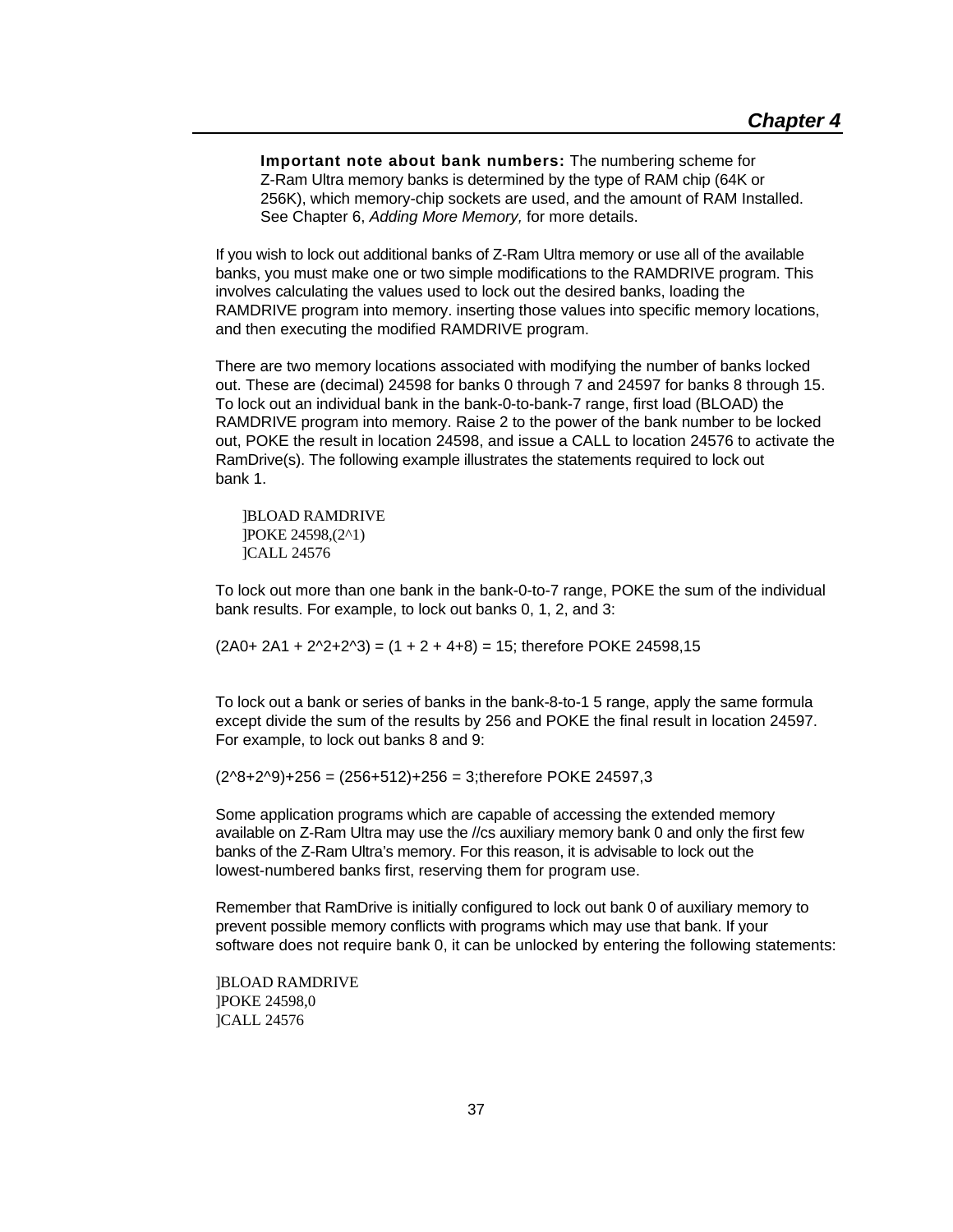## *Chapter 4*

Or, in the deferred (program) mode, as part of a greeting program:

]10 PRINT CHR\$(4);BLOAD RAMDRIVE" ]20 POKE 24598,0 ]30 CALL 24576

**RAMCOPY** RAMCOPY is a disk-duplication utility for the Apple //c equipped with a Z-Ram Ultra. It **Instructions** decreases the number of disk swaps required during disk duplication by using the extra memory available on Z-Ram Ultra to store more of the source-disk data in one pass. The RamCopy user interface is similar to Apple's COPYA disk copy utility program.

> RAMCOPY is a binary file; it can be executed with the BRUN command or selected from the main menu of the DOS 3.3 side of the Super AppleWorks Desktop Expander disk. Slot 3, or an emulated RamDrive, cannot be specified as either the original or the duplicate slot. (Use the FID program to copy files to or from emulated drives.) RAMCOPY will copy standard DOS 3.3, ProDOS, Apple Pascal 1.1, and CP/M disks.

**WARNING!** RAMCOPY uses the first two 64K banks it finds on Z-Ram Ultra. It will wipe out any RamDrive information that is stored in these banks. To prevent this from happening, lock out these banks from RamDrive. RAMCOPY will also disable RamDrive, requiring you to reactivate the RamDrive.

**SPEEDOS** This DOS 3.3 speed-up utility, included on the Super AppleWorks Desktop Expander Disk, **Documentation** can make DOS 3.3 run up to 40 times faster using it in combination with a RamDrive! It is a public domain program written by Lee DeRaud and published in Call A.P.P.L.E.

> Use FID to copy SPEEDOS onto your startup disks. SPEEDOS can be enabled by typing BRUN SPEEDOS at the Applesoft prompt or from within a greeting (HELLO) program.

SPEEDOS modifies only the Image" of DOS 3.3 in memory; it does not modify DOS 3.3 on the disk. When SPEEDOS is enabled, the NIT command is disabled. RamDrive will also be unable to load or save files outside the memory range from \$200 to \$BFFF when SPEEDOS is installed.

**RamDrlve Technical** The following information is intended for hard-core programmers only. Don't blame us **Information** if your mind turns to mush after reading this section.

- After enabling the RamDrive, a PEEK(24590) statement will indicate the highest emulated drive number  $(0 - 5)$  available. A value of 0 in this location indicates the drive specification from the lOB to be ignored (1 drive). By using PEEK(24590) with the lowest emulated drive number found in location 24589, you can determine how many RamDrives you have available.
- A PEEK to location 24599 will return the number of 64K banks ( 0 to 15) used by RamDrive. This number may be less than the amount of //c and Z-Ram Ultra auxiliary memory if some banks have been locked out.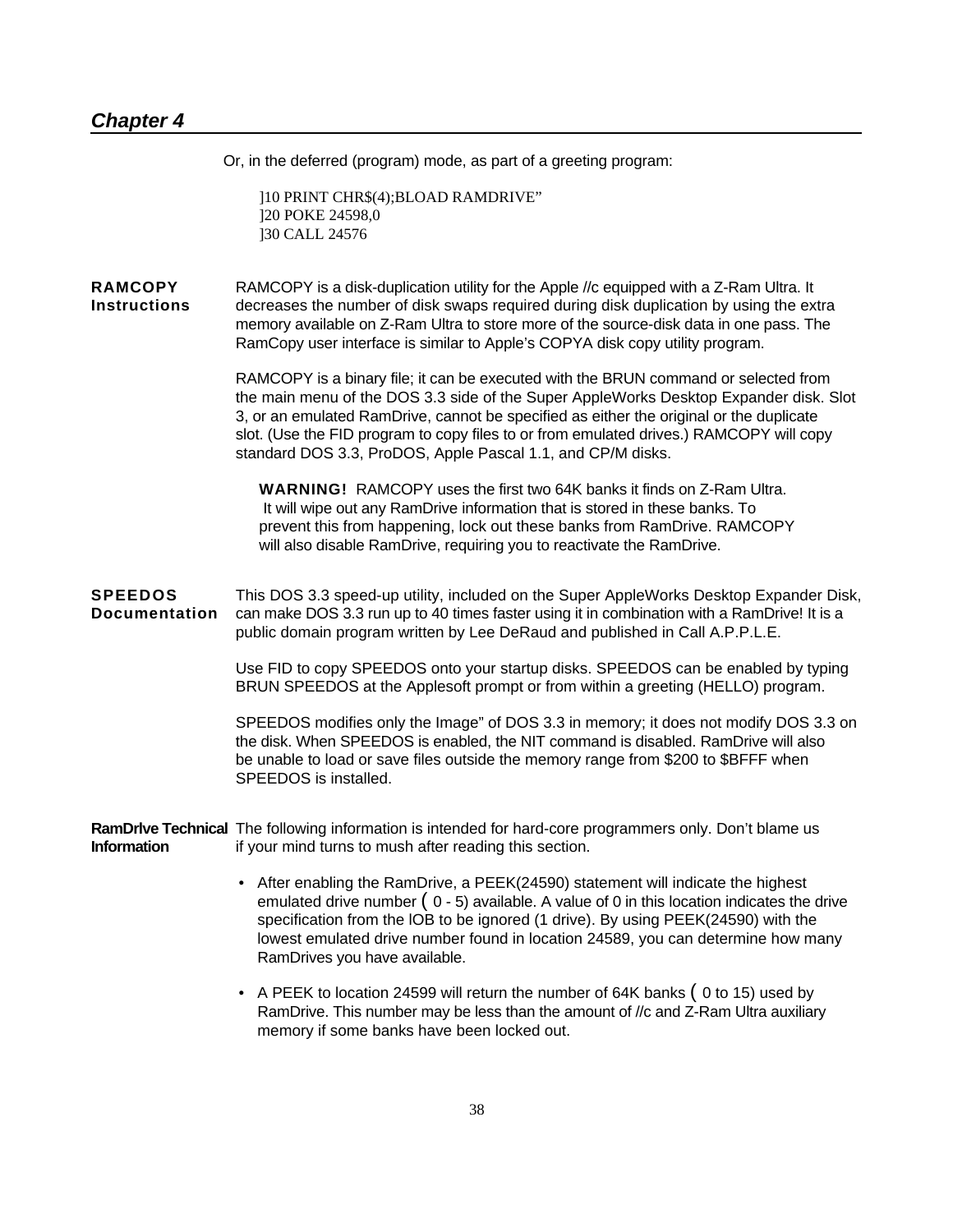- A list of specific banks used by RamDrive can be found in memory locations 24600 to 24615. A value of 255 signifies no bank.
- Some DOS 3.3 enhancement programs or utilities may not work with RamDrive installed. Utilities which relocate DOS 3.3 into high memory will not work with RamDrive.
- Track 1 and track 17 map to the same memory. Unused sectors on the directory, track 17, are used in track 1.
- The RamDrive program loads into an area of memory, starting at \$6000, which is freed after RamDrive is enabled. RamDrive uses memory from \$A581 to \$AS9D, from \$AAB8 to \$AAC0. and overwrites the second through fifth bytes of the RWTS routine at \$B7B5. If the highest emulated drive number is greater than 2. DOS 3.3 is patched at \$A9B5. When the NIT command is issued, all patches to DOS 3.3 are removed, disabling the RamDrive.
- The RESET vector from page 3 points to a patch area above the RWTS in DOS 3.3. The purpose is to enable 64K bank 0, if it is not already, whenever the RESET key is pressed. Use care in changing the RESET vector after RamDrive is enabled.
- After each disk access to RamDrive, the bank-switched memory (\$D000 to \$DFFF in main memory) will be left in the following conditions:
	- RAM bank 2 will always be write enabled.
	- ROM will be read enabled if Applesoft was in use prior to the disk access.
	- RAM bank 2 will be read enabled if Applesoft was not in use.

These rules insure that Applesoft and Integer BASIC and other programs using bank-switched memory will work properly.

- The RWTS routine may be called at \$3D9 as described in the DOS Programmer's Manual, noting the following exceptions:
	- The lOB and buffer must reside in the memory range from \$200 to \$BFFF.
	- Track numbers may range from ito 49 only. If an I/O error results, you may have too little memory for the requested track on that drive. All non-existent or reserved tracks and sectors are flagged in the VTOC.
	- Sector numbers may range from 0 to 15.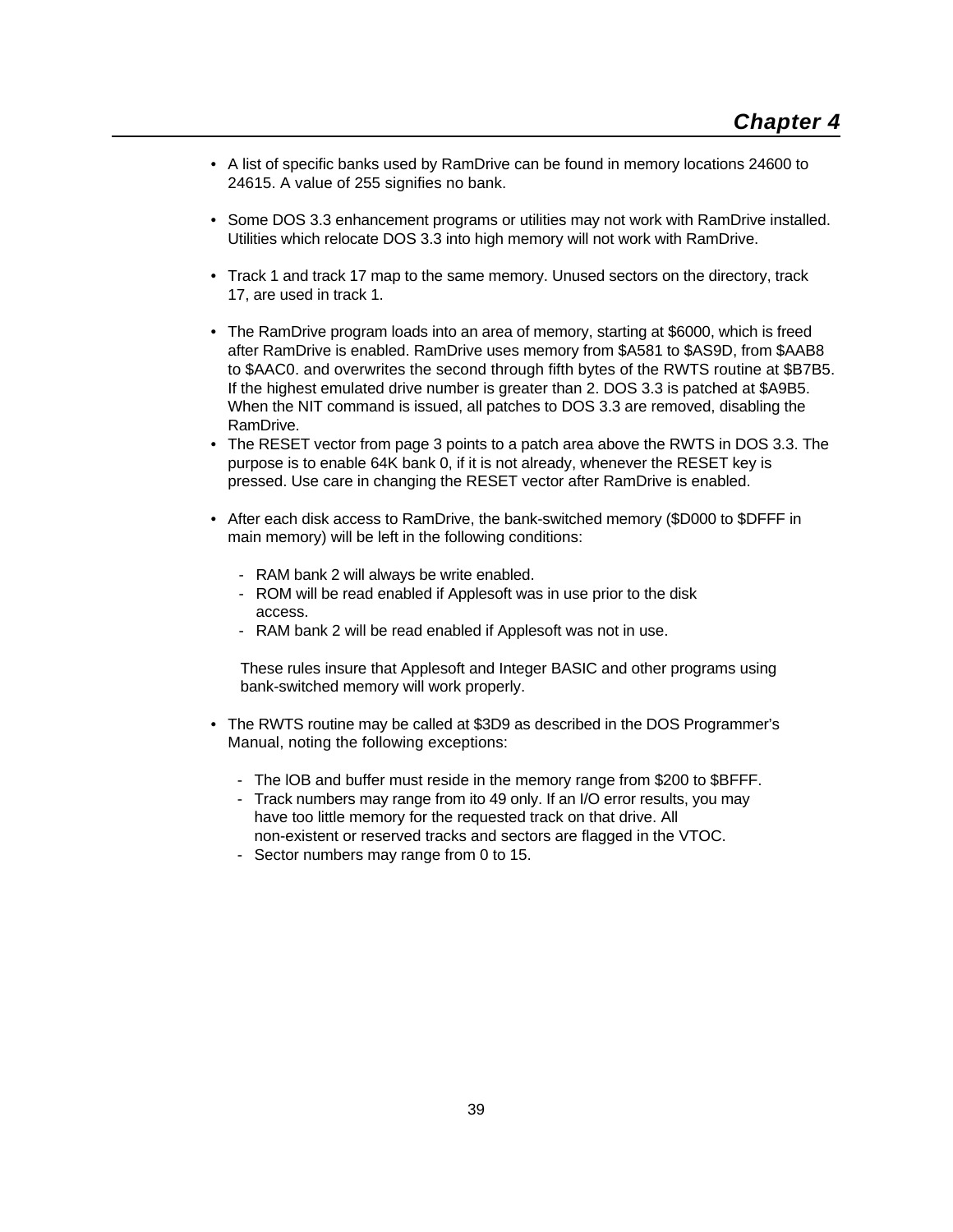## <span id="page-45-0"></span>*Chapter 4*

## **ProDrlve™ for ProDOS**

**Important Note** ProDrive is the ProDOS version of RamDrive. It is not difficult to use, but you must be familiar with the ProDOS commands and file structure, and the Applesoft BASIC programming language. The following documents are strongly recommended for additional information:

> **The ProDOS User's Manual** (Apple Computer, Inc.) **BASIC Programming With ProDOS** (Addison-Wesley Publishing) **Beneath Apple ProDOS** (Quality Software) **Applesoft Programmer's Reference Manual** (Addison-Wesley Publishing) **The Apple//c Reference Manual** (Apple Computer, Inc.)

This section provides a description of the ProDrive emulated disk drive and explains how to install, configure, and use it. Instructions for creating a turnkey file copy utility are also included in this section. An abbreviated version of this documentation is also available on the ProDOS side of the Super AppleWorks Desktop Expander Disk.

- **DescrIption of** When ProDOS is loaded into the Apple //c's memory it automatically creates an emulated **ProDrive** ProDOS volume, with a volume directory name of /RAM, using the 64K bank 0 of the //cs auxiliary memory. The PRODRIVE program on side one of the Super AppleWorks Desktop Expander disk can utilize all or a combination of the additional Z-Ram Ultra memory banks for use as a larger emulated ProDOS volume. The size of this emulated volume is dependent on the amount of available Z-Ram Ultra memory and the number of banks locked out. The ProDrive fully emulates a ProDOS volume (initially named '/RAM) with a phantom disk interface assigned to the //c's firmware as slot 3, drive 2.
- **Installing ProDrive** The ProDrive can be created in one of two ways. The first way is to boot side one of the Super AppleWorks Desktop Expander disk and select the "Install ProDrive" option from the main menu. The second way would be to load ProDOS and BASIC.SYSTEM into memory and run (BRUN) the PRODRIVE binary program file. (The PRODRIVE program may be copied to and run from any ProDOS disk used in your system.) This could be accomplished from within an Applesoft startup program by inserting the following program line:

]10 PRINT CHRS(4); "BRUN PRODRIVE

or using the ProDOS DASH (— ) command:

]10 PRINT CHR\$(4);"-PRODRIVE"

The ProDrive will remain active until the computer is powered-down, the computer is warm-booted (Open-Apple-Control-Reset or PR#6), or its data or volume directory is overwritten by another operating system or application program. Obviously, if the computer's power is removed, all information stored in RAM (the computer's memory) will be lost and irrecoverable. If the computer is warm-booted into an operating system or application program that does not corrupt the data contained in the ProDrive banks, it is possible to recover the ProDrive data.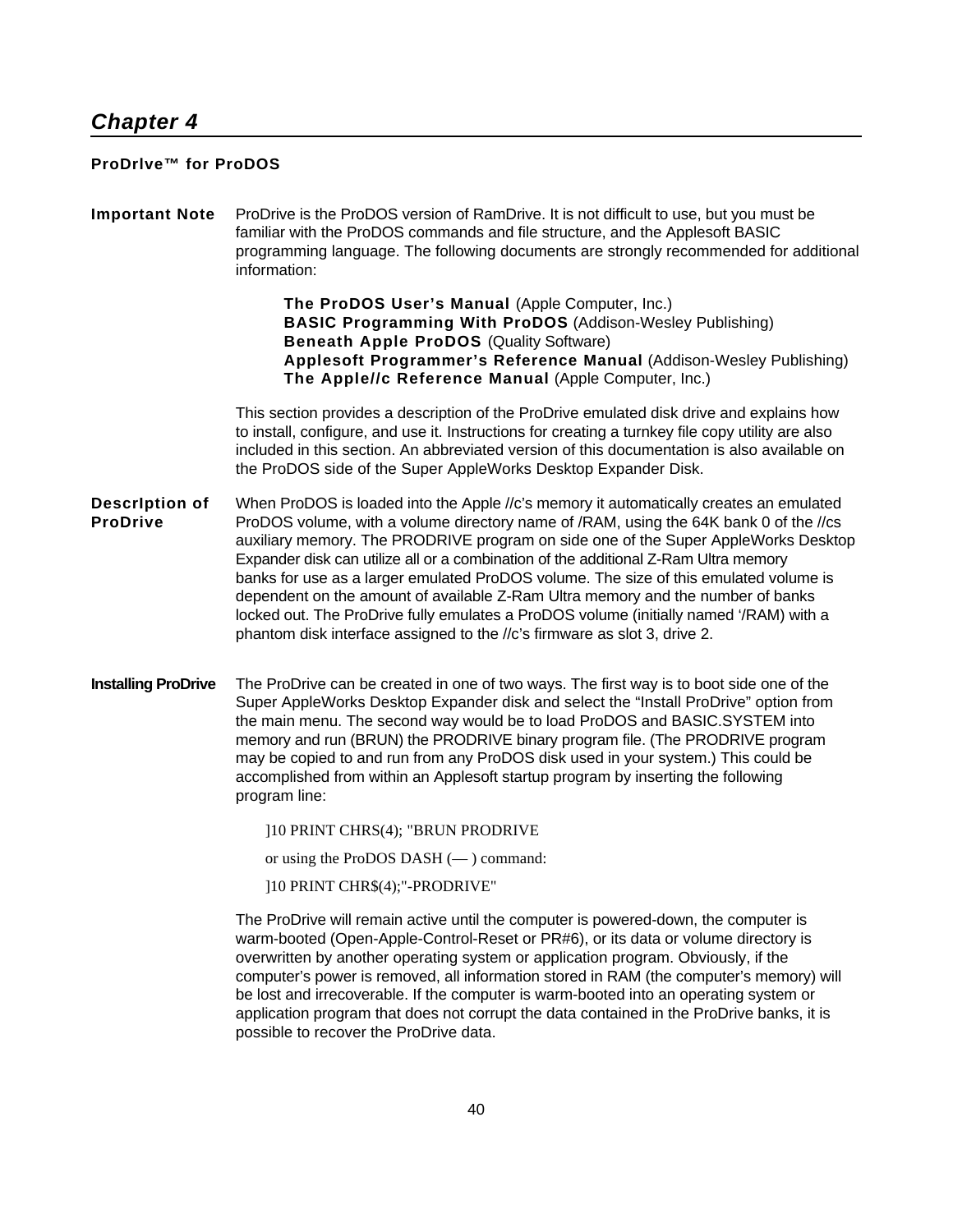Executing the PRODRIVE program creates an initialized (blank) /RAM volume directory. Holding the Closed-Apple (Key down while the PRODRIVE program is running (about 5 seconds) will activate the ProDrive but will not initialize the previous /RAM volume directory. All information previously stored in that ProDrive, if not overwritten by another program, can again be accessed.

## **Accessing ProDrive** The ProDrive emulated disk drive supports all ProDOS commands and protocol, except that it cannot be formatted. Files can be renamed, saved to, loaded from, and deleted from the ProDrive just like a conventional ProDOS volume.

ProDOS files can be copied to and from the ProDrive using Apple's FILER program or the AUTOCOPY program. Both programs are included on the ProDOS side of the Super AppleWorks Desktop Expander disk. The instructions for AUTOCOPY are provided later in this chapter. See the ProDOS User's Manual for FILER instructions or use the FILER's TUTOR menu options. When using the FILER do not use the "FORMAT A VOLUME" or "COPY A VOLUME" on a ProDrive.

## **Executing Programs** Once the ProDrive has been installed and the program files have been copied to /RAM, **from Pro Drive** you must execute the program using software commands only. Do not perform a (Open-Apple-Control-Reset or PR#6) warm-boot; it will wipe out the /RAM volume directory! To start a program with software commands, you should first be familiar with the ProDOS startup routine and be able to determine the filename of the program's boot or startup program.

When a ProDOS floppy disk is booted in the //c's internal drive, it first loads the operating system file, PRODOS, into memory. Then, ProDOS executes the first system file it finds in the currently-prefixed directory with a file type of SYS and filename suffix of .SYSTEM. If the first system file is BASIC.SYSTEM, like the Super AppleWorks Desktop Expander disk, the BASIC.SYSTEM program looks for and, if found, executes a BASIC program file (file type BAS) with the filename STARTUP. Other SYS-type system files usually either contain the application program or load and execute other program files in the directory.

Assuming you have installed ProDrive and copied your program files to tRAM, you must first set the prefix to /RAM. (Enter **PREFIX /RAM**<return> at the BASIC prompt.) Then type **CAT**<return>. Check the directory for the first SYS-type file with a SYSTEM filename suffix or a BAS-type file named STARTUP.

If a STARTUP file is found, type: **—STARTUP**<return>. If a SYS file is found, use the dash command to execute the file (i.e. **—APLWORKS.SYSTEM**<return> for AppleWorks).

Although most ProDOS-based software can be run from a ProDrive, not all programs will work as expected. Some ProDOS programs may expect a certain volume directory name other than /RAM. Disk copy-protection may prevent the successful execution of programs from /RAM, although copy-protection schemes, such as the one used by Sensible Speller, will allow the original program to be copied to and executed from a non-floppy disk (e.g. /RAM volume or a hard disk). Some programs, such as the ProDOS version of AppleWriter //, purposely disable the /RAM volume directory. (See *AppleWriter*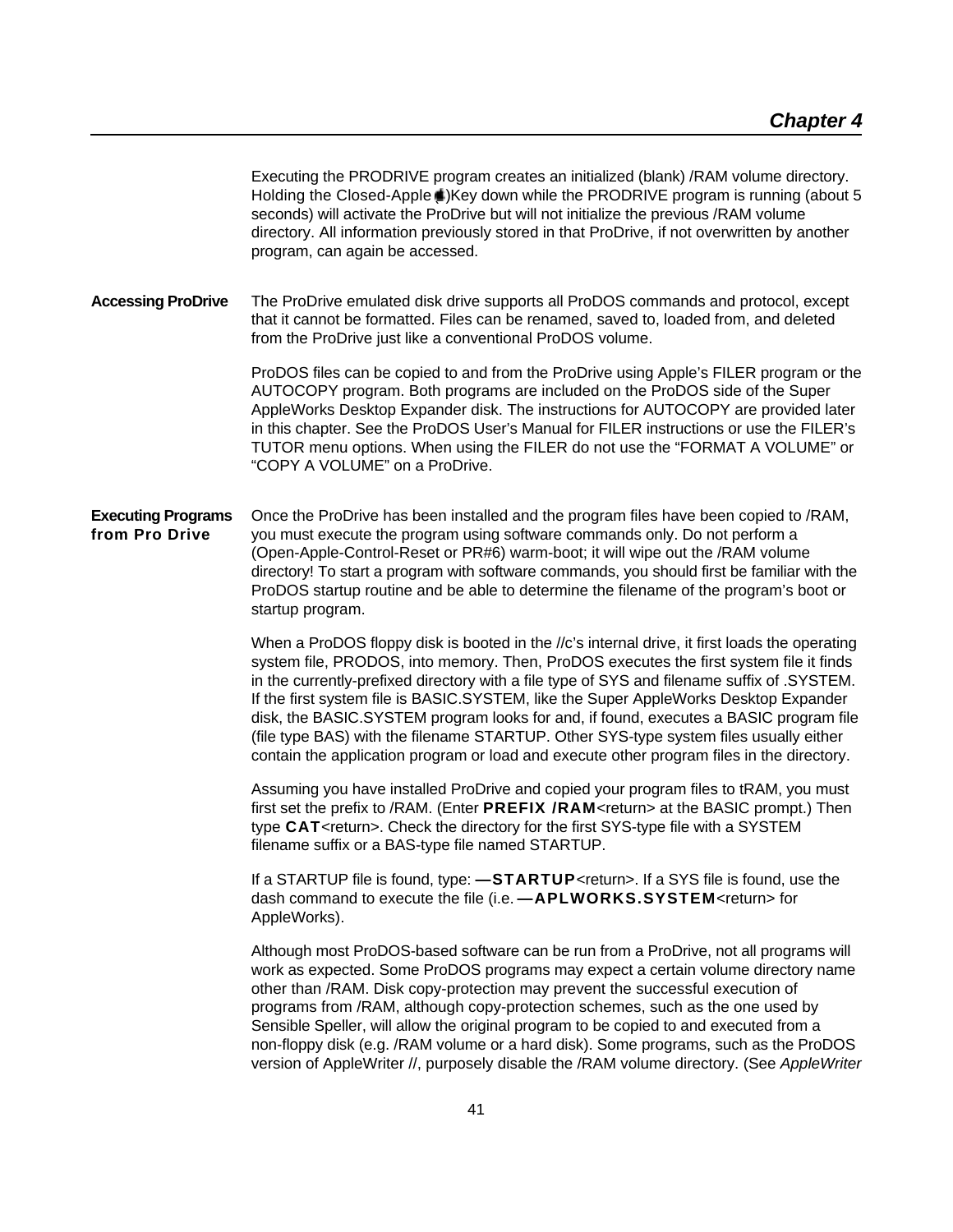## *Chapter 4*

Patch at the end of this chapter.) If your software does not run as expected, you should contact the publisher of your software or seek the assistance of an experienced programmer to instruct you on the modification of your software or the execution of your particular program from a /RAM volume directory.

# **Bank Lock Out**

**Feature** When the ProDrive is initially created by the PRODRIVE program, the 64K bank 0 is locked out. That is, the ProDrive cannot access that particular bank for use as part of the emulated disk drive. The bank 0 lock-out default was used to allow other application programs which use that bank to run without conflicting with the ProDrive memory area. With ProDrive installed and bank 0 locked out. ProDOS-based programs can run, use bank 0, and access the ProDrive.

> **Caution:** The bank lock-out procedure described in this section is more complicated than it sounds. Don't attempt it unless you are very familiar with Applesoft BASIC and ProDOS. Instead, you may wish to use the PARTITION program described later in this chapter.

If you wish to lock out additional banks of Z-Ram Ultra memory or use all of the available banks, you must make one or two simple modifications to the PRODRIVE program. This involves calculating the values used to lock out the desired banks, loading the PRODRIVE program into memory, inserting those values into specific memory locations, and executing the modified PRODRIVE program.

**Note:** The numbering scheme for Z-Ram Ultra memory banks is determined by the type of RAM chip (64K or 256K). which memory chip sockets are used, and the amount of RAM installed. See Chapter 6, Adding More Memory, for more details.

There are two memory locations associated with modifying the number of banks locked out. These are (decimal) 8195 for banks 0 through 7 and 8196 for banks 8 through 15. To lock out an individual bank from bank 0 to bank 7, raise 2 to the power of the bank number to be locked out and POKE the result in location 8195. For example, to lock out bank 1:

 $2^{\wedge}1 = 2$ ; therefore POKE 8195, 2

To lock out more than one bank in the bank-0-to-7 range, POKE the sum of the individual bank results. For example, to lock out banks 0, 1, and 2:

 $(2^0+2^1 + 2^2) = (1 + 2 + 4) = 7$ ; therefore POKE 8195, 7

To lock out a bank or series of banks in the bank-8-to-1 5 range, apply the same formula except divide the sum of the results by 256 and POKE the final result in location 8196. For example, to lock out banks 8 and 9:

 $(2^8 4 - 2^9)$  + 256 =  $(256 + 512)$  + 256 = 3; therefore POKE 8196,3

To execute the now-modified PRODRIVE program issue a CALL to location 8192.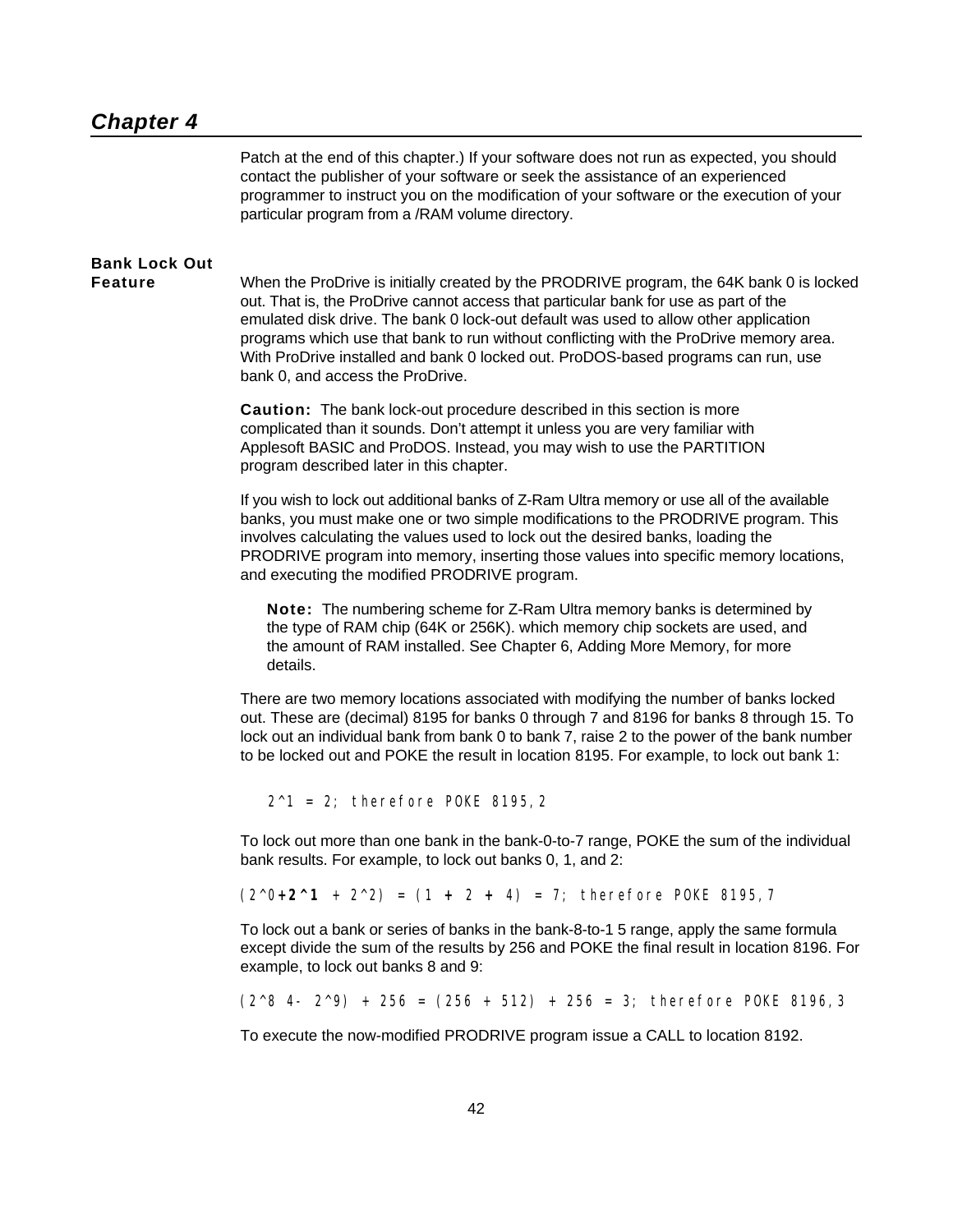<span id="page-48-0"></span>The following is a summary of Applesoft BASIC statements to lock out banks 0,1, 2, 8, and 9 as in the examples above. (The bracket at the beginning of each line represents the Applesoft BASIC prompt. It is not part of the statement!)

]BLOAD PRODRIVE  $JPOKE$  8195,  $(2^0 + 2^1 + 2^2)$ ]POKE 8196,((2^0 + 2^9)/256) ]CALL 8192

Or, as part of a BASIC startup program, this example could appear:

]10 PRINT CHR\$ (4);"BLOAD PRODRIVE" ]20 POKE 8195,7 ]30 POKE 8196,3 ]40 CALL 8192

**Using PARTITION** There is an easier way to lock out banks! The PARTITION program on side one of the Super AppleWorks Desktop Expander Disk is a menu-driven utility that will reconfigure the bank lock out parameters within the PRODRIVE program. PARTITION causes the specified *lower numbered 64K* banks of available memory to be locked out from use by the ProDrive. PARTITION will also modify a COPY of your AppleWorks STARTUP disk, enabling AppleWorks to recognize the /RAM volume as well as use the locked out memory banks (free memory) for expanding the AppleWorks Desktop.

PARTITION is not difficult to use. Just follow these step-by-step instructions.

- 1. Make BACKUP copies of your AppleWorks disks (modified or unmodified) and the Super AppleWorks Desktop Expander disk. Do not write-protect the copies. Put your originals in a safe place!
- 2. Execute the Super AppleWorks Desktop Enhancements or the AppleWorks 2 Enhancements before using the PARTITION utility. (Refer to Chapter 2 or 3 for instructions.) Any other modifications to AppleWorks required by Pinpoint or similar programs should be done after the PARTITION modifications.
- 3. Boot side one of the copy of the Super AppleWorks Desktop Expander. Select the "Exit to BASIC" option.
- 4. At the Applesoft BASIC prompt ( ] ), type:

RUN PARTITION<return>

5. Read the brief paragraph on the screen.

If you wish to modify a PRODRIVE program file only, select option 0.

If you wish to modify a PRODRIVE program file and an AppleWorks STARTUP disk, select option A.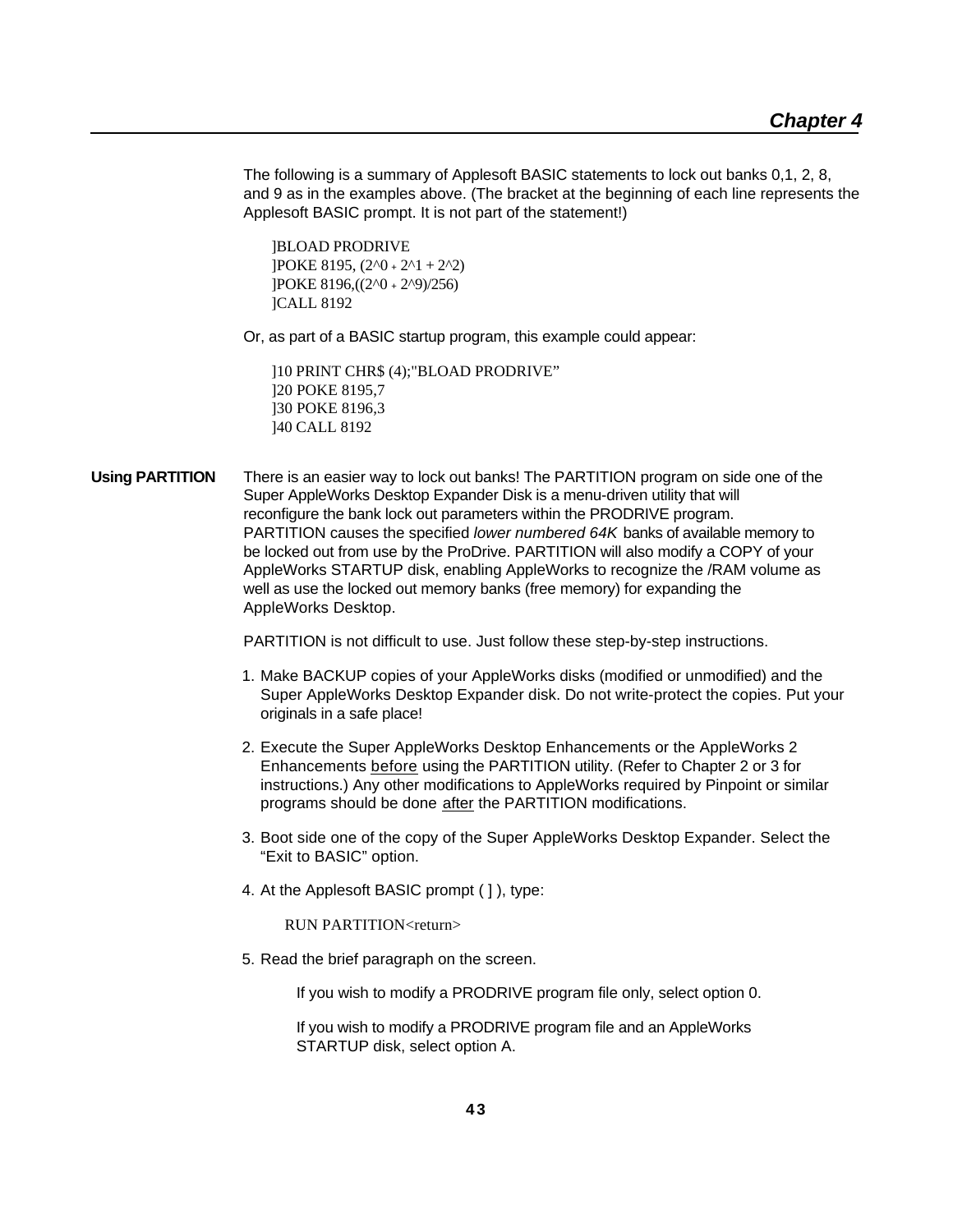<span id="page-49-0"></span>The bar graph that appears represents, from left to right, the amount of free memory available for program use, the amount of memory allocated for ProDrive use, and the amount of uninstalled memory, up to 3 megabytes. (This program is also used to configure the ProDrive for use on the 3 megabyte RamWorks III for the Apple //e.)

- 6. Use the left- and right-arrow keys to adjust the desired free memory and ProDrive sizes. Press the return key when completed.
- 7. Insert the write-enabled Super AppleWorks Desktop Expander disk (backup copy!), containing the PRODRIVE file to be modified, into the startup drive. At the ? prompt type:

/AW.EXP/PRODRIVE<return>

Or, if you have changed the volume directory, filename, or pathname of either of the above, enter the appropriate ProDOS pathname.

Note: If you encounter an error that results in a PATH NOT FOUND, SYNTAX ERROR, or WRITE PROTECTED message, type: RUN<return> at the BASIC prompt —or re-boot and begin again at step 5 of this procedure.

8. If option A was selected. PARTITION will prompt you to insert the AppleWorks STARTUP disk. Remove the Super AppleWorks Desktop Expander disk and insert the write-enabled copy of the AppleWorks STARTUP disk into the startup drive. At the? prompt type:

/APPLEWORKS/APLWORKS . SYSTEM<return>

Or, if you have changed the volume directory or pathname of either of the above, enter the appropriate ProDOS path name.

When executed, the modified PRODRIVE program will now install the /RAM volume in the banks above the ones used by the patched AppleWorks. The modified AppleWorks STARTUP disk is now patched to use only up to the amount of memory specified by the PARTITION program.

**SLOTCHANGER** When the ProDrive is initially created by the PRODRIVE program, it is given a volume name of /RAM which is assigned to a slot 3, drive 2 ProDOS disk driver (emulated disk interface card). Some application programs may disable the ProDrive by deactivating any ProDOS device drivers assigned to slot 3. ProDOS-based PFS software and AppleWorks 1.3 (not modified by the Super AppleWorks Desktop Expander) are examples of application software which disable a ProDrive assigned to slot 3. The SLOTCHANGER program on the Super AppleWorks Desktop Expander disk will allow the user to reassign the emulated /RAM interface card from slot 3, drive 2 to another slot and drive. Drive 1 or 2 of any slot can be designated so long as the designated drive is not already a ProDOS device (e.g. disk drive or already-installed ProDrive). In other words, the slot number chosen for the new emulated interface does not necessarily have to be physically empty.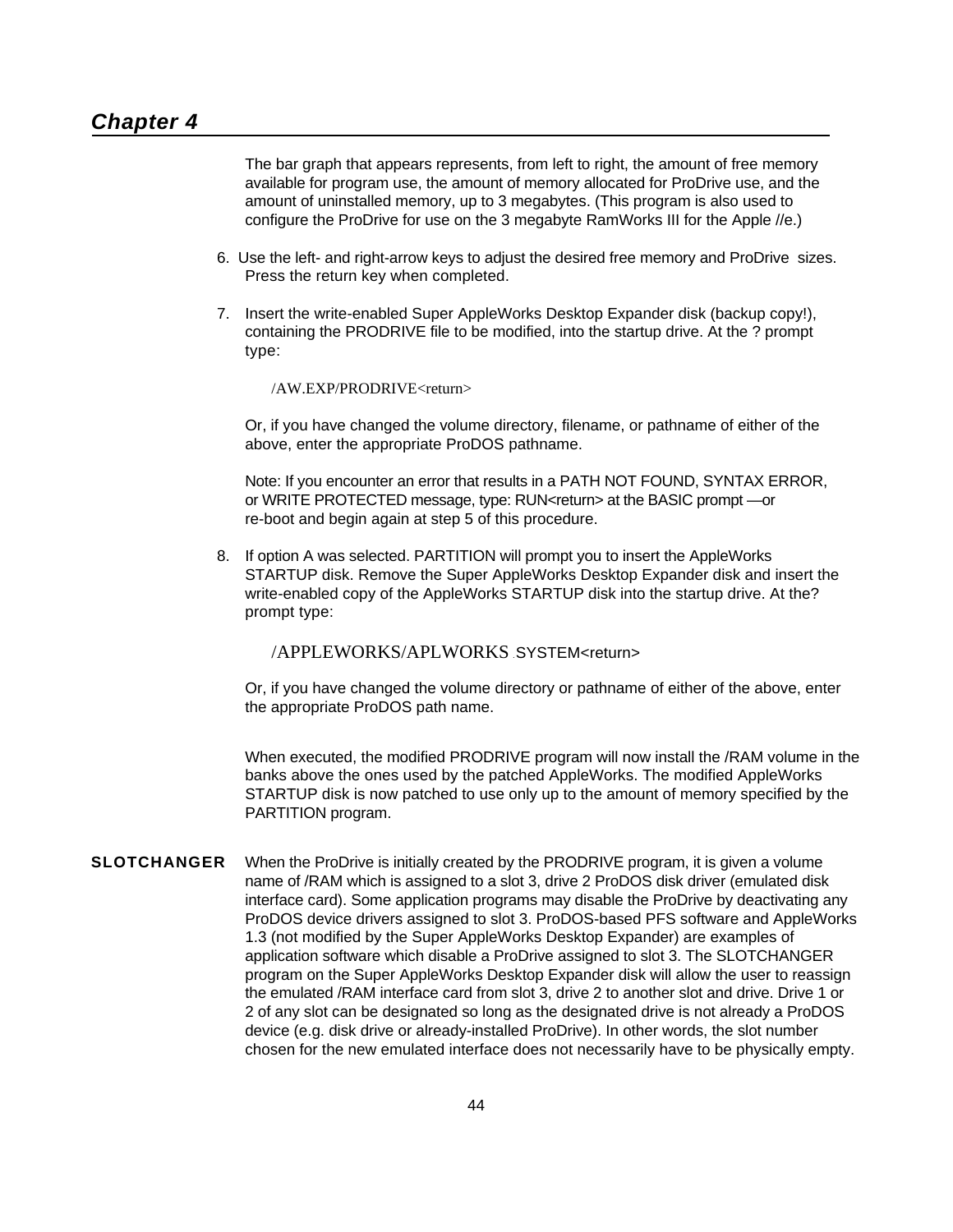<span id="page-50-0"></span>SLOTCHANGER is an Applesoft BASIC program which can be executed directly from BASIC or from the "ProDrive options menu" of the Super AppleWorks Desktop Expander disk. Selecting the "Change ProDrive emulation slot,drive" option from the "ProDrive options menu" of the Super AppleWorks Desktop Expander disk will install a ProDrive (if not already installed) and run the SLOTCHANGER program. When executed from BASIC, SLOTCHANGER will not automatically install a ProDrive. SLOTCHANGER will display this prompt:

Change ProDrive to emulate what slot~drive? (1-7),(1-2) S.

Enter the new slot number,1 through 7 (Do not enter the comma or press the return key!); then enter the number of the new drive, either 1 or 2. If you make a mistake which results in an error, just reboot and start again.

**AUTOCOPY** Included on side one of the Super AppleWorks Desktop Expander Disk is an **Instructions** Applesoft BASIC utility program, AUTOCOPY, which will allow you to copy all of the files on one or more floppy disks to a ProDrive. The authors of AUTOCOPY tried to make the program as simple to use as possible, but it does require some elementary knowledge of ProDOS pathname structure. The basics of pathnames, directories, subdirectories, and filenames are explained in the ProDOS User's Manual (Apple Computer, Inc.).

> Selecting the "Autocopy all files to ProDrive" option from the Super AppleWorks Desktop Expander will automatically install a ProDrive (if not already installed) and run the AUTOCOPY program. AUTOCOPY first prompts the user with the following prompt:

Enter no me of volume directory to copy (<RETURN> to quit)/

Carefully type the volume name of the floppy disk containing the files you wish to copy. The leading ProDOS slash (/) delimiter is provided; just enter the volume name character string. The ending delimiter is optional. To correct an entry before the return key is pressed, use the left arrow key to backspace over the error, and enter the correct characters. Next the user is prompted to enter the destination subdirectory:

Enter name of destination subdirectory /RAM /

The ProDrive volume directory name, /RAM/, is provided; type the desired subdirectory name. If the source files are to be copied directly under the /RAM directory, just press the RETURN key. The destination volume directory name can be changed by using the left-arrow key to backspace over "RAM" and entering the desired volume name or pathname.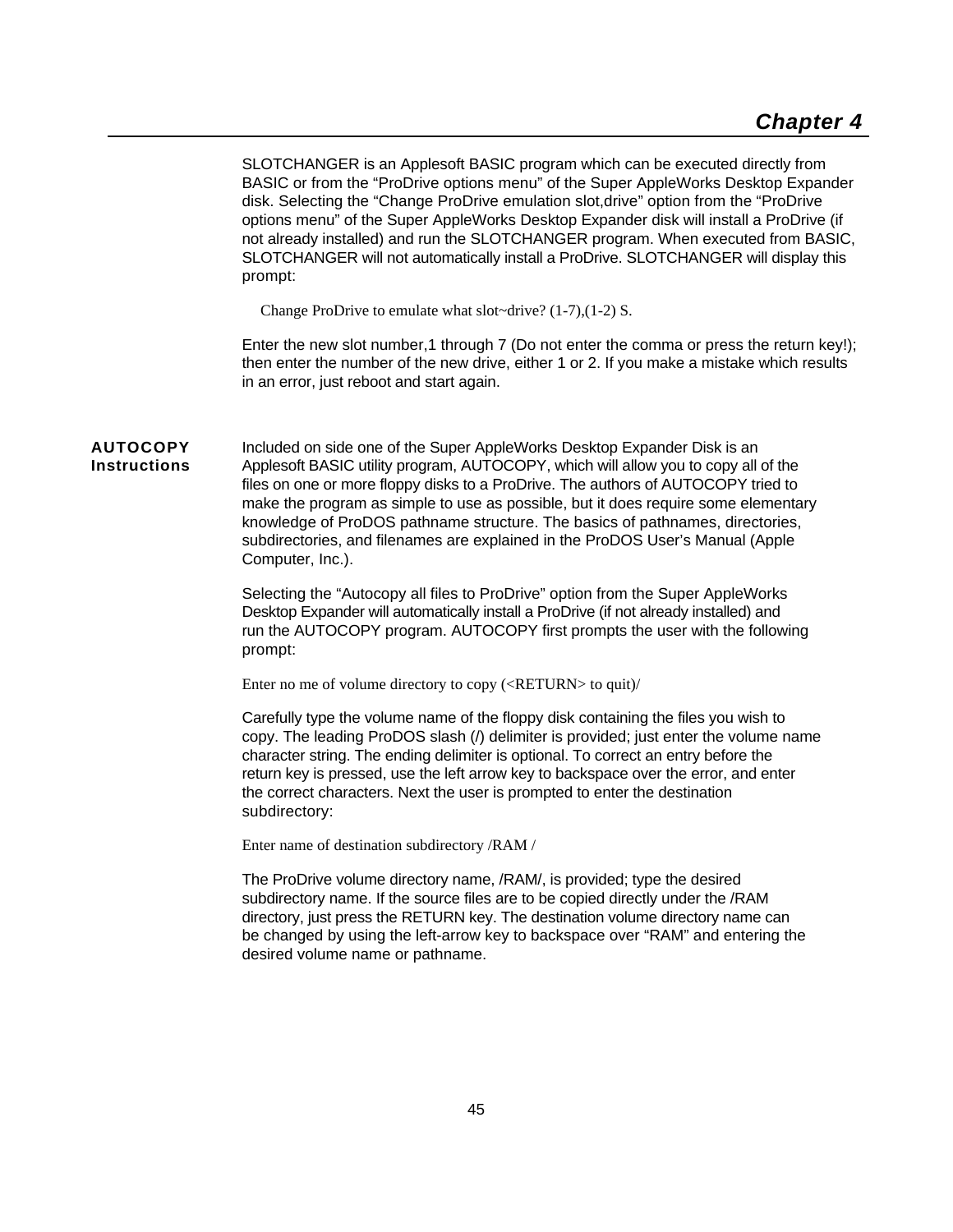## *Chapter 4*

The equal sign  $(=)$  can be used as a wildcard to substitute for the trailing characters of a source filename character string. This is best explained with the following example:

Enter name of volume directory to copy (<RETURN> to quit) /PFS.FILE/FILE=

In this example, only the files with filenames beginning with "FILE on the /PFS.FILE volume would be copied to the destination.

If a destination subdirectory is specified which does not already exist, AUTOCOPY will automatically create it. The contents of any subdirectories encountered under the source pathname will be copied to subdirectories created by AUTOCOPY under the destination pathname. Since the ProDrive is not a bootable device, AUTOCOPY does not copy ProDOS to a ProDrive; ProDOS is already in memory and would serve no purpose in /RAM.

AUTOCOPY can also be executed from Applesoft BASIC. Program execution can be from the immediate (BASIC prompt) or deferred (within a BASIC program) mode. If AUTOCOPY is to be executed from BASIC, remember to install a ProDrive first.

**IMPORTANT:** If AUTOCOPY is to be copied to and executed from another disk, it will also be necessary to copy the GET.LEN file to that disk. GETLEN must be under the same directory as AUTOCOPY.

**Custemizlng** Users familiar with the BASIC programming language will be able to alter certain **AUTOCOPY** AUTOCOPY program statements (lines), allowing the program to be used as an automatic (STARTUP) program, capable of copying multiple volumes or pathnames to a ProDrive. Users not familiar with Applesoft BASIC should refer to the Apple manuals, Applesoft BASIC Programmer's Reference Manual and BASIC Programming with ProDOS.

> The user options are conveniently contained in AUTOCOPY program lines 40 through 44, inclusive. The statements beginning with line 45 are string array elements, containing the multiple source and destination pathnames. The initial default option settings are shown in Example 1 below and explained in the following paragraphs.

 Example 1: 48 PROMPT = YES 41 ASKFILE =  $NO$ 42 EXITFILE\$ = "/? " 44 MULTIUOL = NO 45 MU\$(0) = "/? ":MU\$(0) = "/? " 46 MU\$(1) = "/? ":MU\$(1) = "/? " 47 MU\$(2) = "/? ":MU\$(2) = "/? "

Line 40 PROMPT = in the default state (YES) AUTOCOPY will prompt the user to insert the source disk and press return. If changed to PROMPT *=* NO, the program will scan the system for the source pathname and begin the copy process.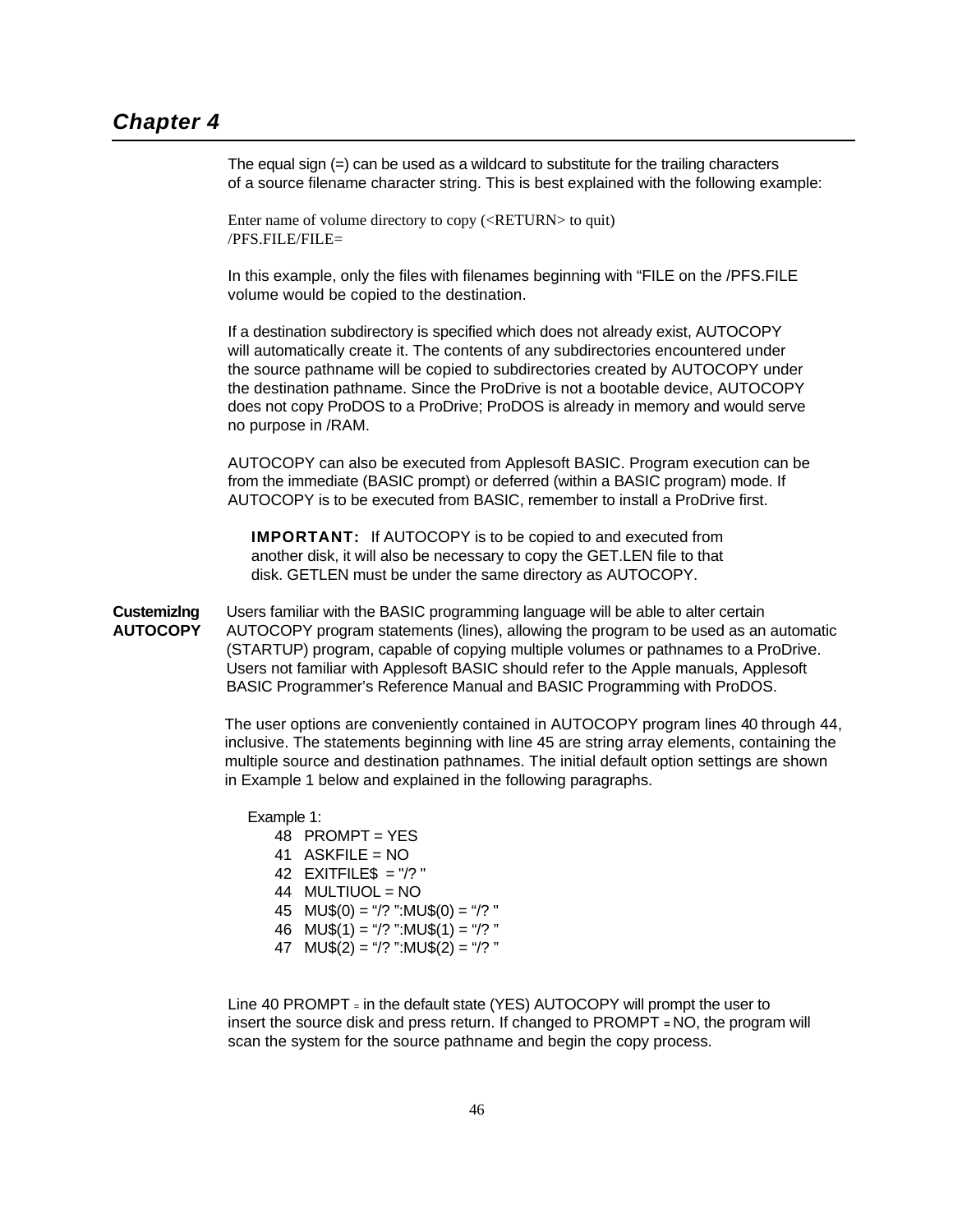Line 41 ASKFILE = The default setting (NO) will cause AUTOCOPY to automatically copy all files encountered under the source pathname. Changing this option to YES, the user will be asked to confirm each fire before it is copied. This allows selective copying of files when desired.

Line  $42$  EXITFILE\$ = This option allows the user to name a file to be executed upon completion of the copy process. The default  $(EXITFILE$ = "1?")$  will cause the program to display "COPY COMPLETE" when all files have been copied, set the current prefix to the boot drive, and exit to the BASIC prompt. The EXITFILE must be an executable program file and should be specified by its COMPLETE pathname. The EXITFILE routine will automatically insert the ProDOS DASH (-) command.

Line 44 MULTIVOL = If MULTIVOL = NO the program uses only the option parameters specified in program lines 40 through 42, inclusive. The multiple source and destination pathnames described in the next paragraph are ignored.

If MULTIVOL = YES the program will use the pathname string arrays it finds beginning with line 45. Up to ten additional source (MV\$) and destination (MU\$) string array elements may be created as required. When the program encounters a source or destination array element which contains *"I?"* it will prompt the operator for keyboard input for that element.

The equal sign (=) can be used as a wildcard to substitute for the *trailing characters* of a source character string, as shown in this sample program line:

45 MU\$(0) = "/PFS.PLAN/PLAN=":MU\$(0) = "/RAM/PFS"

Only the files with filenames beginning with "PLAN" on the /PFS.PLAN volume would be copied to the /RAM/PFS subdirectory.

The program lines shown in Example 2 will lead the contents of the AppleWorks startup and program disks to the /RAM/APPLEWORKS/ subdirectory. Since line 40 is set to YES, AUTOCOPY will prompt the operator two times to insert a volume with the name of /APPLEWORKS (...the AppleWorks STARTUP and PROGRAM volumes). When all files have been copied to the ProDrive, AUTOCOPY will execute the EXITFILE\$ string in line 42.

Example 2:

 $42$  PROMPT = YES  $41$  ASKFILE = NO 42 EXITFILE\$ = "/RAM/APPLEWORKS/APLWORKS.SYSTEM" 44 MULTIVOL = YES  $45$  MU\$ $(8)$  = "/APPLEWORKS" MU\$ $(0)$  = "/RAM/APPLEWORKS" 48 MU\$(1) = "/APPLEWORKS" MU\$(1) ="/RAM/APPLEW0RKS"

The options specified in ExampleS tell the AUTOCOPY program to automatically copy all files beginning with "FILE" on the /PFS.FILE volume to the /RAM/PFS subdirectory and prompt the operator for the next source and destination pathnames. After all files have been copied, the program will then execute the EXITFILE\$. (FILESYSTEM is the *PFS:FiIe*  startup program.)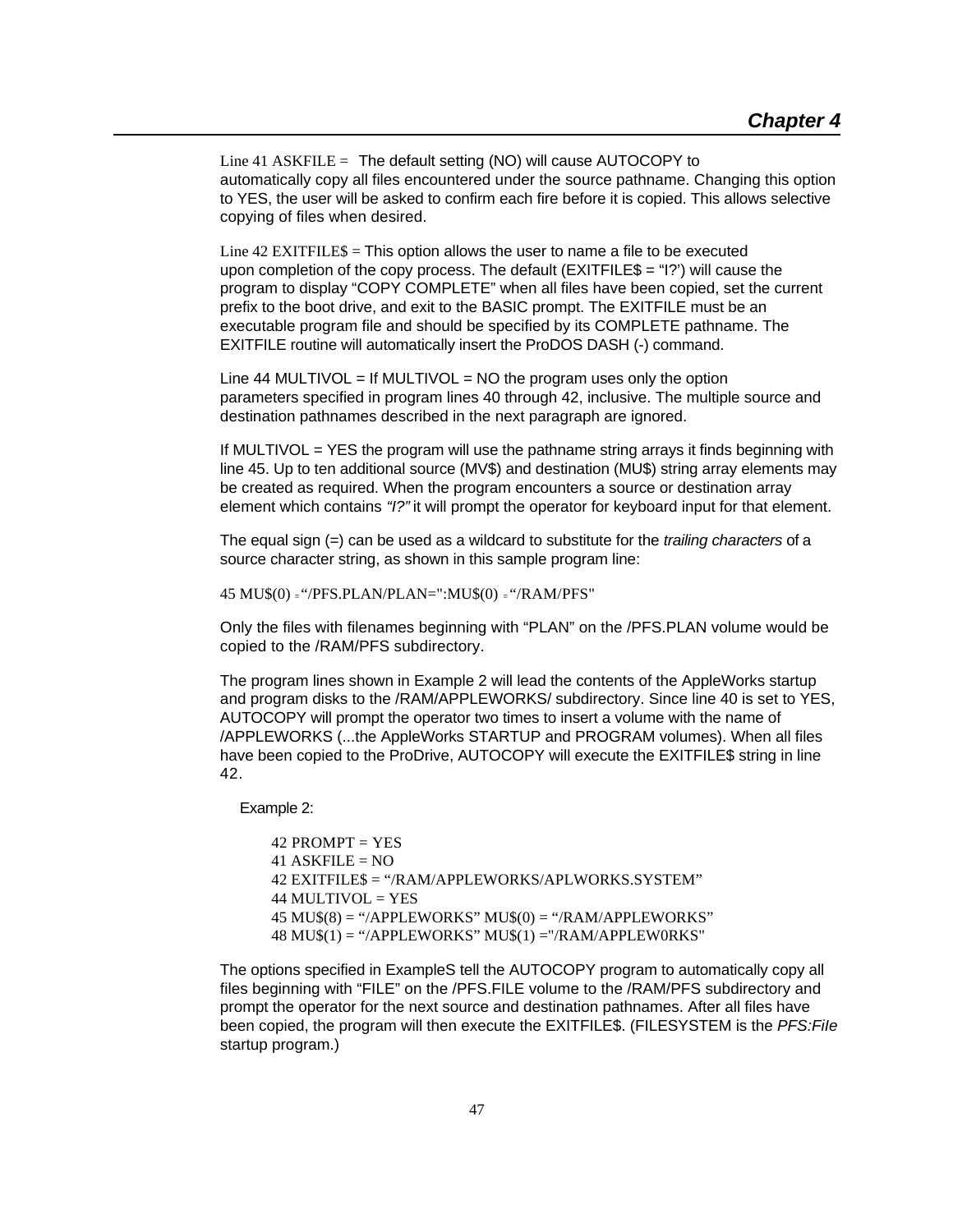Example 3:

40 PROMPT = YES  $41$  ASKFILE = NO 42 EXITFILE\$ = "/RAM/PFS/FILE.SYSTEM" 44 MULTIVOL = YES  $45$  MU\$ $(0)$  = "/PFS.FILE/FILE=" MU\$ $(0)$  = "/RAM/PFS" 46 MU\$(1) = "/?" :MU\$(1) = "/?"

**Note:** PFS software is copy-protected. Program files can be copied to a ProDrive and executed, but they are "keyed" to the PFS program master disk, which must be in the startup disk drive. See your PFS program user's manual for more information about executing programs from a hard disk or ProDrive.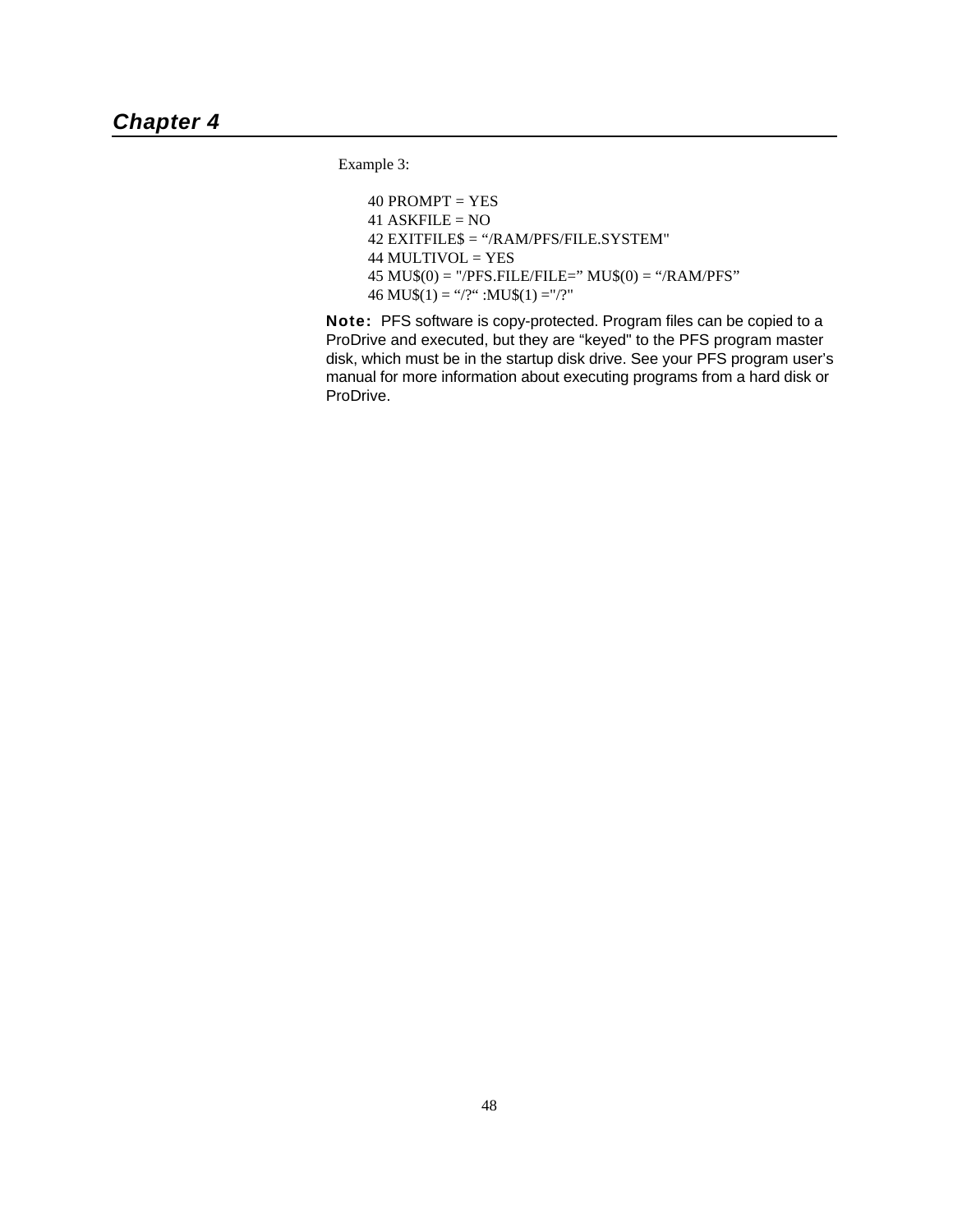<span id="page-54-0"></span>**AppleWriter// Patch** When the ProDOS-based AppleWriter // is run, the program disconnects any /RAM volume it finds, whether created by ProDOS or PRODRIVE. The following Applesoft BASIC commands will permanently modify one of the AppleWriter program files, preventing AppleWriter from disconnecting the ProDrive/RAM volume. Do not apply this modification to the original AppleWriter disk! Use a **BACKUP** copy! Boot side one (ProDOS side) of the Super AppleWorks Desktop Expander and select the "Exit to BASIC" option. Remove the Super AppleWorks Desktop Expander disk from the internal drive and replace it with the AppleWriter BACKUP disk. The BACKUP disk's volume name must be AW2MASTER. Enter the appropriate command sequence below. (The AppleWriter version number is displayed on the AppleWriter copyright screen.)

> The bracket at the beginning of each line represents the Applesoft BASIC prompt. It is not part of the statement!

AppleWriter //version 2.0 (See your Apple dealer for details on update to 2.1.)

]PREFIX /AW2MASTER ]UNLOCK AWD.SYS ]BLOAD AWD.SYS, TSYS,A\$2000 ]POKE 0404,243 ]POKE 0486,179 ]BSAVE AWD.SYS,TSYS,A\$2000 ]LOCK AWD.SYS

AppleWriter //version 2.1.

]PREFIX /AW2MASTER ]UNLOCK AWD.SYS ]BL0AD AWD.SYS,TSYS,A\$2000 ]POKE 0404,243 ]POKE 0486,179 ]BSAVE AWD.SYS,T\$0C,A\$2000 ]LOCK AWD.SYS

Now Apple Writer can be copied to and run from a ProDrive. AppleWriter can also be run from a conventional disk, and the ProDrive /RAM volume can be used for temporary data storage.

Remember booting another application program after installing a ProDrive will clear the ProDrive's directory. To avoid this, the AppleWriter startup program, AW. SYSTEM, must be executed using software commands. First, install the ProDrive. Then, set the ProDOS prefix to the directory containing the AppleWriter program files and use the ProDOS dash command to execute the AppleWriter startup program. For example:

]PREFIX /AW2MASTER ]-AW.SYSTEM

NOTE: These patches do not expand the 46,845-character limit of AppleWriter.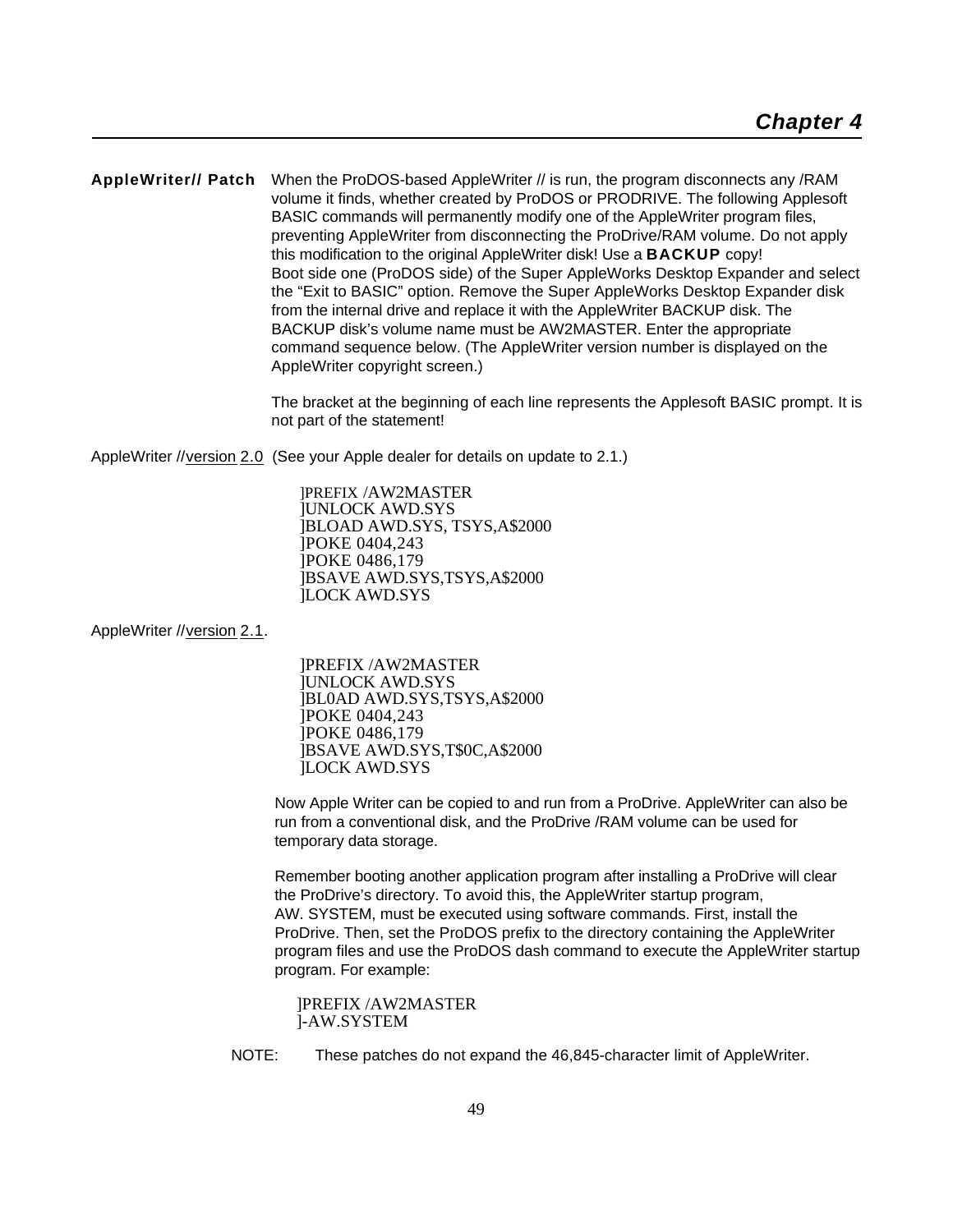## <span id="page-55-0"></span>**Z-Ram Ultra Clock**

The clock feature, available on the Z-Ram Ultra 2 and 3, adds a precision electronic time-keeping device to your Apple //c. The clock keeps track of the year, month, date, day of the week, and time, right down to the current second. An on-board 20-year rechargeable battery maintains the current date and time even when the computer is turned off. (The battery recharges whenever the computer is on. Eight hours a month will provide an adequate charge.)

The Z-Ram Ultra clock will enable you to:

- Add the current date and time to ProDOS disk files.
- Display the current date and time on the AppleWorks screen.
- Enter the current date or time to AppleWorks data base categories with just a single keystroke.

The Z-Ram Ultra clock is totally ProDOS-compatible, but ProDOS does not automatically recognize the clock. The standard version of ProDOS contains a special program routine (clock driver) which reads the date and time from a clock card installed in an expansion slot of an Apple //e or II Plus. Since the Apple //c does not have expansion slots, the Z-Ram Ultra clock-card feature has to be implemented in a slightly different way. This means that the standard ProDOS clock driver in memory has to be replaced with the Z-Ram Ultra clock driver.

### **Installing the Z-Ram Ultra clock driver**

When a ProDOS startup disk is booted, the operating-system file, PRODOS, is copied from the disk to a protected area of the computer's memory. A system program included on the ClockWorks Utility disk, AECLK.SYSTEM, will install the required clock driver to the image of ProDOS in memory. When executed, the AECLK.SYSTEM program will first check for the presence of a clock and, if found, install the Z-Ram Ultra clock driver. Then it will execute the next system program (file type of SYS and a filename suffix of SYSTEM) in the disks directory.

AECLK.SYSTEM can be installed to a ProDOS startup disk so that it will automatically install the proper clock driver each time the disk is booted. To do this, boot the ClockWorks Utility disk and select the "Clock Utilities" option from the main menu. Insert the write-enabled disk to be modified into any disk drive and choose the "Install Clock driver file" option from the "Clock Utilities" menu. (AECLK.SYSTEM requires 4 blocks of disk space.) The installation program will scan the system and display a list of available disk drives. Select the target drive and press the Return key. The AECLK.SYSTEM file will be inserted as the first system program in the disk directory. Each time the modified startup disk is booted, AECLK.SYSTEM will be executed, displaying the message "CLOCK DRIVER INSTALLED" in the upper left corner of the screen; then the next system program file in the disk directory will be executed.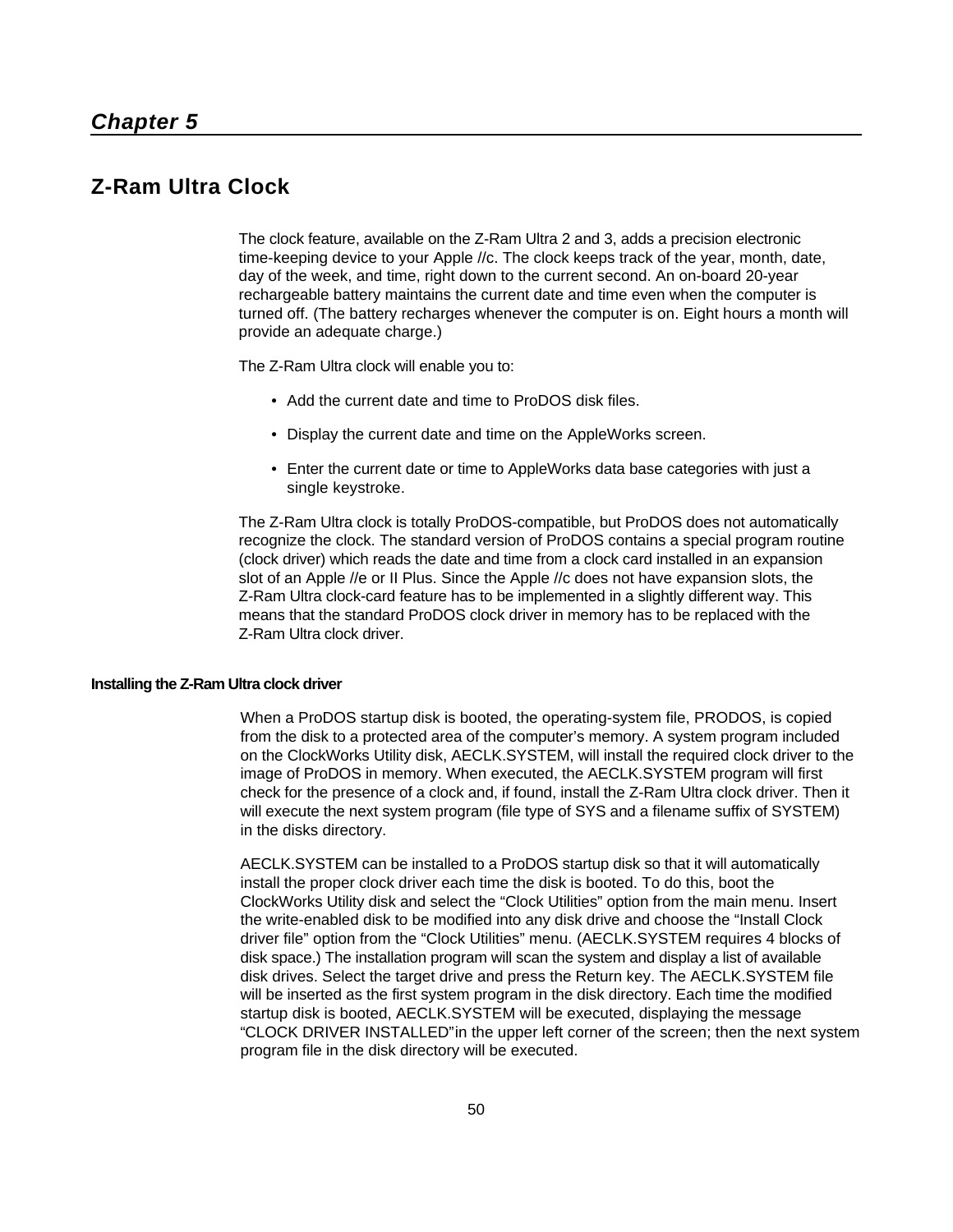Whenever you create or modify ProDOS files under the modified operating system, the files will be automatically tagged with the current date and time. Also, any application programs which read the time and date directly from ProDOS will now be able to do so.

#### <span id="page-56-0"></span>**Setting the Z-Ram Ultra clock**

Boot the ClockWorks Time Utilities disk and select the "Clock Utilities" option from the main menu. The current date and time will be displayed on the top line of the screen, and the first option in the Clock Utilities menu will be "Set time and date." If this option does not appear or the time is not displayed, the program was not able to find the Z-Ram Ultra clock.

Upon selecting the "Set time and date" option, the you will be prompted to enter the following:

Day of Week (0 through 6)

- 0 <sup>=</sup>Sunday
- 1 = Monday
- 2 <sup>=</sup>Tuesday
- 3 <sup>=</sup>Wednesday
- 4 <sup>=</sup>Thursday
- 5 <sup>=</sup>Friday
- 6 <sup>=</sup>Saturday

Year (0 through 99) Month (1 through 12) Day (1 through 31) Hour (0 through 23) To enter PM time, add 12 hours to the corresponding AM time. Minute (0 through 59) Second (0 through 59)

Press any key at exact time

If the Return key is pressed without specifying a value, the program assumes a value of zero for that entry. The ESCape key can be used to return to the Clock Utilities menu without setting the clock.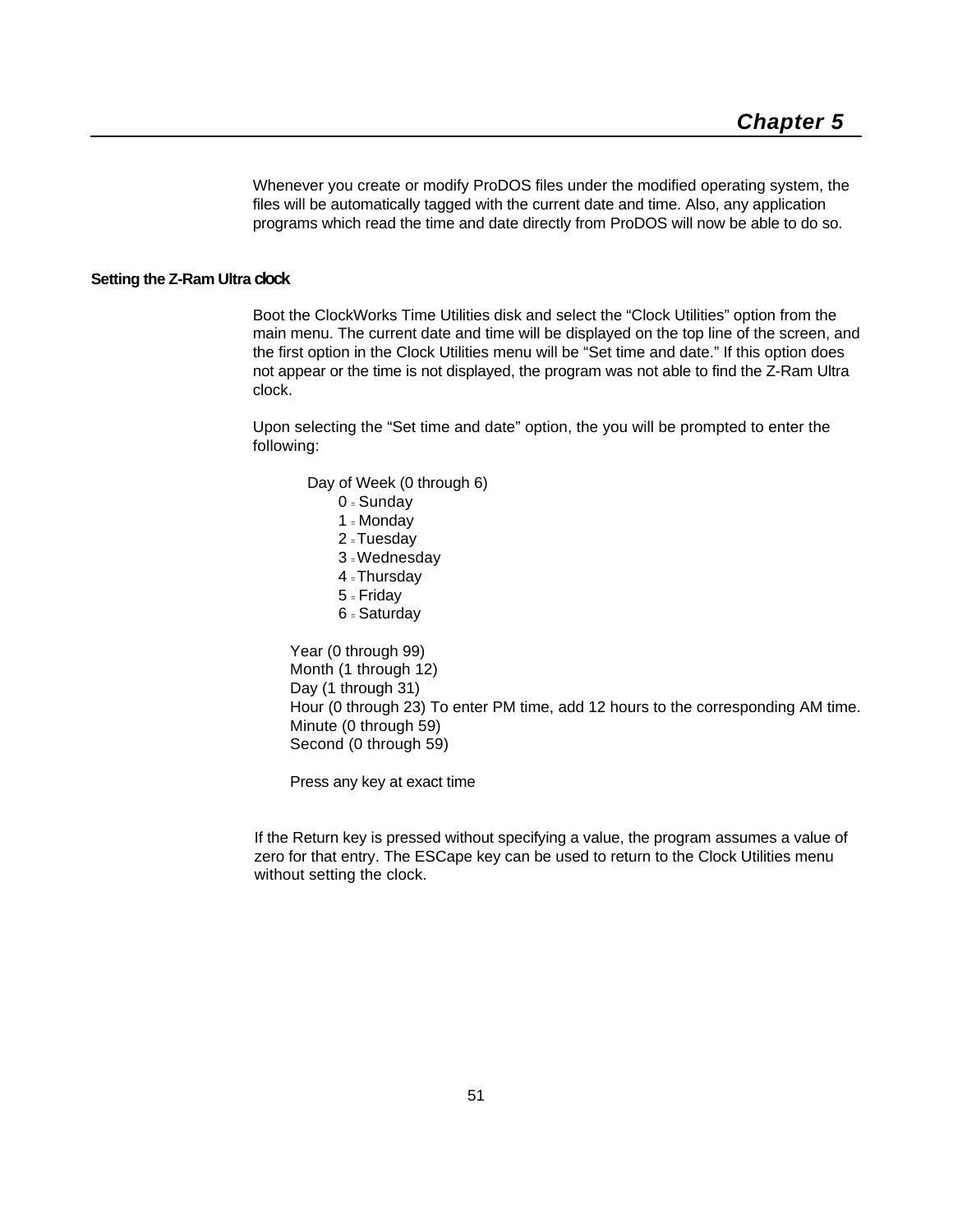## <span id="page-57-0"></span>**Installing the ClockWorks enhancements to AppleWorks**

**IMPORTANT:** The ClockWorks Time Utility is already built into both the Super AppleWorks Desktop Expander and the AppleWorks 2 Expander.

You must install the AECLK.SYSTEM file to the AppleWorks startup disk. Neither the ClockWorks or Super AppleWorks Desktop Expander time utility enhancements will work without this program properly installed.

Use the ClockWorks Time Utility to modify only BACKUP copies of the AppleWorks startup and program disks. Any patches to AppleWorks required by other programs, such as Pinpoint, should be made after the ClockWorks Time Utility.

The ClockWorks enhancements are installed by selecting the "Install ClockWorks" option from the ClockWorks Time Utility disk main menu.

The ClockWorks Time Utility program will modify the AppleWorks program, replacing the "Open-Apple-? for Help" message in the bottom line of the AppleWorks screen with a display of the current date and time. You can still use Open-Apple-? to access the help screen.

This utility also allows you to enter the current date or time into an AppleWorks Data Base category by typing the *@* character as the only entry in the category. The category name must contain either the word DATE or TIME, but not both.

#### **Using the Z-Ram Ultra clock with CataIyst™ 3.0**

Catalyst, version 3.0, is a program-selector and desk-accessory program for large-capacity disk drives. Once the AECLK.SYSTEM file is installed on the Catalyst 3.0 program disk, the Catalyst clock desk-accessory will display the time in hours and minutes, but the program does not display the seconds properly. This can be easily fixed by running the "CAT.3.0.MOD" program included on the ClockWorks Time Utilities disk.

Boot the ClockWorks disk and select the "Exit to BASIC" menu option. At the Applesoft BASIC prompt (]), enter the command "RUN CAT.30.MOD", and press the Return key. Follow the instructions displayed on the screen.

#### **Using the Z-Ram Ultra clock with Catalyst //e**

The ClockWorks Time Utilities file, CAT.CLOCK, contains the clock driver required by Catalyst lie to support the Z-Ram Ultra clock. This driver file is required only by Catalyst versions 2.1 and earlier. The instructions for installing the CAT.CLOCK driver file are provided in your Catalyst lie User's Manual. The AECLK.SYSTEM clock driver file must also be installed on the Catalyst startup disk.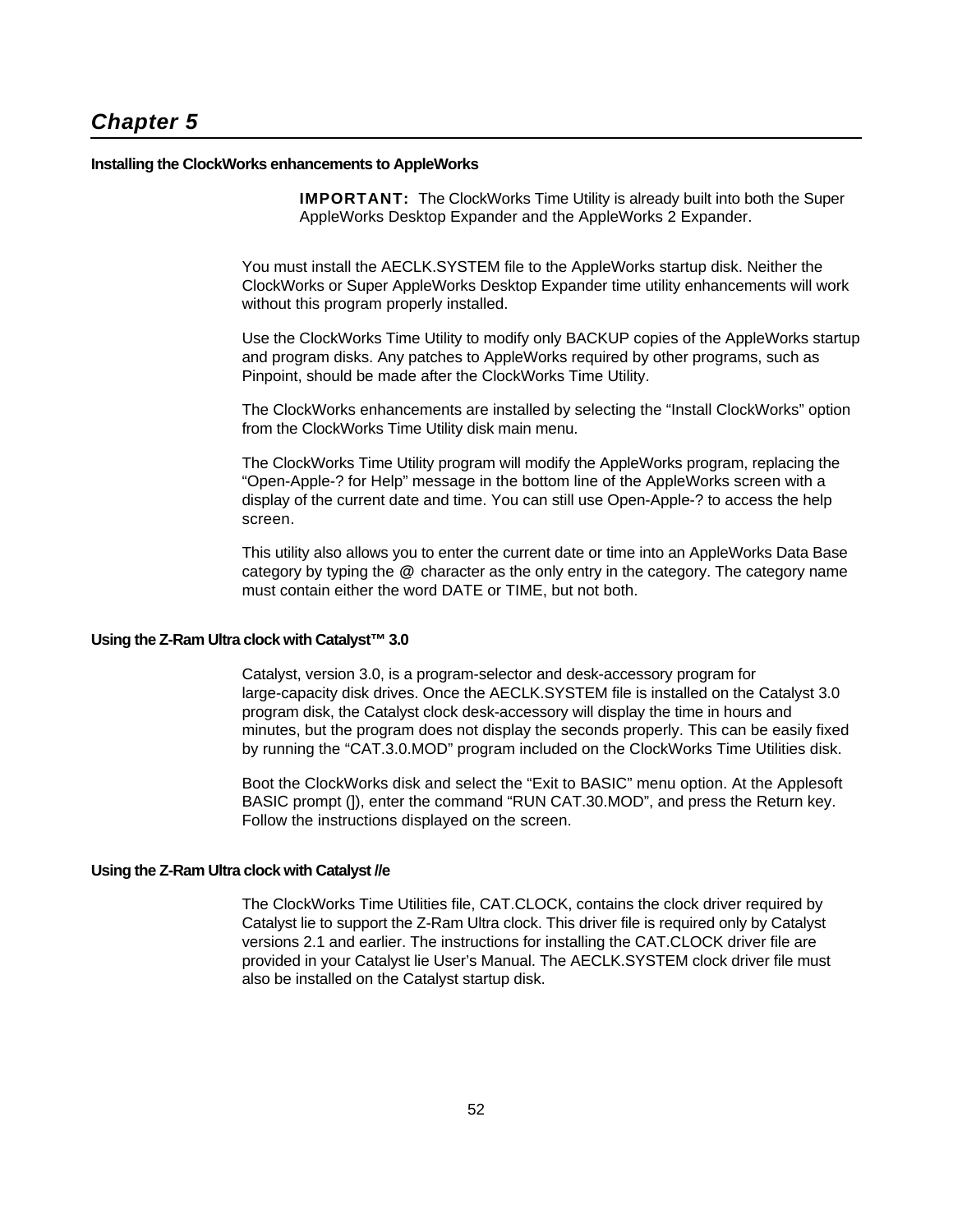# <span id="page-58-0"></span>**Adding More Memory**

| Introduction                      | This chapter provides the information required to add and configure memory on your<br>Z-Ram Ultra. It contains the specifications for the RAM (Random Access Memory) chips,<br>tells where you can get them, and then, how to install them.                                                                                                                                                                                                                                                                                                                                                                                                                                                                                                                                                                                                                     |
|-----------------------------------|-----------------------------------------------------------------------------------------------------------------------------------------------------------------------------------------------------------------------------------------------------------------------------------------------------------------------------------------------------------------------------------------------------------------------------------------------------------------------------------------------------------------------------------------------------------------------------------------------------------------------------------------------------------------------------------------------------------------------------------------------------------------------------------------------------------------------------------------------------------------|
|                                   | Note: If you wish, you may return your Z-Ram Ultra to Applied Engineering for a<br>memory upgrade with no additional charge for the installation or testing. Call<br>Applied Engineering Technical Support for the latest memory-chip prices and a<br>Return Material Authorization (RMA) number. The Technical Support telephone<br>number is (214) 241-6069.                                                                                                                                                                                                                                                                                                                                                                                                                                                                                                  |
| <b>Proper Memory Chips</b>        | Selection of the proper Random Access Memory (RAM) chips for the Z-Ram Ultra can<br>be tricky. There are several chip manufacturers and many different types and<br>specifications of chips available. Z-Ram Ultra uses 256K x 1 Dual In-line Package<br>(DIP) RAM chips. Although it is not recommended, 64K RAM chips can be used. All<br>RAM chips must be the DYNAMIC RAM type with a speed specification of 200ns<br>(nanoseconds) or faster. Applied Engineering recommends a rating of 150ns.                                                                                                                                                                                                                                                                                                                                                            |
|                                   | RAM chips with the correct specifications can be obtained at some computer or<br>electronics-parts stores. Or you can get them through Applied Engineering, probably<br>at lower cost. Since Applied Engineering receives bulk-quantity discounts on<br>purchases of memory chips, they can offer them at lower prices. Applied<br>Engineering uses only the highest-quality memory chips and warrants them for 5<br>years. (Most electronics-parts vendors sell their chips "as is.) With Applied<br>Engineering memory chips, you are assured of getting the right chips at the right<br>price.                                                                                                                                                                                                                                                               |
| Installing<br><b>Memory Chips</b> | To install additional memory chips on the Z-Ram Ultra card, it is not necessary to<br>remove the card from the computer. Please refer to Chapter 1 for instructions on<br>removing the computers top cover and keyboard. if you are adding memory chips to<br>an uninstalled Z-Ram Ultra, be sure the styrofoam blocks are installed on the gold<br>pins protruding from the bottom of the Z-Ram Ultra card. These blocks will help<br>prevent accidental damage to the pins when the new memory chips are being<br>pressed into their sockets.                                                                                                                                                                                                                                                                                                                 |
|                                   | The memory on Z-Ram Ultra 2 and Z-Ram Ultra 3 is organized into four "blocks,"<br>designated blocks A, B, C, and D. Each block consists of eight 256K chips.<br>Z-Ram Ultra 1 has only 2 blocks, A and B, with a maximum memory capacity of 512K.<br>Figures 6-1 through 6-3 show which memory-chip sockets are allocated to each<br>block. Populate the blocks in alphabetical order. That is. fill block A first, then B<br>and so on. Each block must be either completely empty or completely populated<br>with 8 chips of the same memory size. NEVER mix 64K chips and 256K chips in the<br>same block! If 64K chips are used, they should be inserted in the blocks above the<br>256K blocks. For example, if two blocks are to contain 256K chips and two are to<br>contain 64K chips, the 256K chips should be installed in the lower blocks, A and B. |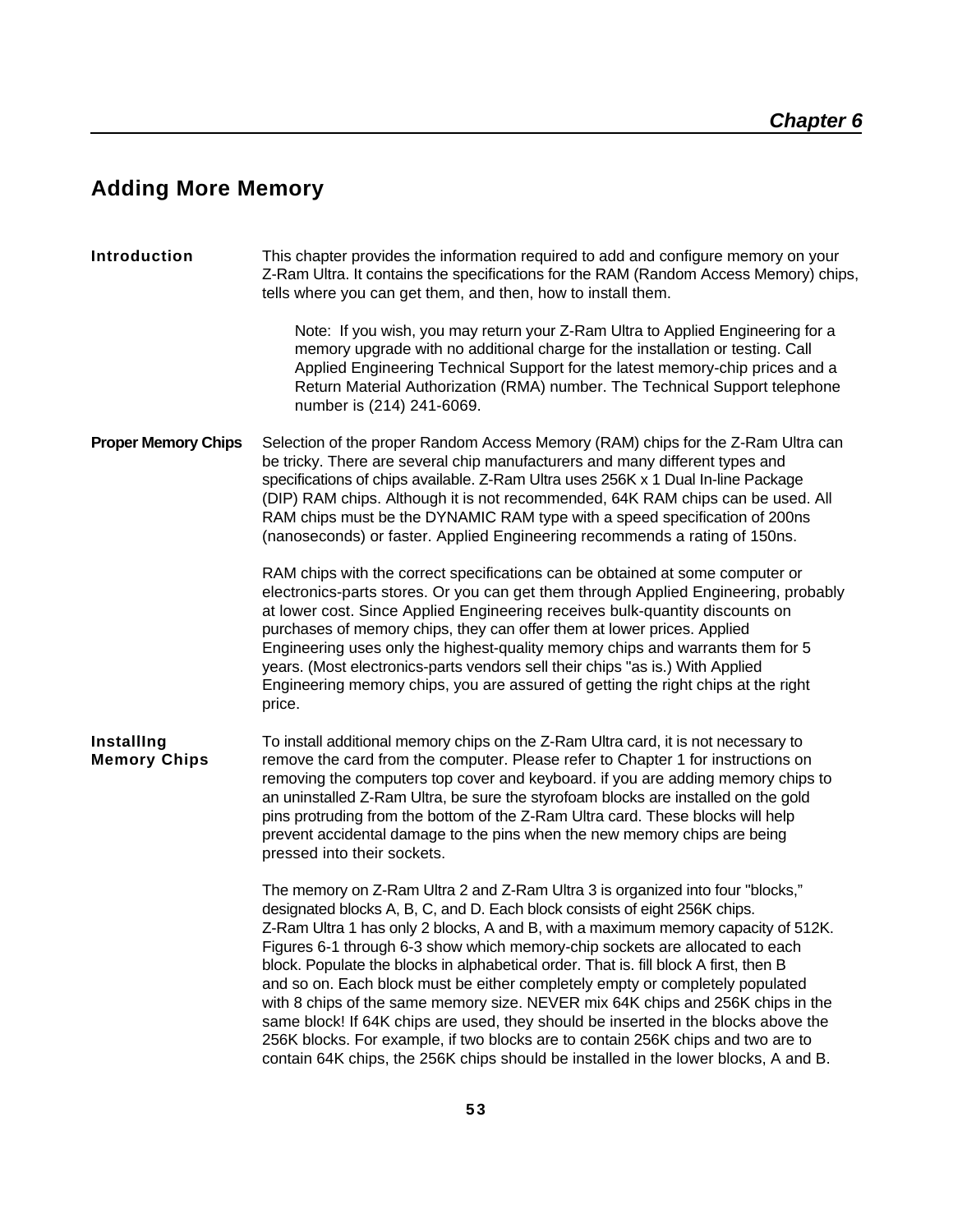Figures 6-1 through 6-3 show the correct orientation of the RAM chips on the appropriate Z-Ram Ultra card. Note the position of the notch (or dot on some chips). Make sure all of the RAM chip pins are centered over their respective holes in the chip socket, and press the chip gently but firmly into its socket.

**Warning!** Don't ZAP your chips! There are many static-sensitive components in the//c and on the Z-Ram Ultra. Be very careful to discharge any static electricity on your body before touching any of the components!

**Figure 6-1.** Z-Ram Ultra 1 memory blocks



**Figure 6-2.** Z-Ram Ultra 2 memory blocks

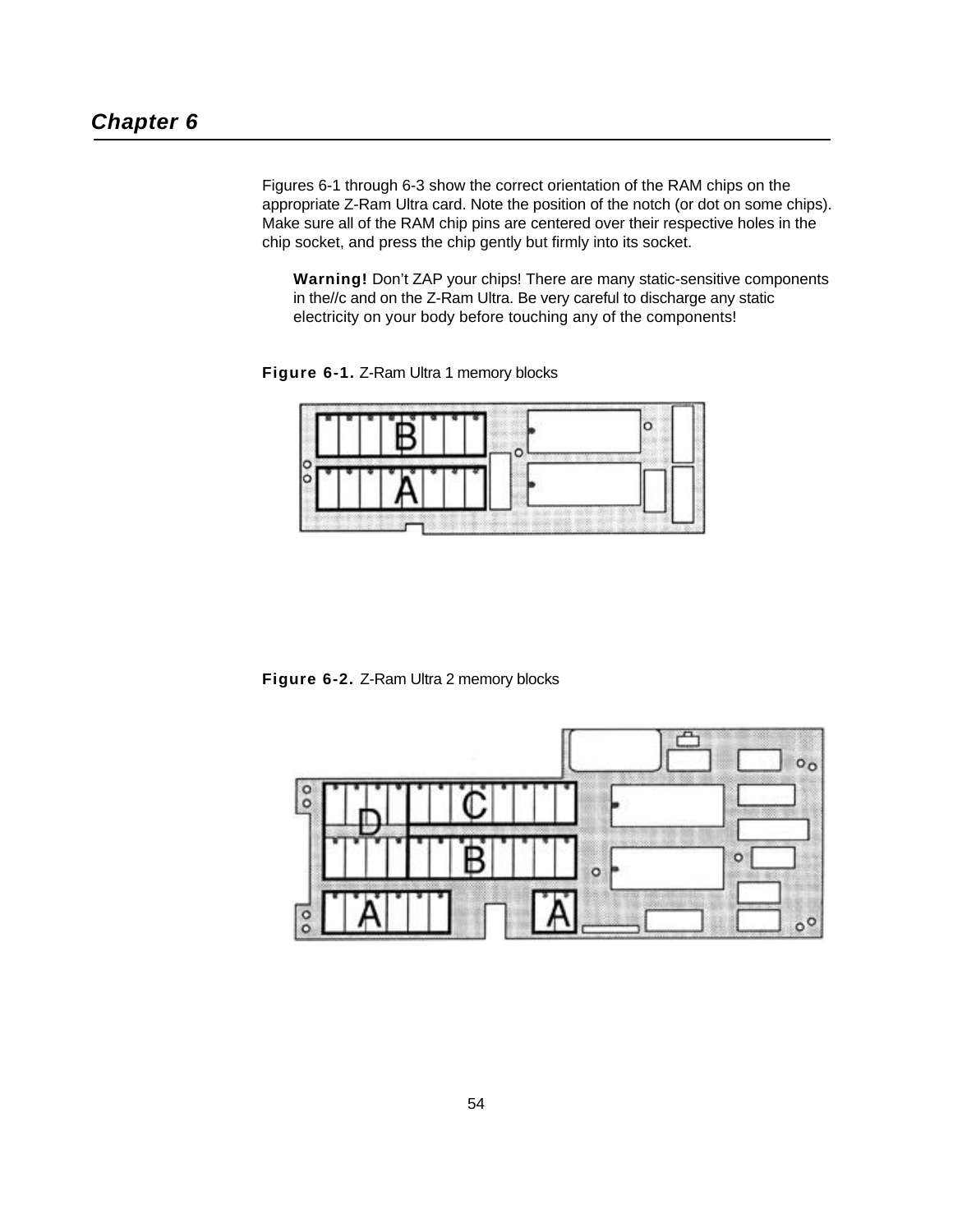<span id="page-60-0"></span>



**Memory** Figure 6-4 shows the relationships among memory blocks, banks, and memory-chip **Configuration** sizes for the Z-Ram Ultra. From this table you can determine the addressable 64K banks for any possible configuration of memory chips. Only the first 64K bank will be accessible in any block containing 64K RAM chips.

## **Figure 6-4**. Z-Ram Ultra bank configuration chart

| <b>RAM Chip</b><br><b>Block</b> | Size |    |    |    | Bank Numbers (decimal notation) |
|---------------------------------|------|----|----|----|---------------------------------|
| А                               | 256K | 01 | 02 | 03 | 04                              |
| в                               | 256K | 05 | 06 | 07 | 08                              |
| $C^*$                           | 256K | 09 | 10 | 11 | 12                              |
| ת"                              | 192K | 13 | 14 | 15 |                                 |

\*Blocks C and D are available on Z-Ram Ultra 2 and 3 only.

Z-Ram Ultra is restricted to 16 addressable auxiliary memory banks. These banks are designated banks 0 through 15. Bank 0 is the 64K bank of auxiliary memory on the //c main logic board, leaving 15 remaining bank locations available for Z-Ram Ultra extended auxiliary memory. For this reason, the last bank in block 0 is not used.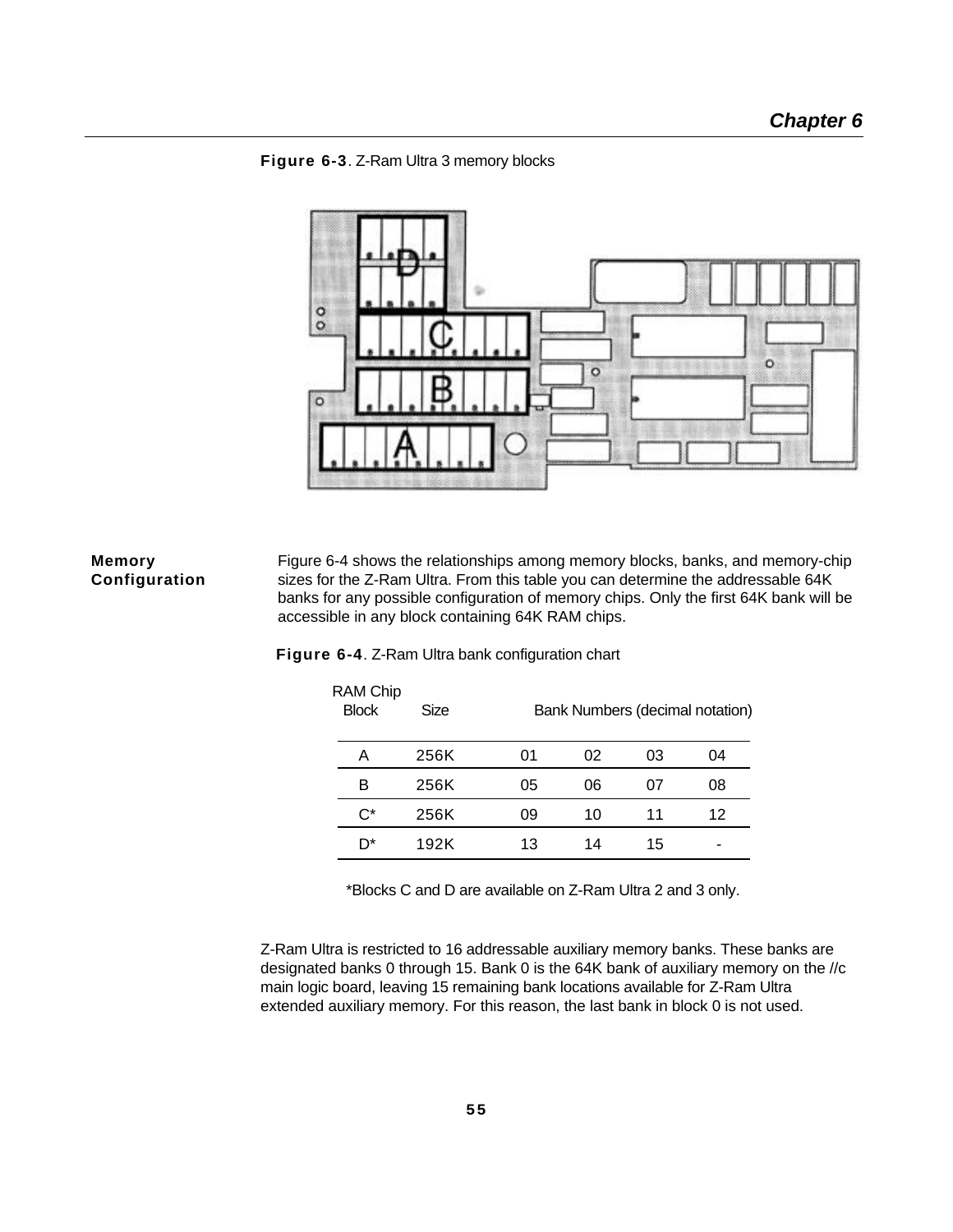## <span id="page-61-0"></span>**For Programmers Only...**

Since Z-Ram Ultra is completely compatible with all software for the //c, the purpose of this chapter is to describe only the features which are unique to the Z-Ram Ultra: extended auxiliary memory and the Z-Ram Ultra clock. This material is definitely intended for assembly language programmers. Additional information concerning the access and control of auxiliary memory can be found in the **Apple//c Reference Manual.**

**Warning:** Don't attempt to use the auxiliary memory directly from an interpreter such as BASIC or Pascal. These interpreters use certain portions of main memory that, when switched to auxiliary memory, can cause your program and the interpreter to "bomb".

**Bank Switching** The 65C02 microprocessor has the memory address capability of only 64 kilobytes. In order to address more memory, a feature built in to the Apple //cs firmware called "bank switching" is used. Soft switches control whether the 65002 is addressing the 64K bank of main memory or the single 64K bank (bank 0) of auxiliary memory on the//c main logic board. In order to use more than just 64K of auxiliary memory, Z-Ram Ultra combines this bank switching technique with its own hardware feature, the bank-select register. The bank-select register determines which of 16 possible 64K banks of auxiliary memory the 65C02 is addressing.

> The bank-select register is mapped into the //cs memory space at location \$0073 (49267). The programmer can select one of 16 valid banks by writing the bank number into this location. (Figure 6-4 on page 55 provides the bank numbers for various memory configurations.) Once the bank selection has been made, soft-switches built into the //c firmware function as they normally would. This allows data to be transferred from main memory to auxiliary memory and vice versa.

Data transfers between banks of auxiliary memory must be done in two stages. The first step is an intermediate transfer to main memory, then from main memory to the desired bank(s). Transfer can also be accomplished, one byte at a time, using the Accumulator.

Bank 0 in Z-Ram Ultra always contains the text information for the 80 column display and the graphics information for the double high resolution display. This bank must be active whenever the program updates the display screen.

The bank-select register is initialized to zero on a power-up but not after a reset. Please refer to the programming suggestion on "Reset Vector."

The location of the bank-select register is also shared with the system. Writing to the bank-select register will also trigger the paddle strobe, which is used to read the paddle inputs. To insure the paddles are read correctly, wait at least 3 milliseconds after changing banks before starting the paddle-read routine.

The contents of the bank-select register cannot be read. The program must keep track of the current bank number in a reserved location within each bank.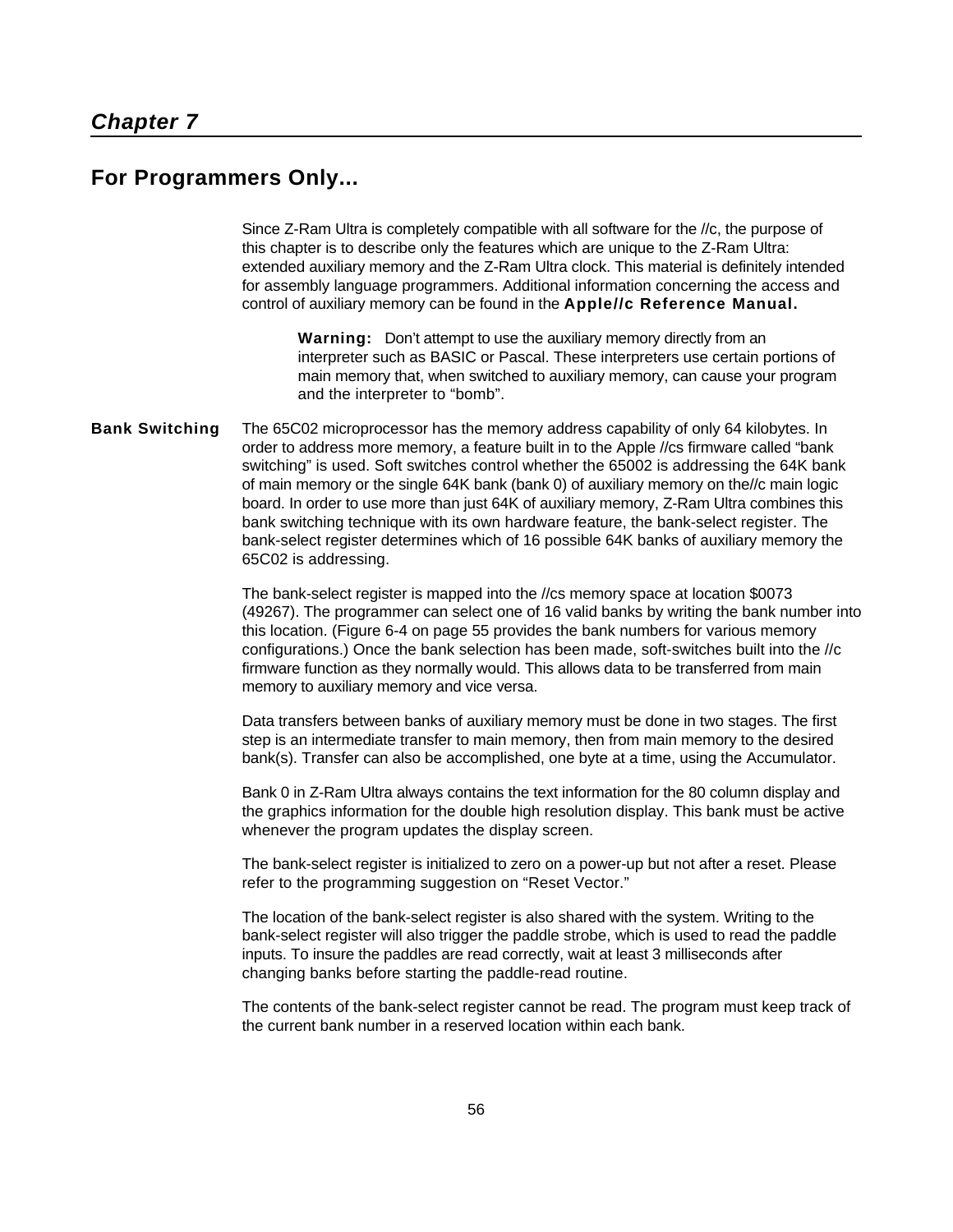## <span id="page-62-0"></span>**Programming Suggestions**

- **Interrupts** Programmers should be aware that Z-Ram Ultra has multiple interrupt vectors. Since the interrupt vector is located at \$FFFE, each auxiliary bank of memory contains an interrupt vector. Auxiliary memory may be switched-in when an interrupt occurs; therefore, routines that use auxiliary memory should be prepared to disable or process interrupts. It is recommended that interrupts be disabled in programs not requiring the their use. Be sure to read the warning comment on page 61 concerning clock interrupts. Please refer to the Apple //c Reference Manual for details on handling interrupts.
- **Reset Vector** All programs should start by initializing the bank register to 0 (video bank). Since Z-Ram Ultra cannot detect a hardware reset, the software should be able to handle a reset by storing a 0 in the bank register. The following assembly language subroutine intercepts the reset soft vector at \$3F2-\$3F3 and changes it to point to the new reset routine.

#### **Figure 7-1**. Reset vector routine

| *Store off old reset soft vector    |       |                                 |
|-------------------------------------|-------|---------------------------------|
| <b>LDA</b>                          | \$3F2 |                                 |
| <b>STA</b>                          | \$300 | ;IN \$300301                    |
| LDA                                 | \$3F3 |                                 |
| <b>STA</b>                          | \$301 |                                 |
| *Set reset vector to point to \$302 |       |                                 |
| <b>LDA</b>                          | #\$02 |                                 |
| <b>STA</b>                          | \$3F2 | $($ \$3F2 -> \$302)             |
| <b>LDA</b>                          | #\$03 |                                 |
| <b>STA</b>                          | \$3F3 |                                 |
| <b>EOR</b>                          | #\$A5 | ; Inits new validity check byte |
| <b>STA</b>                          | \$3F4 |                                 |
| *Reset routine                      |       |                                 |
| <b>LDA</b>                          | #\$A9 | ;LDA #0                         |
| <b>STA</b>                          | \$302 |                                 |
| LDA                                 | #\$0  |                                 |
| <b>STA</b>                          | \$303 |                                 |
| <b>LDA</b>                          | #\$8D | ;STA \$C073                     |
| <b>STA</b>                          | \$304 |                                 |
| LDA                                 | #\$73 |                                 |
| <b>STA</b>                          | \$305 |                                 |
| <b>LDA</b>                          | #\$C0 |                                 |
| <b>STA</b>                          | \$306 |                                 |
| <b>LDA</b>                          | #\$6C | ;JMP (\$300)                    |
| <b>STA</b>                          | \$307 |                                 |
| <b>LDA</b>                          | #\$00 |                                 |
| <b>STA</b>                          | \$308 |                                 |
| LDA                                 | #\$30 |                                 |
| <b>STA</b>                          | \$309 |                                 |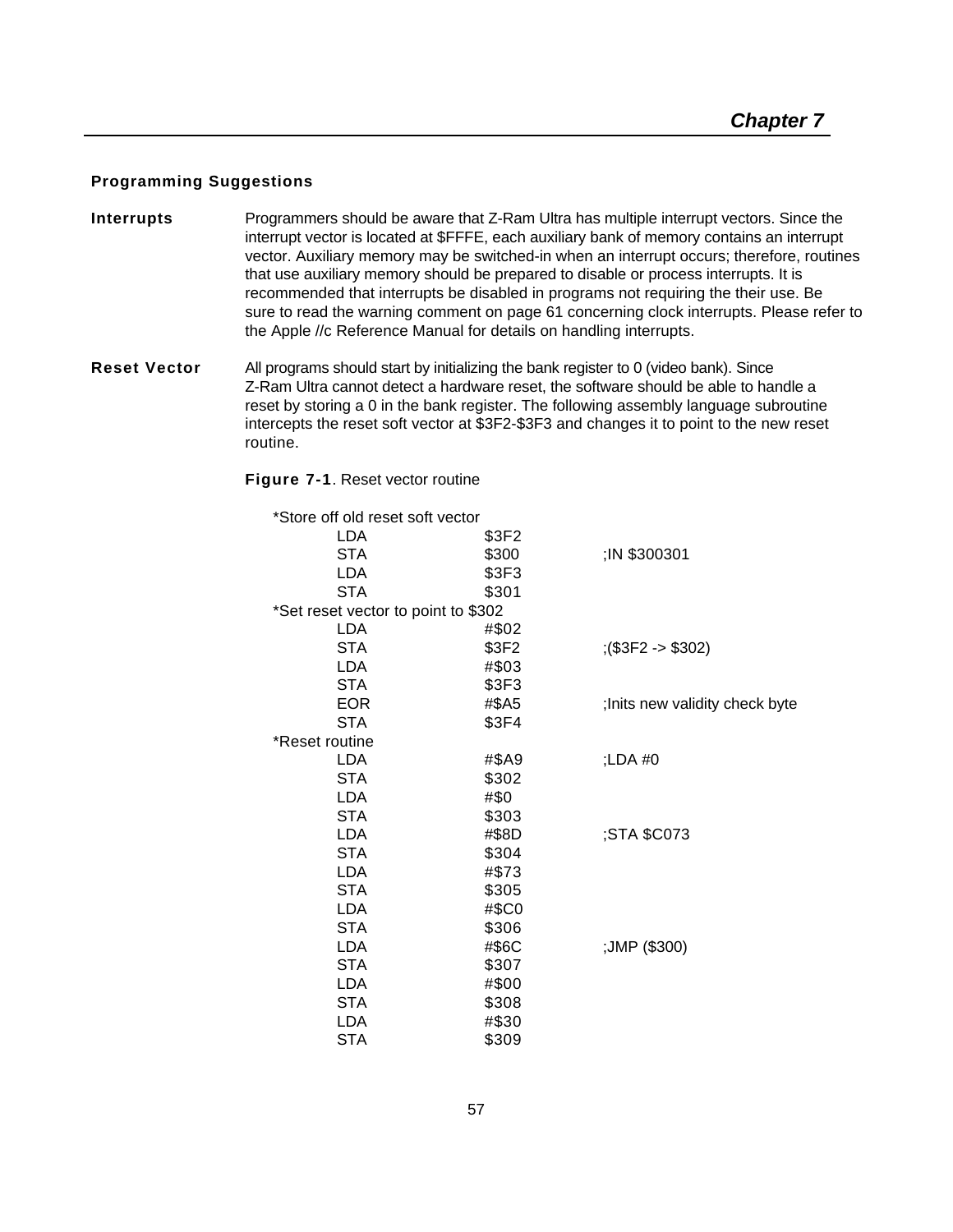| <b>Available Banks</b> |                                 |                                                      | through 8. Bank 0 is the //c auxiliary memory bank.   | The following subroutine will find all valid auxiliary memory banks, determine the size of<br>Z-Ram Ultra memory, and save the results into BankTbl. BankTbl will have the number of<br>64K banks found, followed by the table of valid bank numbers. For example:<br>'BankTbl:09 00 01 02 03 04 05 06 07 08' indicates a 512K Z-Ram Ultra containing banks 1 |
|------------------------|---------------------------------|------------------------------------------------------|-------------------------------------------------------|---------------------------------------------------------------------------------------------------------------------------------------------------------------------------------------------------------------------------------------------------------------------------------------------------------------------------------------------------------------|
|                        |                                 |                                                      | Figure 7-2. Find-available-banks routine              |                                                                                                                                                                                                                                                                                                                                                               |
|                        | <b>BankSel</b><br>MaxMem        | EQU<br>EQU                                           | \$C073<br>$3*16$                                      | Maximum desired, 3 megabytes in this example                                                                                                                                                                                                                                                                                                                  |
|                        | *Write bank number to each bank | <b>STA</b><br><b>LDY</b>                             | \$C009<br>#\$7F                                       | ;Store in alternate zero page<br>;Valid banks range \$00 to \$7F                                                                                                                                                                                                                                                                                              |
|                        | FindBanks                       | <b>STY</b><br><b>STY</b><br><b>TYA</b>               | <b>BankSel</b><br>\$00                                | ;Go through each bank<br>:Store the bank number                                                                                                                                                                                                                                                                                                               |
|                        |                                 | <b>EOR</b><br><b>STA</b><br><b>DEY</b><br><b>BPL</b> | #\$FF<br>\$01<br><b>Find Banks</b>                    | ;Second self-check                                                                                                                                                                                                                                                                                                                                            |
|                        |                                 |                                                      | 'Read them back to find valid banks and save in table |                                                                                                                                                                                                                                                                                                                                                               |
|                        |                                 | LDA<br><b>TAY</b><br><b>TAX</b>                      | #\$00                                                 |                                                                                                                                                                                                                                                                                                                                                               |
|                        | FindThem                        | <b>STY</b><br><b>STA</b><br><b>CPY</b>               | <b>BankSel</b><br>BankSel+3<br>\$00                   | ;Search through all banks                                                                                                                                                                                                                                                                                                                                     |
|                        |                                 | <b>BNE</b><br><b>TYA</b><br><b>EOR</b>               | NotOne<br>#\$FF                                       | ;Check bank number                                                                                                                                                                                                                                                                                                                                            |
|                        |                                 | <b>CMP</b><br><b>BNE</b><br><b>INX</b>               | \$01<br>NotOne                                        | ;Check second double-check                                                                                                                                                                                                                                                                                                                                    |
|                        |                                 | <b>TYA</b><br><b>STA</b><br><b>CPX</b>               | BankTbl, X<br>#MaxMem                                 | ;Found valid bank-save in table<br>;Found all banks to be used                                                                                                                                                                                                                                                                                                |
|                        | NotOne                          | <b>BCS</b><br><b>INY</b>                             | Done                                                  | ;Go through all valid bank ranges                                                                                                                                                                                                                                                                                                                             |
|                        |                                 | <b>BPL</b>                                           | FindThem                                              |                                                                                                                                                                                                                                                                                                                                                               |
|                        | *Ending routine<br>Done         | LDA<br><b>STA</b><br><b>STA</b>                      | #\$00<br><b>BankSel</b><br>\$C008                     | ;Reset to video bank                                                                                                                                                                                                                                                                                                                                          |
|                        |                                 | <b>STX</b><br><b>LDA</b>                             | <b>BankTbl</b><br>#\$FF                               | ;Size of Ram card                                                                                                                                                                                                                                                                                                                                             |
|                        |                                 | <b>STA</b><br><b>JMP</b>                             | BankTbl+1,X<br>Continue                               | ;Mark end of table                                                                                                                                                                                                                                                                                                                                            |
|                        | <b>BankTBI</b><br>Continue      | <b>DS</b><br>EQU                                     | MaxMem+2                                              |                                                                                                                                                                                                                                                                                                                                                               |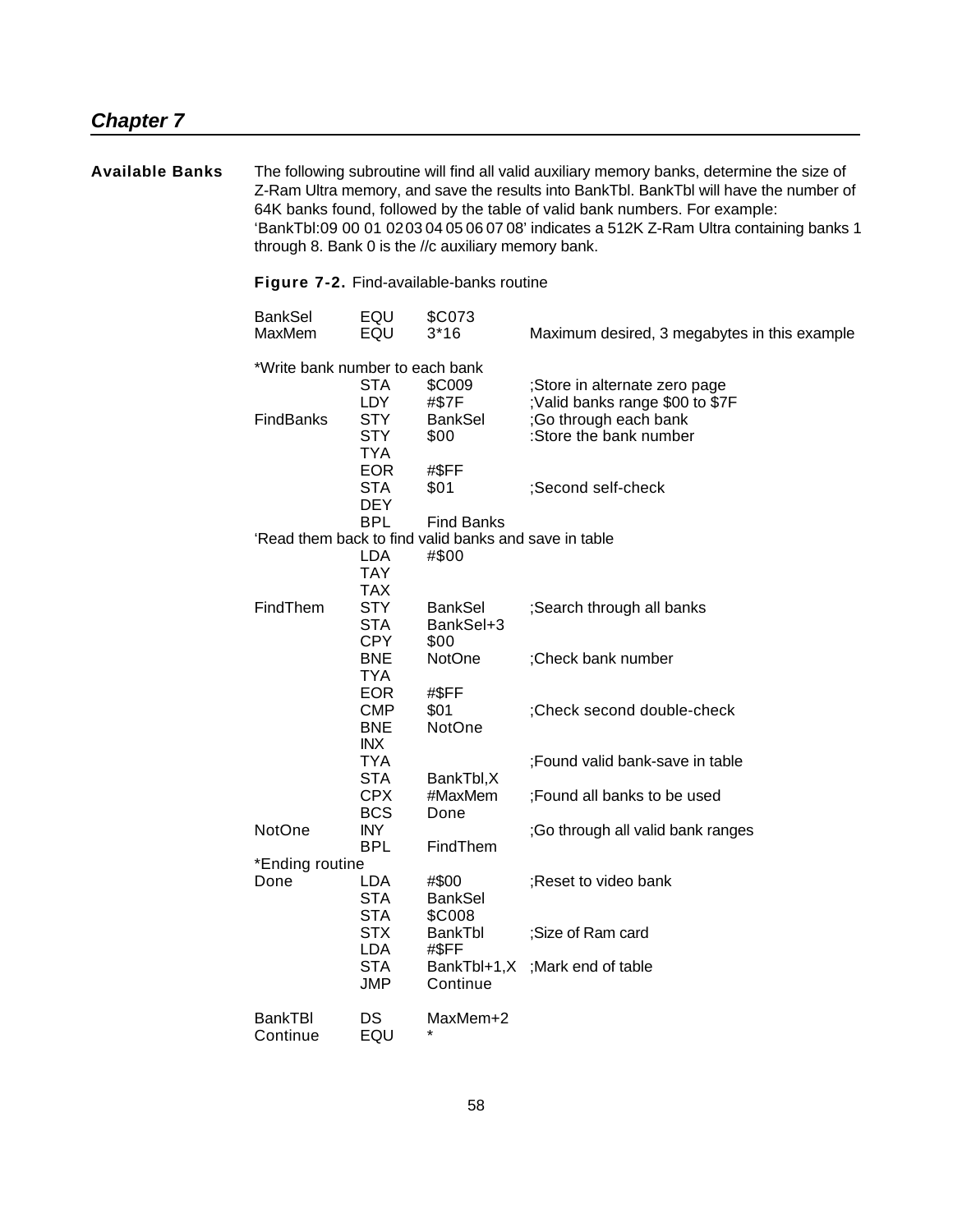<span id="page-64-0"></span>**Accessing the** The Z-Ram Ultra clock is based on the OKI 6242B clock chip. The chips sixteen registers **Z-Ram Ultra Clock** are mapped into the low-nibble address range from \$0060 to \$CO6F. (The high-nibble is ignored.) The registers in this range (\$CO6x) are defined in Figure 7-3.

| <b>Address</b> |       | Address Input  |       |       | Register                   |                               |                           | Date                  |                  | Count                     | Description                      |
|----------------|-------|----------------|-------|-------|----------------------------|-------------------------------|---------------------------|-----------------------|------------------|---------------------------|----------------------------------|
| Input          | $A_3$ | A <sub>2</sub> | $A_1$ | $A_0$ | Name                       | D <sub>3</sub>                | D <sub>2</sub>            | D1                    | Do               | Value                     |                                  |
| о              | 0     | 0              | o     | 0     | $S_1$                      | S <sub>8</sub>                | $S_4$                     | S <sub>2</sub>        | S <sub>1</sub>   | $0 - 9$                   | 1-second digit register          |
| 1              | O     | 0              | o     | 1     | $S_{10}$                   | ٠                             | $S_{40}$                  | $s_{20}$              | $s_{10}$         | $0 - 5$                   | 10-second digit register         |
| 2              | 0     | 0              | 1     | О     | $M_1$                      | m i <sub>s</sub>              | m i <sub>4</sub>          | m i <sub>2</sub>      | m i <sub>1</sub> | $0 - 9$                   | 1-minute digit register          |
| 3              | 0     | О              | 1     | 1     | $MI_{10}$                  | ۰                             | $mi_{40}$                 | $mi_{20}$             | mi <sub>10</sub> | $0 - 5$                   | 10-minute digit register         |
| 4              | 0     | 1              | О     | 0     | н,                         | $h_{8}$                       | $h_4$                     | h <sub>2</sub>        | $h_1$            | $0 - 9$                   | 1-hour digit register            |
| 5              | 0     | 1              | 0     | 1     | ${\sf H}_{\sf 10}$         | ۰                             | PM/<br>АM                 | $h_{20}$              | $h_{10}$         | $0 - 2$<br>٥ŕ<br>$0$ to 1 | PM/AM, 10-hour digit<br>register |
| 6              | O     | 1              | 1     | 0     | D,                         | $d_8$                         | d4                        | $d_2$                 | d,               | $0 - 9$                   | 1-day digit register             |
| 7              | О     | 1              | 1     | 1     | $D_{10}$                   | ٠                             | ۰                         | d <sub>20</sub>       | $d_{1.0}$        | $0 - 3$                   | 10-day digit register            |
| 8              | 1     | 0              | 0     | 0     | MO <sub>1</sub>            | mo <sub>8</sub>               | $mo_a$                    | mo <sub>2</sub>       | mo <sub>1</sub>  | $0 - 9$                   | 1-month digit register           |
| 9              | 1     | 0              | 0     | 1     | $MO_{1.0}$                 | ٠                             | ٠                         | ٠                     | mo <sub>10</sub> | $0 - 1$                   | 10-month digit register          |
| A              | 1     | O              | 1     | 0     | Y,                         | Ув                            | У4                        | У2                    | У1               | $0 - 9$                   | 1-year digit register            |
| в              | 1     | O              | 1     | 1     | $Y_{10}$                   | <b>Y</b> 80                   | $y_{40}$                  | У20                   | <b>y</b> 10      | $0 - 9$                   | 10-year digit register           |
| с              | 1     | 1              | o     | 0     | w                          | ۰                             | W <sub>4</sub>            | W <sub>2</sub>        | W <sub>1</sub>   | $0 - 6$                   | Week register                    |
| D              | 1     | 1              | 0     | 1     | $\mathtt{c}_\mathtt{D}$    | 30<br>second<br><b>ADJUST</b> | <b>IRQ</b><br><b>FLAG</b> | <b>BUSY</b>           | <b>HOLD</b>      |                           | Control register D               |
| E              | 1     | 1              | 1     | 0     | $\mathrm{c_{\varepsilon}}$ | t,                            | $t_{\circ}$               | <b>ITRPT</b><br>/STND | <b>MASK</b>      |                           | Control register E               |
| F              | 1     | 1              |       | 1     | $\mathtt{C_F}$             | <b>TEST</b>                   | 24/12                     | <b>STOP</b>           | <b>RESET</b>     |                           | Control register F               |

**Figure 7-3.** OKI 6242 Function table

### ITRPT/STND = INTERRUPT/STANDARD

Note 1) — Bit does not exist; it is unrecognized during a write and held at "0" during a read.

Note 2) — Be sure to mask the AM/PM bit when processing 10's of hours data.

Note 3) — BUSY bit is read only. The IRQ FLAG bit can only be set to a "0".

Setting the IRQ FLAG to a 1. is done by hardware.

To prevent the contents of the clock registers from being accidentally overwritten, three conseculive writes to each register are required to actually change the register contents. The first two writes are dummy write operations to the 6242B clock chip. No data is actually stored to the 62426 on these first two write operations. Data storage occurs on the third write of the sequence only. Note that a read operation anywhere in this sequence will reset the state counter to zero and will also result in valid data being read from the 6242B. See Figure 7-4.

If you need more extensive information on the OKI 6242B clock chip, you may obtain data sheets from OKI Semiconductor.

OKI Semiconductor 650 N. Mary Avenue Sunnyvale, CA 94086 Phone:408-720-1 900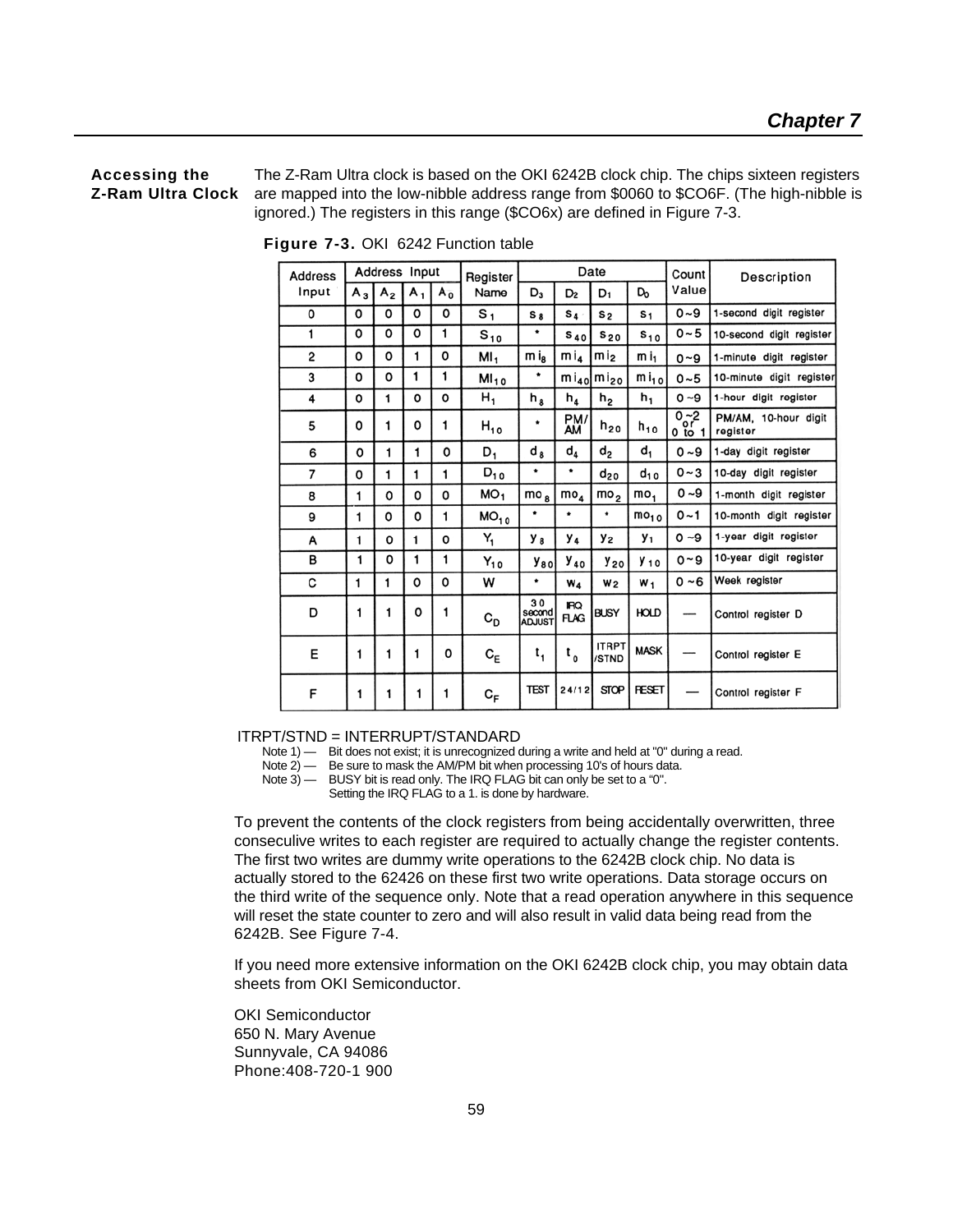

## **Figure 7-4.** Clock-write state diagram

R = Read from \$CO6x W<sub>x</sub> = Write to \$CO6x W<sub>3</sub> = Data is written to chip register on this write only

**Accessing** Any clock-register read or write operation must be preceded with the HOLD\_CLOCK **clock registers** routine, shown in Figure 7-5. This routine writes to the clock-chip control register D (CD), setting the HOLD and IRO bits high. The routine then waits for the BUSY bit to go low before branching to the user-defined READ\_TIME routine. An example READ TIME routine is provided in Figure 7-6.

**Important:** Upon completion, the READ\_TIME routine must reset the CD register HOLD bit to zero. (i.e. Write \$04 to \$CO6D thrice consecutively.)

**Figure 7-5.** HOLD\_CLOCK routine

|             | LDA        | \$C060                | reset clock-write stale machine |
|-------------|------------|-----------------------|---------------------------------|
| HOLD CLOCK  | LDA        | #% 0000 0101          | $ RQ=1$ HOLD=1                  |
|             | <b>STA</b> | \$C06D                |                                 |
|             | <b>STA</b> | \$C06D                | store it three times            |
|             | <b>STA</b> | \$C06D                |                                 |
|             | LDY        | #30                   | time-out loop value;            |
| <b>LOOP</b> | LDA        | \$C06D                | :get BUSY bit                   |
|             | AND        | #% 0000 0010          |                                 |
|             | <b>BEQ</b> | READ TIME             | ;branch to READ_TIME if BUSY=0  |
|             | <b>DEY</b> |                       | else decrement time-out counter |
|             | <b>BNE</b> | <b>LOOP</b>           | ;check BUSY again               |
|             | LDA        | #% 0000 0100          | ; if timed-out, reset HOLD bit  |
|             | <b>STA</b> | \$C06D                |                                 |
|             | <b>STA</b> | \$C06D                | store it three times            |
|             | <b>STA</b> | \$C06D                |                                 |
|             | <b>BNE</b> | HOLD CLOCK ;try again |                                 |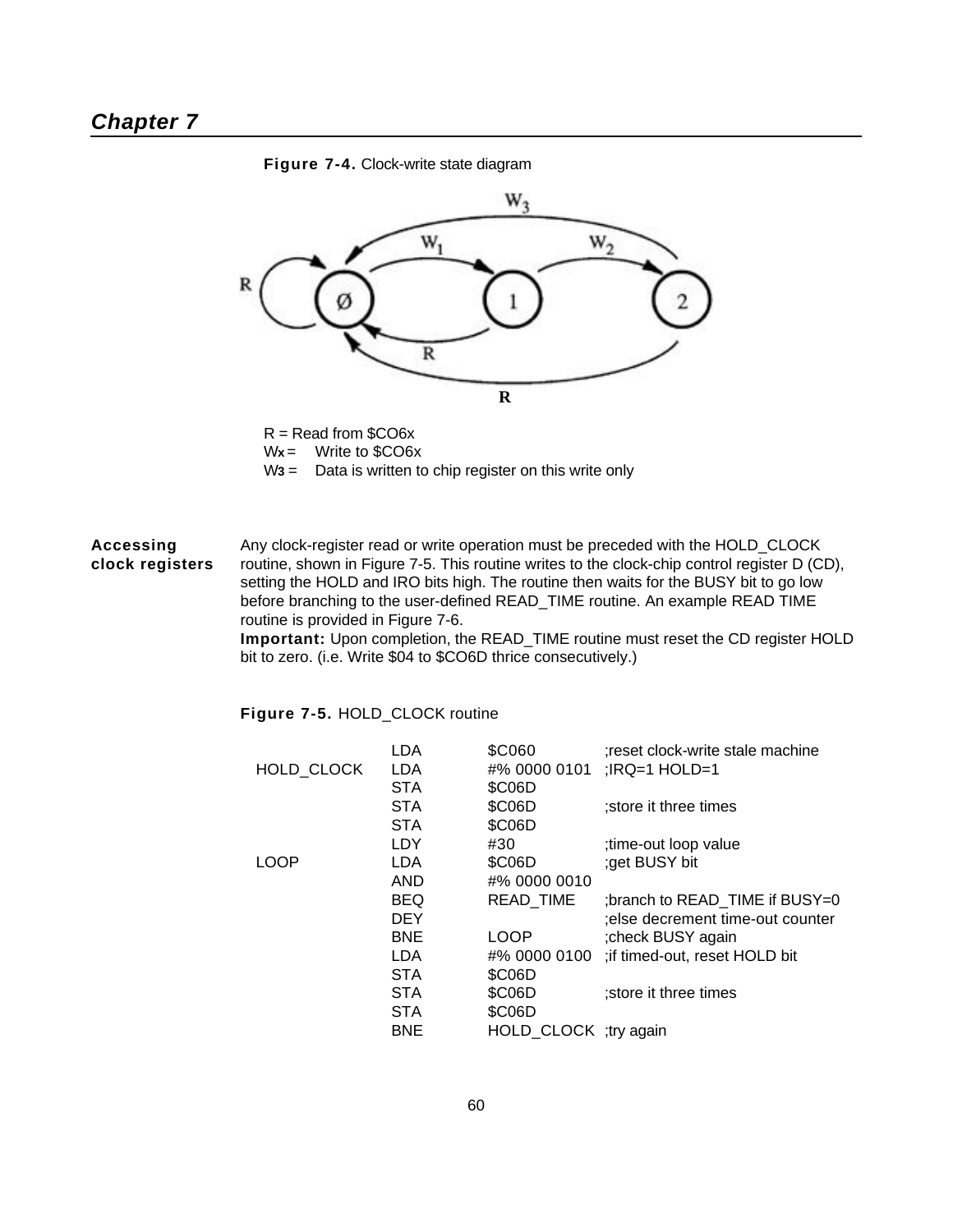## *Chapter 7*

The time-out in the HOLD CLOCK routine is necessary to compensate for timing problems with the 6242 clock chip, used on some earlier versions of the Z-Ram Ultra 2 and Z-Ram Ultra 3. Later versions use the 6242B clock chip which does not require the time-out loop.

**WARNING:** When using clock interrupts, please remember that the battery maintains a bias on the clock registers when power is removed. Power-off and RESET do not clear previously enabled interrupts!

| READ_TIME | LDA        | \$C061         | ;get tens of seconds      |
|-----------|------------|----------------|---------------------------|
|           | ASL        |                |                           |
|           | ASL        |                | ;shift itleft             |
|           | ASL        |                |                           |
|           | ASL        |                |                           |
|           | <b>STA</b> | <b>SECONDS</b> |                           |
|           | LDA        | \$C060         | ;get seconds              |
|           | AND        | #\$0F          | ; clear 4 high-order bits |
|           | ORA        | <b>SECONDS</b> | ; put them together (BCD) |
|           | <b>STA</b> | <b>SECONDS</b> |                           |
|           | LDA        | \$C063         | ;get tens of minutes      |
|           | ASL        |                |                           |
|           | ASL        |                | ;shift it left            |
|           | ASL        |                |                           |
|           | STA        | <b>MINUTES</b> |                           |
|           | <b>LDA</b> | \$C061         | ;get minutes              |
|           | AND        | #\$0F          | ; clear 4 high-order bits |
|           | ORA        | <b>MINUTES</b> | put them together (BCD);  |
|           | <b>STA</b> | <b>MINUTES</b> |                           |
|           | LDA        | #\$04          |                           |
|           | <b>STA</b> | \$C06D         |                           |
|           | <b>STA</b> | \$C06D         | reset HOLD bit            |
|           | <b>STA</b> | \$C06D         |                           |
|           | <b>RTS</b> |                |                           |

**FIgure 7-6.** Sample READ\_TIME routine

The READ\_TIME routine shown in Figure 7-6 is intended to demonstrate how to read the seconds and minutes from the Z-Ram Ultra clock. The seconds and minutes locations hold their information in Binary Coded Decimal (BOO) formal. You may or may not want to use this format in your routines.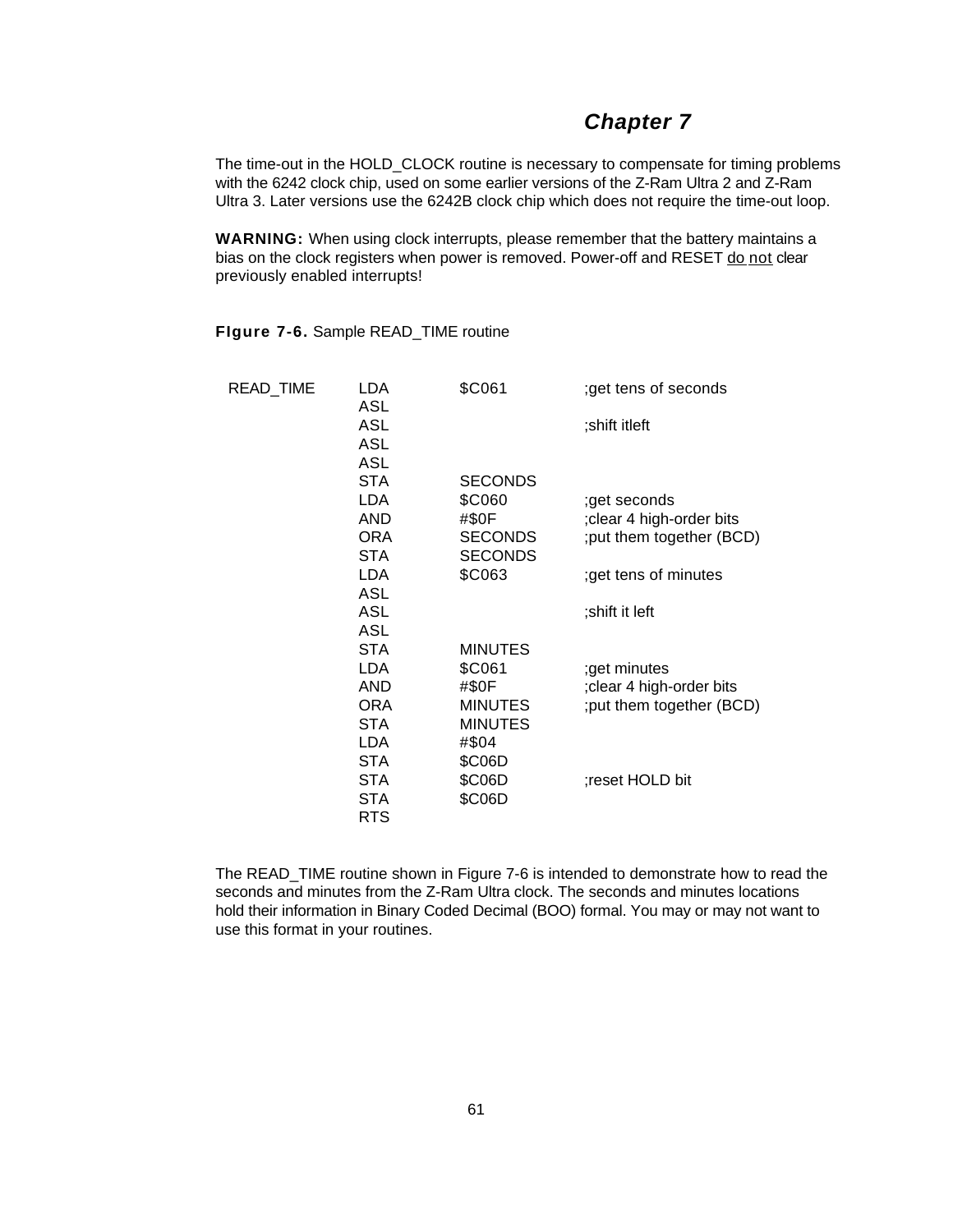## <span id="page-67-0"></span>**The Z-Ram Ultra Memory Test**

The purpase of this test program is to verify the basic operation and hardware reliability of the Z-Ram Ultra card. If you encounter problems when running a program that you feel could be related to the Z-Ram Ultra memory, this test is a good first step in diagnosing the problem.

DO NOT attempt to repair your computer unless you are sure of what you are doing!

To run this test program, turn the computer off, insert the "Super AppleWorks Desktop Expander" disk in your internal drive, and turn the computer on. When the main menu appears, select the "Z-Ram Memory Test" option; then select the appropriate "Z-Ram Ultra" option from the list of available memory tests. Depressing the Open Apple  $key$  ( $\Rightarrow$ ) while making this selection will execute a longer, more thorough test.

During the test, a high resolution graphic representation of the Z-Ram Ultra will be displayed on the screen. The amount of memory found on the Z-Ram Ultra card will be shown in the lower right corner of the display. Any unused or defective RAM chips will be indicated by "XX."

After looping through the test eight times, the message "Card Passed" will be displayed, but the test will continue to run until any key is pressed. If the card fails and defective RAM chips are indicated, replace the RAM chips and run the test again.

The best test for the Z-80 (CP/M) feature of the Z-Ram Ultra 3 is the CF/AM 5.1 operating system. Boot a "known-good" copy of the CP/AM 5.1 System Master disk, install RAMDRIVE, and use the **"PIP C:=A:\*"** command line to copy files to the RamDrive.

If the tests pass and you are still experiencing problems with your program, the next step would be to eliminate the software as a possible source of the problem. Try running different software packages or another copy of the program you are having problems with. Our experience has shown that a large malority of "program crashes" are not necessarily caused by hardware failures but by software problems. Many software publishers offer technical support for software related problems.

If the Z-Ram Ultra Memory Test or the CP/M test fails, turn the system off, insure that all of the socketed memory chips and connectors are correctly and securely seated. (Often, just reseating the chips and connectors has a magical healing effect on a sick computer!) Turn the system on and run the test again. If it still fails, contact Applied Engineering Technical Support. Please provide the following information:

- —> Version number of Super AppleWorks Desktop Expander disk.
- —> Serial number of your Apple //c.
- —> Serial number, original memory configuration, and the current memory configuration of your Z-Ram Ultra card.
- —> Software package and software revision level.